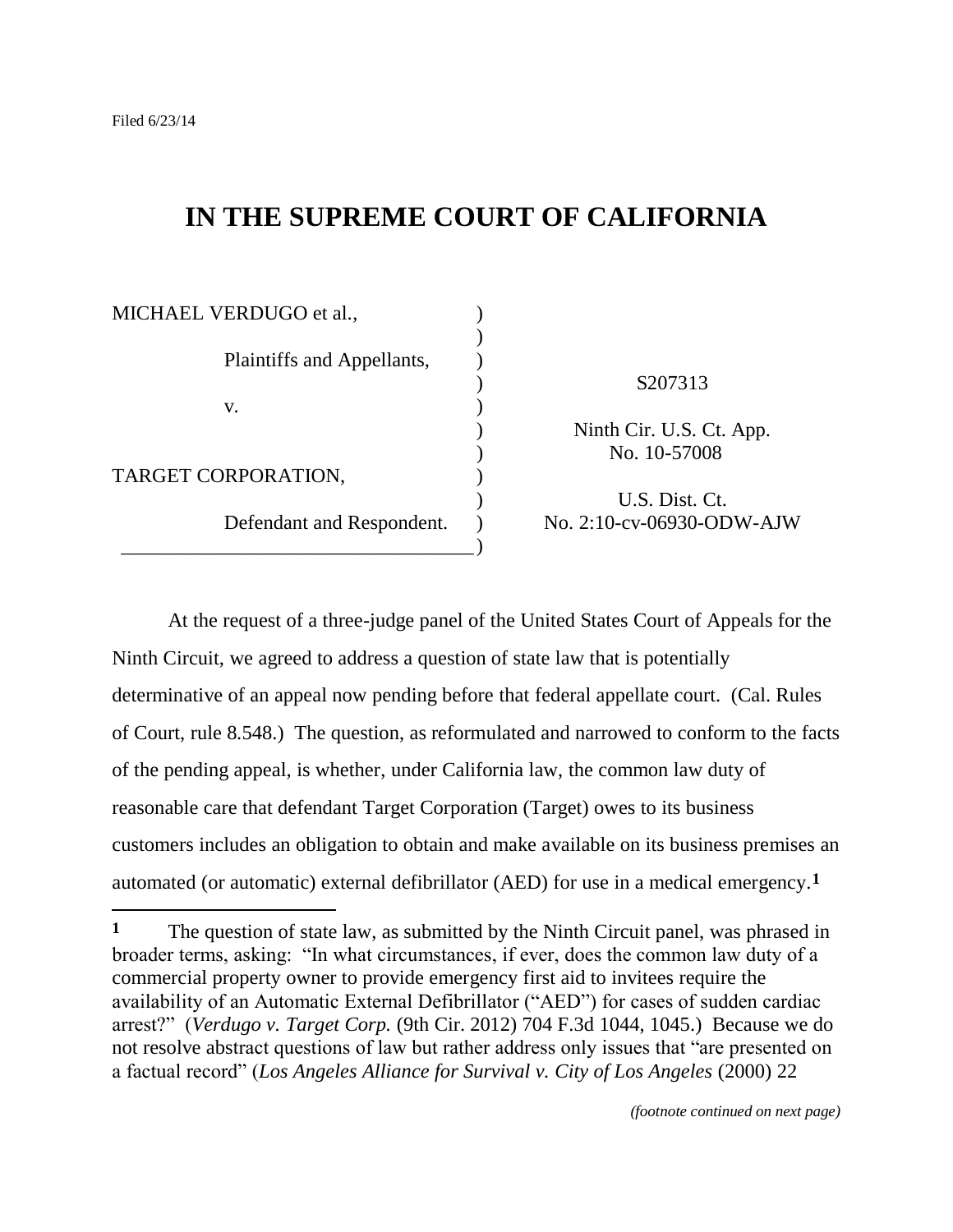Target maintains that recognition of a common law duty on its part to acquire and make available an AED for the use of its customers is inappropriate for two reasons. First, Target asserts that existing California statutes relating to the acquisition and use of AEDs preclude recognition of such a common law duty, either because one of the statutory provisions explicitly bars such a requirement or because the AED statutes as a whole "occupy the field" of AED regulation and thus implicitly foreclose California courts from recognizing such a common law duty. Second, Target argues that even if existing California AED statutes do not prohibit recognition of such a common law duty, generally applicable principles relating to the scope of a business"s common law duty to its customers, set forth in governing California decisions, do not support recognition of such a duty.

For the reasons discussed hereafter, we conclude that existing California statutes relating to the acquisition and use of AEDs do not preclude this court from determining whether such a duty should be recognized under California common law, but that generally applicable principles and limitations regarding the existence of a common law duty that are embodied in past California decisions do not support recognition of such a common law duty. Accordingly, we conclude that, under California law, Target's common law duty of care to its customers does not include a duty to acquire and make available an AED for use in a medical emergency.

#### *(footnote continued from previous page)*

l

Cal.4th 352, 362), we have restated the issue to conform to the facts at issue in the underlying action. (See Cal. Rules of Court, rule 8.548(f)(5) ["At any time, the Supreme Court may restate the question . . ."].) The Ninth Circuit panel itself emphasized that its phrasing of the question was "not meant to restrict the California Supreme Court"s consideration of the issue involved." (*Verdugo v. Target Corp.*, *supra*, at p. 1045.)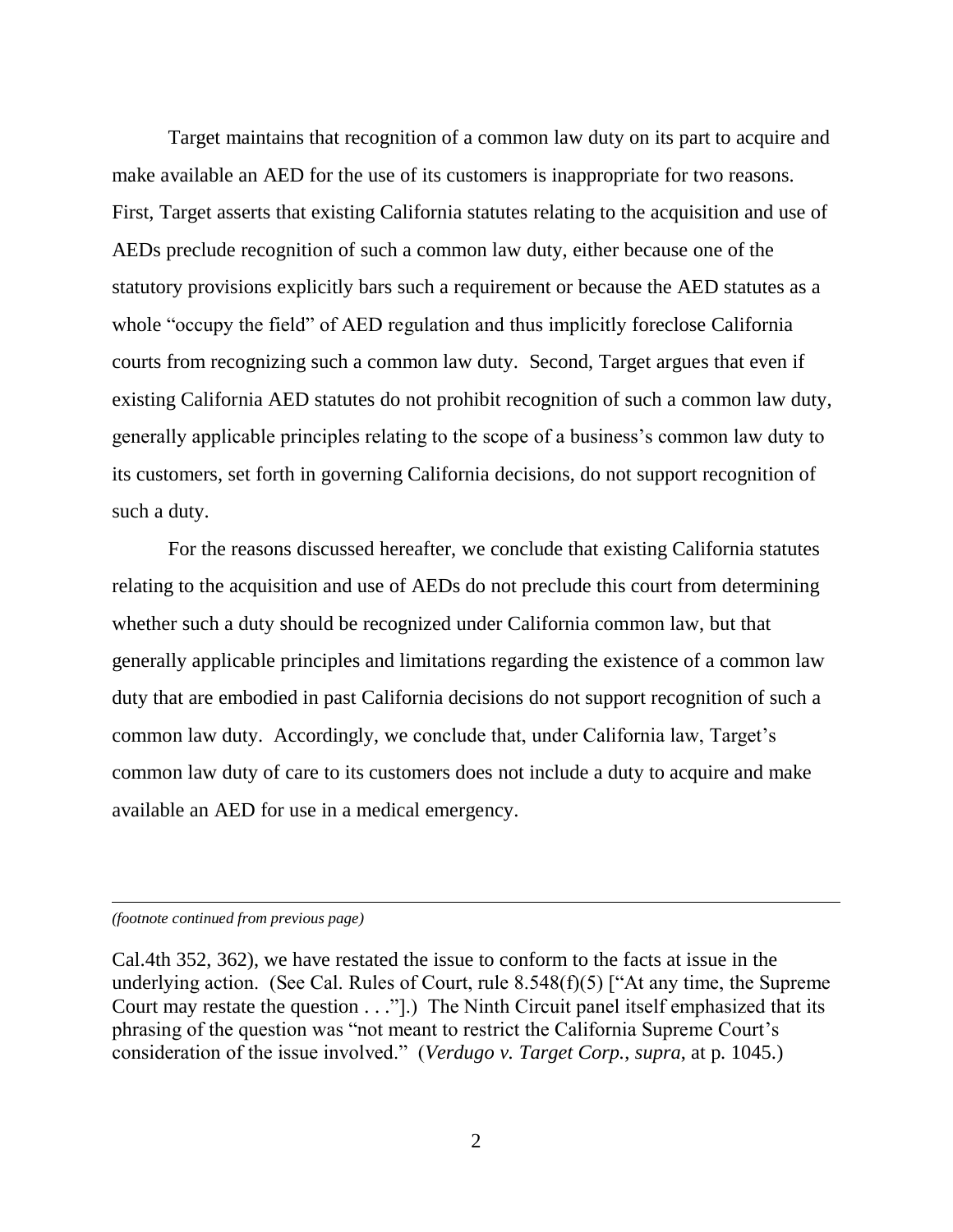#### **I. Summary of Facts and Federal Court Proceedings**

On August 31, 2008, Mary Ann Verdugo was shopping at a large Target department store in Pico Rivera, California, with her mother and brother when she suffered a sudden cardiac arrest and collapsed. In response to a 911 call, paramedics were dispatched from a nearby fire station. It took the paramedics several minutes to reach the store and a few additional minutes to reach Verdugo inside the store. The paramedics attempted to revive Verdugo but were unable to do so; Verdugo was 49 years of age at the time of her death. Target did not have an AED in its store.

After the incident, Verdugo"s mother and brother (hereafter plaintiffs) filed the underlying lawsuit against Target, maintaining that Target breached the duty of care that it owed to Verdugo, a business customer, by failing to have on hand within its department store an AED for use in a medical emergency. Plaintiffs" first amended complaint alleged that an AED was an essential element of the life-saving first aid that Target was assertedly obligated to provide to its patrons. The complaint contended that in view of the large number of persons (300,000) in this country who suffer an unanticipated sudden cardiac arrest each year, and the large number of customers who shop in Target's department stores, it was reasonably foreseeable that a patron might suffer such an attack in its store, and that because of the size of the store Target should have known that it would take emergency medical personnel many minutes to reach a sudden cardiac arrest victim, making an onsite AED a medical necessity. Further, the complaint noted that AEDs are relatively inexpensive and that, in fact, Target itself sold AEDs over the Internet for approximately \$1,200. The complaint maintained that "[t]he inexpensive availability of AEDs and their ease of use with even minimal or no advance training have led to on-site CPR [cardiopulmonary resuscitation] and AED assistance to now be an expected part of first aid response." Asserting that Target's failure to provide an AED was a substantial cause of Verdugo's death, plaintiffs sought to recover damages from Target.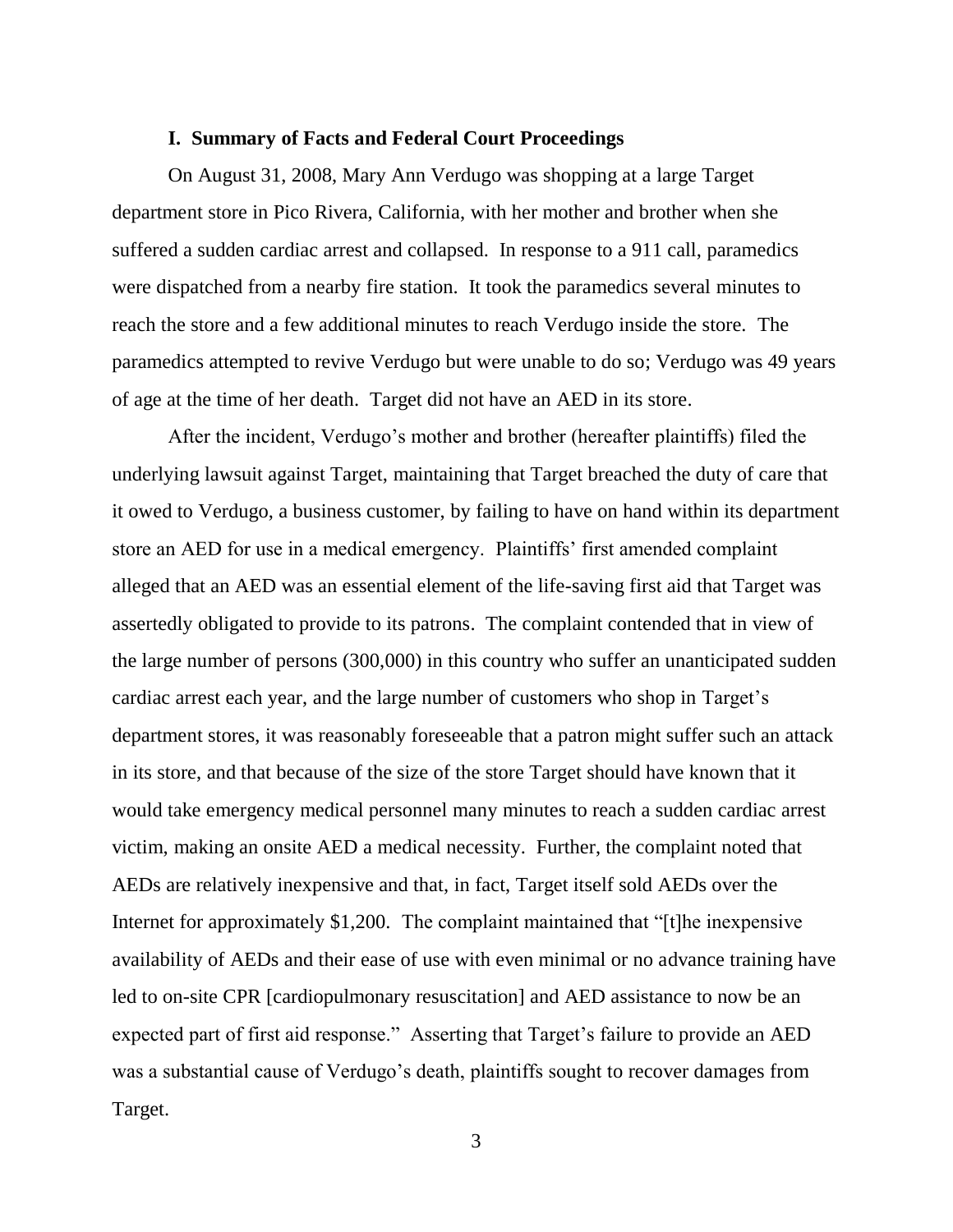Plaintiffs filed their initial complaint in the Los Angeles County Superior Court, but Target removed the proceeding to federal district court. Thereafter, Target filed a motion to dismiss the matter on the ground that the complaint failed to state a cause of action. (Fed. Rules Civ. Proc., rule 12(b)(6), 28 U.S.C.) After briefing, the federal district court granted Target's motion, concluding that Target had no duty to acquire and make available an AED for the use of its customers. Plaintiffs appealed to the Ninth Circuit Court of Appeals, arguing that the federal appellate court should recognize that a duty to provide an AED does exist under California common law, or, in the alternative, asking that court to certify to this court the question of state law regarding the existence of such a duty under California common law. Target opposed certification, but, after oral argument, the three-judge panel, by a two-to-one vote, determined that California precedents do not provide sufficient guidance to answer the question of California tort law presented by the case and asked this court to address the issue. (*Verdugo v. Target Corp.*, *supra*, 704 F.3d at p. 1045.)**2**

In response to the Ninth Circuit's request, we agreed to address the state law issue presented by the pending appeal. We have received extensive briefing in this matter, both by the parties and by numerous amici curiae, some supporting plaintiffs and others supporting defendant Target.

<sup>&</sup>lt;sup>2</sup> The majority opinion of the Ninth Circuit three-judge panel, certifying the question of state law to this court, was authored by Judge Berzon and concurred in by Judge Graber. Judge Pregerson dissented, concluding that "the California common law duty for a business to provide emergency first aid to its invitees requires the availability of an AED for cases of sudden cardiac arrest." (*Verdugo v. Target Corp.*, *supra*, 704 F.3d at p. 1053 (dis. opn. of Pregerson, J.).) The dissent would have reversed the district court's dismissal of the action and remanded the matter for further proceedings. *(Ibid.)* Judge Graber filed a separate concurring opinion, noting that in the absence of this court's guidance on the issue she would disagree with the dissenting judge's view, but that "because reasonable minds differ about the state law that we must apply, certification is particularly appropriate here." (*Id.* at p. 1051 (conc. opn. of Graber, J.).)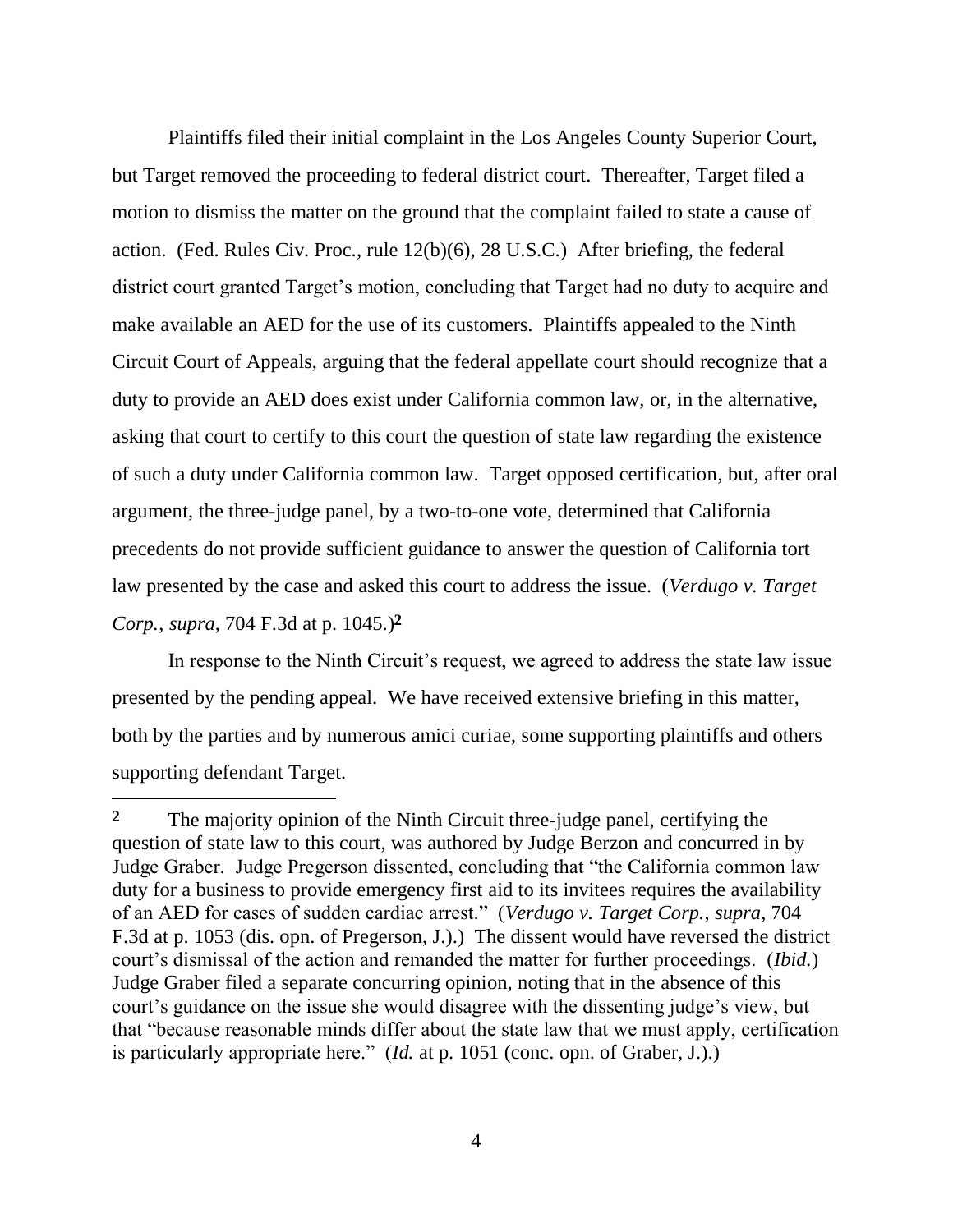#### **II. Brief Overview of Sudden Cardiac Arrest and AEDs**

To place the issue before us in perspective, it is useful at the outset to briefly describe the nature and scope of the health problem posed by sudden cardiac arrest and the development of AEDs as one important tool for addressing this problem. Thereafter, we describe the current California statutes relating to AEDs. (*Post*, pt. III.)

In a 2013 publication, the American Heart Association stated that "Cardiac arrest is a leading cause of death in the United States. Each year, emergency medical services (EMS) treats about 360,000 victims of cardiac arrest before they reach the hospital. Less than 10 percent of those victims survive. Cardiac arrest can happen to anyone at any time. . . ." (Amer. Heart Assn., Implementing an AED Program (July 2013) p. 3 [corporate training] <http://www.heart.org/cpr> [as of OPN FILE DATE].) The publication explained: "Cardiac arrest is the abrupt loss of heart function in a person who may or may not have heart disease. The time and mode of death are unexpected. Cardiac arrest occurs instantly or shortly after symptoms appear. [¶] Most cardiac arrests are due to abnormal heart rhythms called arrhythmias. A common arrhythmia is ventricular fibrillation, in which the heart's electrical impulses suddenly become chaotic and ineffective. Blood flow to the brain stops abruptly; the victim then collapses and quickly loses consciousness. Death usually follows unless a normal heart rhythm is restored within minutes." (*Ibid.*)

The publication further explained: "Defibrillation is a process in which an electronic device gives an electrical shock to the heart. Defibrillation stops ventricular fibrillation by using an electrical shock and allows the return of a normal heart rhythm. A victim"s chance of survival decreases by 7 to 10 percent for every minute that passes without defibrillation." (Amer. Heart Assn., Implementing an AED Program*, supra,* at p. 4.)

Beginning in the 1990s, small portable defibrillators, called automated or automatic external defibrillators, became commercially available. As described in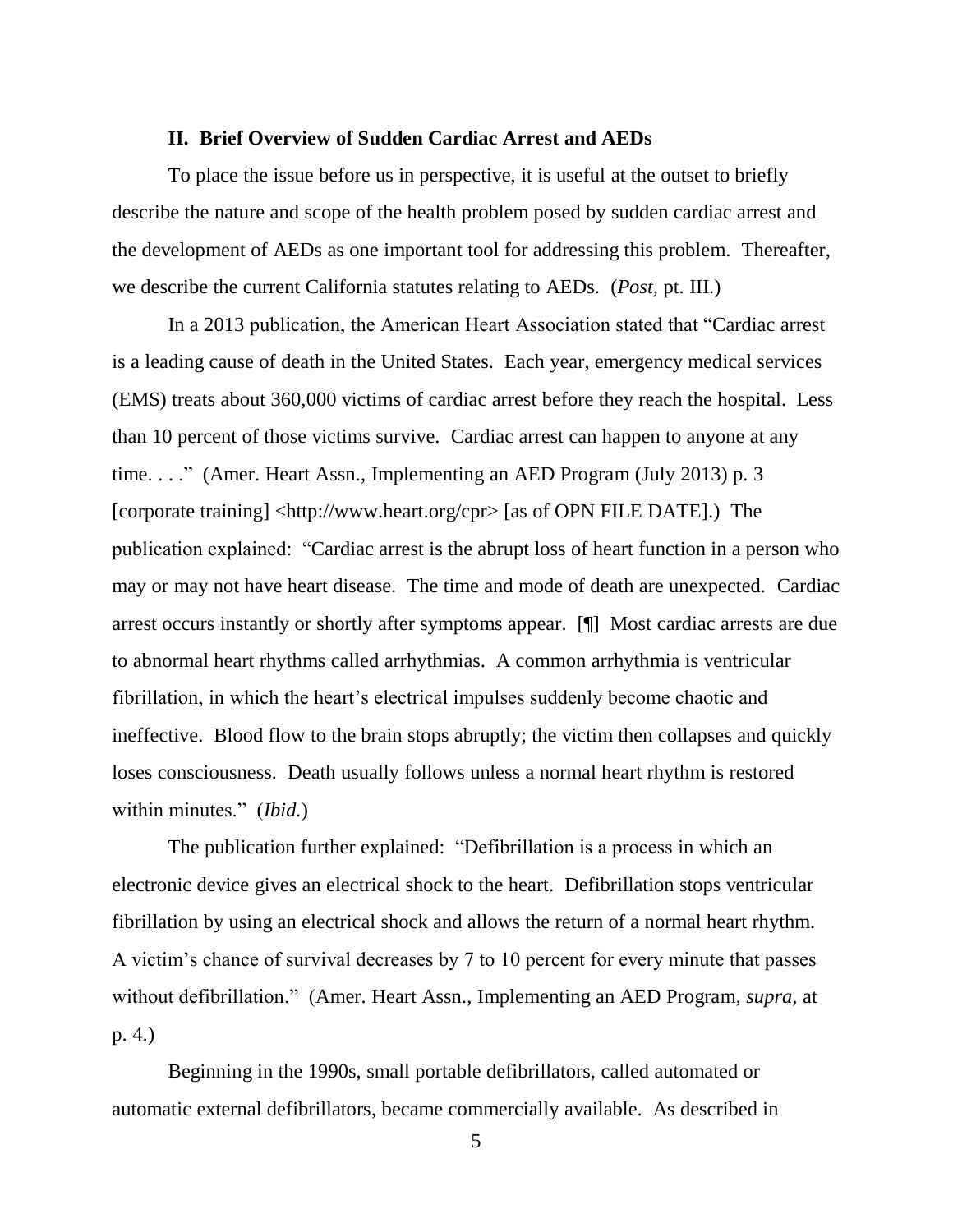another American Heart Association publication, "AEDs are highly accurate, userfriendly computerized devices with voice and audio prompts that guide the user through the critical steps of operation. AEDs were designed for use by lay rescuers and first responders to reduce time to defibrillation for victims of [ventricular fibrillation] sudden cardiac arrest. The rescuer turns the AED on and attaches it to the victim with adhesive electrodes or pads. The AED records and analyzes the victim"s cardiac rhythm. If a shock is indicated, the AED charges to the appropriate energy level and prompts the rescuer to deliver a shock. If the device is fully automated and a shock is indicated, the AED can deliver a shock without further action by the rescuer." (Amer. Heart Assn., *Community Lay Rescuer Automated External Defibrillation Programs* (2006) 113 Circulation 1260, 1261, fn. omitted (*Community AED Programs*) <http://circ.ahajournals.org/content/113/9/1260.full> [as of OPN FILE DATE].)**3**

**<sup>3</sup>** This article further explains: "Although AEDs are user friendly and the steps in their operation are often intuitively obvious, the effectiveness of an AED for cardiac arrest requires more than simple operation. The rescuer must know when to use an AED (i.e., recognize cardiac arrest), how to operate it, how to troubleshoot it (e.g., a hairy or sweaty chest may prevent good contact between the skin and electrode pads), and how to combine AED use with CPR [cardiopulmonary resuscitation]. [¶] CPR remains a critical component of a successful AED program for several reasons. First, the rescuer must recognize sudden cardiac arrest (i.e., the victim is unresponsive and not breathing). Because immediate bystander CPR improves survival from [ventricular fibrillation] sudden cardiac arrest, the rescuer should be able to perform CPR until the AED is available and after a shock ends [ventricular fibrillation]. . . . The efficient integration of CPR with AED use requires training and frequent practice. . . .  $[\n\mathbb{T}]$  ...  $[\n\mathbb{T}]$  [Second, i]t is important to note that few victims with [ventricular fibrillation] cardiac arrest demonstrate an organized rhythm at 60 seconds after elimination of [ventricular fibrillation] by shock. Many demonstrate pulseless electrical activity in the first minutes after successful defibrillation. The victim of [ventricular fibrillation] cardiac arrest requires CPR until the heart is able to pump blood effectively." (*Community AED Programs*, *supra*, 113 Circulation at pp. 1265-1266, fns. omitted.)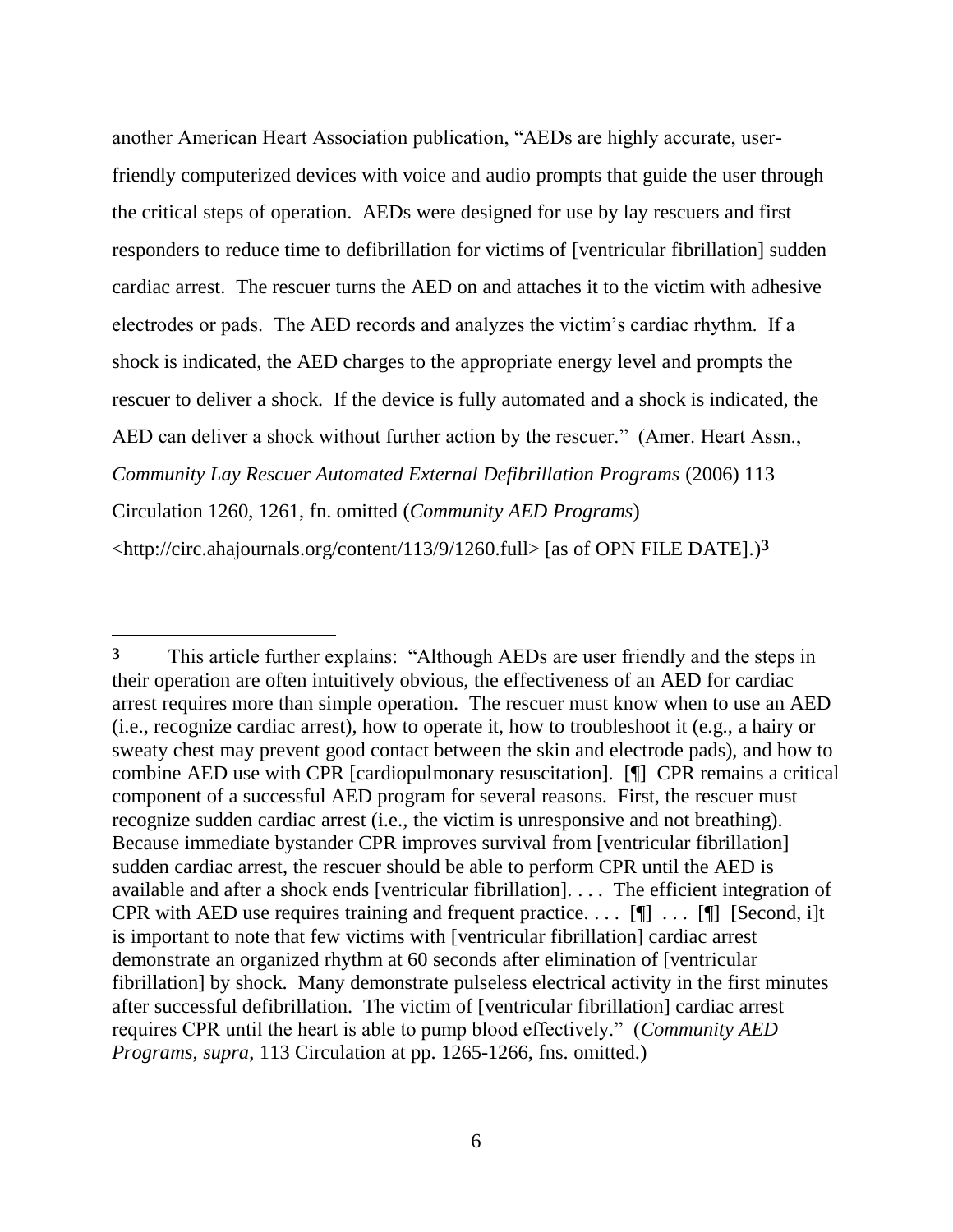In the mid-1990s, the American Heart Association began a national public health initiative to educate the public and lawmakers regarding the significant problem posed by sudden cardiac arrest and to promote increased acquisition and use of AEDs by nonmedical entities. The initiative included the drafting of model so-called Good Samaritan AED legislation that would grant legal immunity under specified circumstances to nonmedical entities and individuals who acquired, made available, or used AEDs for emergency care. The American Heart Association AED initiative proved very successful. Between 1995 and 2000, all 50 states passed laws and regulations related to lay rescuer AED programs. (*Community AED Programs*, *supra*, 113 Circulation at p. 1261.) Since 2000, most states have revisited their initial AED statutes and regulations, seeking to continue to reduce legal impediments to the voluntary acquisition and use of AEDs and, in some instances, mandating the provision of AEDs in specified settings. (See Nat. Conf. of State Legislatures, State Laws on Cardiac Arrest and Defibrillators (Jan. 2013) [listing state laws] <http://www.ncsl.org/issuesresearch/health/laws-on-cardiac-arrest-and-defibrillators-aeds.aspx> [as of OPN FILE DATE].)

### **III. Current California AED Statutes**

# **A. General California AED statutes — Civil Code section 1714.21 and Health and Safety Code section 1797.196**

The initial California statutory provisions relating specifically to the use of AEDs in nonmedical settings were enacted in 1999, in apparent response to the American Heart Association"s nationwide campaign. The 1999 legislation added two statutory provisions relating to AEDs — Civil Code section 1714.21 and Health and Safety Code section 1797.196. (Stats. 1999, ch. 163, §§ 1-3, pp. 2069-2070.) These two statutes have been amended several times since 1999 and continue to constitute the primary, generally applicable California statutes relating to AEDs.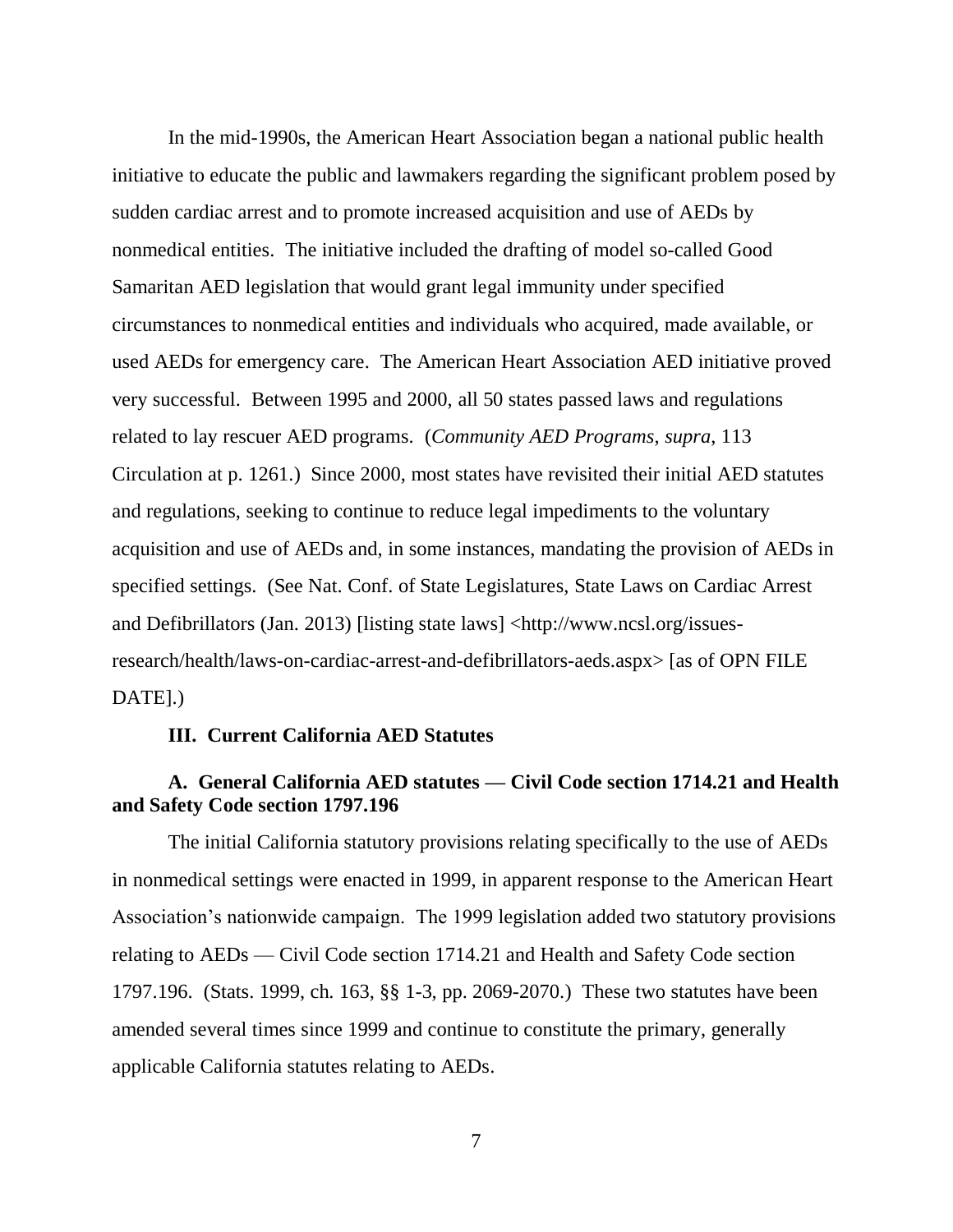Civil Code section 1714.21 is one of a number of California Good Samaritan statutes that, in order to encourage individuals or entities to gratuitously undertake conduct or activities for the benefit of others, grant immunity from potential civil liability under specified circumstances.**4** Civil Code section 1714.21 currently provides immunity, under specified circumstances, to (1) persons who render emergency care or treatment by use of an AED, and (2) persons and entities that acquire an AED for emergency use. With respect to the first category — individuals who use an AED to render emergency care — section 1714.21, subdivision (b), currently provides broadly that "[a]ny person who, in good faith and not for compensation, renders emergency care or treatment by the use of an AED at the scene of an emergency is not liable for any civil damages resulting from any acts or omissions in rendering the emergency care."**5** With respect to the second category — individuals or entities that acquire an AED for emergency use — section 1714.21, subdivision (d), provides more narrowly that "[a] person or entity that acquires an AED for emergency use pursuant to this section is not liable for any civil damages resulting from any acts or omissions in the rendering of the emergency care by use of an AED, *if that person or entity has complied with subdivision (b) of Section 1797.196 of the Health and Safety Code*." (Italics added; see also Civ.

**<sup>4</sup>** Other Good Samaritan statutes include Civil Code sections 1714.2 (use of CPR), 1714.22 (use of opiate overdose treatment), and 1714.25 (donations of food to nonprofit charities).

**<sup>5</sup>** As originally enacted in 1999, Civil Code section 1714.21, subdivision (b) granted immunity to a person who rendered emergency care by use of an AED only if the person had completed a basic CPR and AED use course that complied with state regulations and with the standards of the American Heart Association or the American Red Cross. (Stats. 1999, ch. 163, § 2, p. 2069.) The immunity for users of an AED was broadened to its current state by a 2002 amendment. (Stats. 2002, ch. 718, § 1, p. 4233.)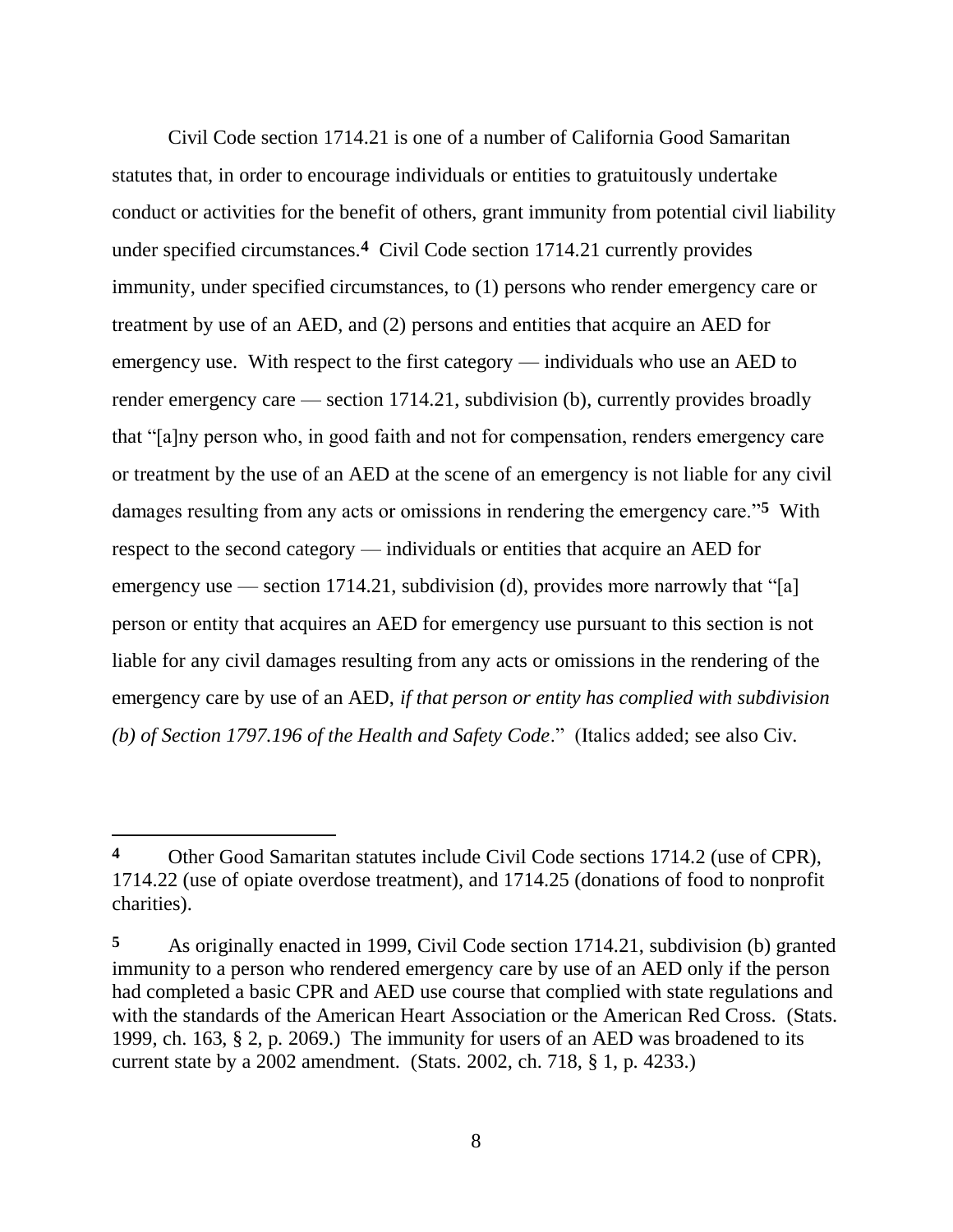Code, § 1714.21, subd. (e) [providing similarly limited immunity to "any person or entity responsible for the site where an AED is located"].)**6**

Health and Safety Code section 1797.196, subdivision (b), in turn, sets forth a substantial number of requirements that a person or entity that acquires an AED must comply with in order to be eligible for the immunity from civil liability afforded by Civil Code section 1714.21. Among other prerequisites, section 1797.196, subdivision (b), requires a person or entity that acquires an AED to (1) comply with all regulations governing the placement of an AED, (2) ensure that the AED is maintained and regularly tested, (3) check the AED for readiness after each use and at least once every 30 days, (4) ensure that any person who uses an AED alerts emergency medical services (EMS) as soon as possible, (5) provide AED training for at least one employee for every AED unit acquired (up to five AED units) and have a trained employee available during normal operating hours to respond to an emergency involving the use of an AED, (6) prepare a written plan of steps to be taken in the event of an emergency involving the use of an AED, (7) ensure that tenants in a building in which an AED is located annually receive a brochure describing the proper use of an AED and post similar information next to any installed AED, and (8) notify tenants at least once a year of the location of AED units in the building.**7** Only if an acquirer of an AED satisfies all these conditions does the

**<sup>6</sup>** Other subdivisions of Civil Code section 1714.21 grant immunity to persons or entities who provide CPR and AED training (Civ. Code, § 1714.21, subd. (c)) and to physicians who are involved with the placement of an AED (*id*., § 1714.21, subd. (e)), negate immunity if injury or death results from "gross negligence or willful or wanton misconduct" of the person using the AED (*id*., § 1714.21, subd. (f)), and specify that nothing in section 1714.21 relieves "a manufacturer, designer, developer, distributor, installer, or supplier of an AED" of any liability "under any applicable statute or rule of law." (*Id*., § 1714.21, subd. (g)).

**<sup>7</sup>** Health and Safety Code section 1797.196, subdivision (b) currently provides in full: "In order to ensure public safety, any person or entity that acquires an AED is not liable for any civil damages resulting from any acts or omissions in the rendering of the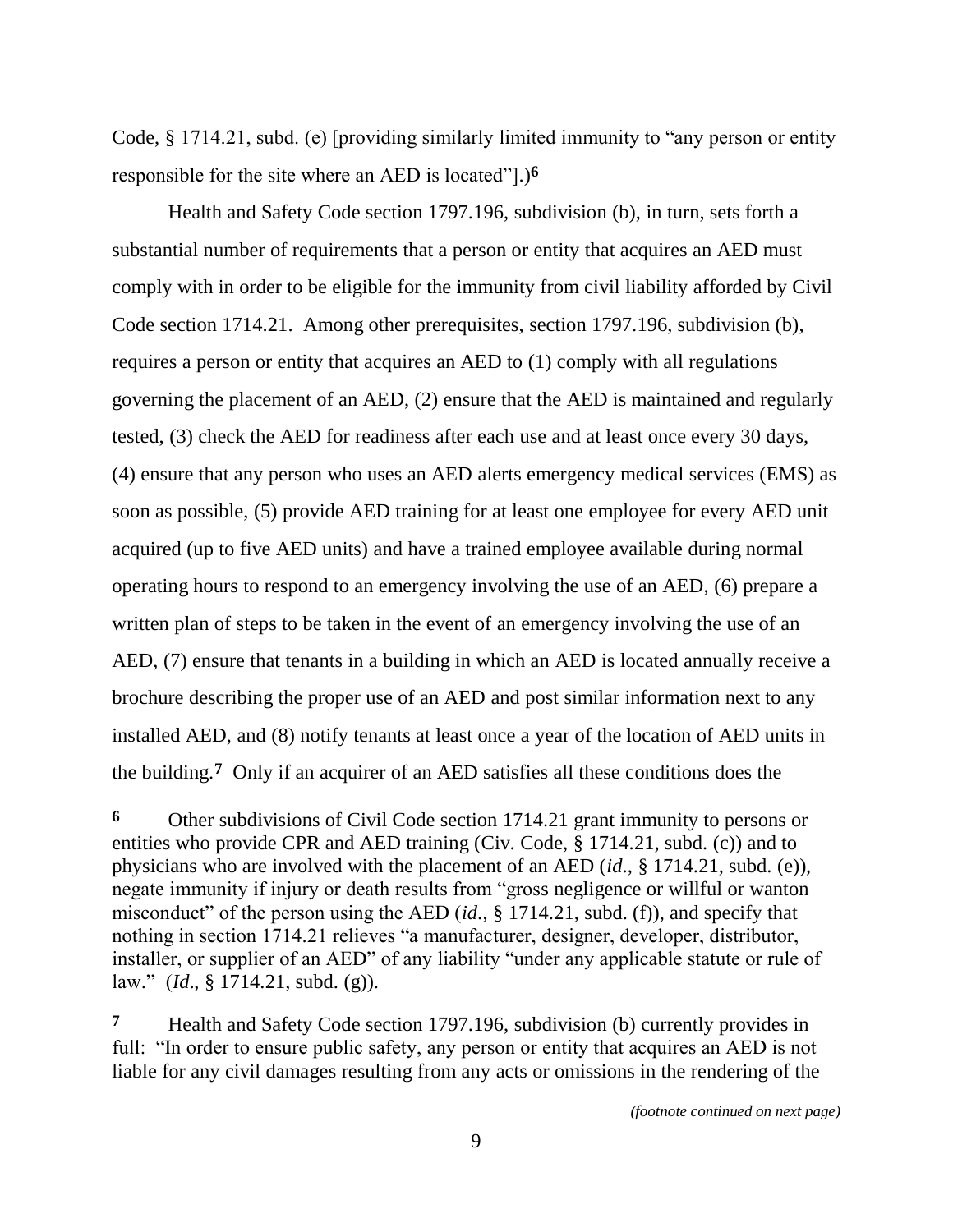*(footnote continued from previous page)*

l

emergency care under subdivision (b) of Section 1714.21 of the Civil Code, if that person or entity does all of the following:

"(1) Complies with all regulations governing the placement of an AED.

"(2) Ensures all of the following:

"(A) That the AED is maintained and regularly tested according to the operation and maintenance guidelines set forth by the manufacturer, the American Heart Association, and the American Red Cross, and according to any applicable rules and regulations set forth by the governmental authority under the federal Food and Drug Administration and any other applicable state and federal authority.

"(B) That the AED is checked for readiness after each use and at least once every 30 days if the AED has not been used in the preceding 30 days. Records of these checks shall be maintained.

"(C) That any person who renders emergency care or treatment on a person in cardiac arrest by using an AED activates the emergency medical services system as soon as possible, and reports any use of the AED to the licensed physician and to the local EMS agency.

"(D) For every AED unit acquired up to five units, no less than one employee per AED unit shall complete a training course in cardiopulmonary resuscitation and AED use that complies with the regulations adopted by the Emergency Medical Service Authority and the standards of the American Heart Association or the American Red Cross. After the first five AED units are acquired, for each additional five AED units acquired, one employee shall be trained beginning with the first AED unit acquired. Acquirers of AED units shall have trained employees who should be available to respond to an emergency that may involve the use of an AED unit during normal operating hours.

"(E) That there is a written plan that describes the procedures to be followed in the event of an emergency that may involve the use of an AED, to ensure compliance with the requirements of this section. The written plan shall include, but not be limited to, immediate notification of 911 and trained office personnel at the start of AED procedures.

"(3) When an AED is placed in a building, building owners shall ensure that tenants annually receive a brochure, approved as to content and style by the American Heart Association or American Red Cross, which describes the proper use of an AED, and also ensure that similar information is posted next to any installed AED.

"(4) When an AED is placed in a building, no less than once a year, building owners shall notify their tenants as to the location of AED units in the building.

"(5) When an AED is placed in a public or private K-12 school, the principal shall ensure that the school administrators and staff annually receive a brochure, approved as to content and style by the American Heart Association or the American Red Cross, that describes the proper use of an AED. The principal shall also ensure that similar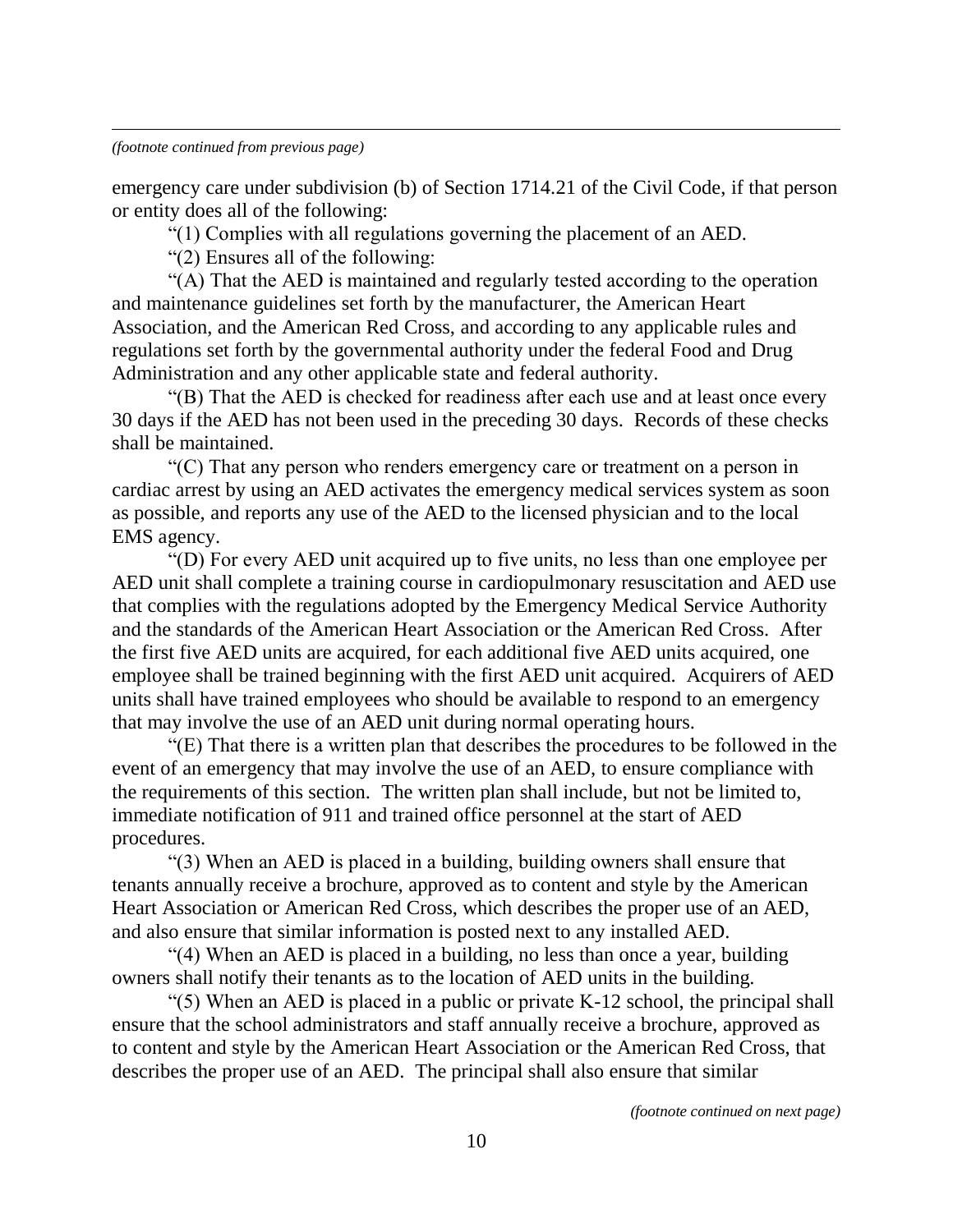acquirer qualify for the immunity from civil liability afforded by Civil Code section 1714.21.

In addition to setting forth the requirements that an acquirer of an AED must satisfy in order to obtain immunity from liability under Civil Code section 1714.21, Health and Safety Code section 1797.196 contains a separate subdivision — subdivision (f) — upon which defendant Target heavily relies in this case in maintaining that courts are precluded from determining whether California common law imposes upon Target a duty to acquire and make available an AED for use in a medical emergency. Section 1797.196, subdivision (f), provides in full: "Nothing in this section or Section 1714.21 of the Civil Code may be construed to require a building owner or a building manager to acquire and have installed an AED in any building." We discuss Target's legal argument relating to section 1797.196, subdivision (f), below. (See pt. IV.A., *post*.)

#### **B. AEDs and health studios — Health and Safety Code section 104113**

In addition to the provisions of Civil Code section 1714.21 and Health and Safety Code section 1797.196 relating generally to the circumstances in which a nonmedical user or acquirer of an AED is immune from civil liability for any damage resulting from the use of an AED, California has enacted a specific statute relating to the particular obligations of health (or fitness) studios regarding AEDs.

l

*<sup>(</sup>footnote continued from previous page)*

information is posted next to every AED. The principal shall, at least annually, notify school employees as to the location of all AED units on the campus. The principal shall designate the trained employees who shall be available to respond to an emergency that may involve the use of an AED during normal operating hours. As used in this paragraph, "normal operating hours" means during the hours of classroom instruction and any school-sponsored activity occurring on school grounds."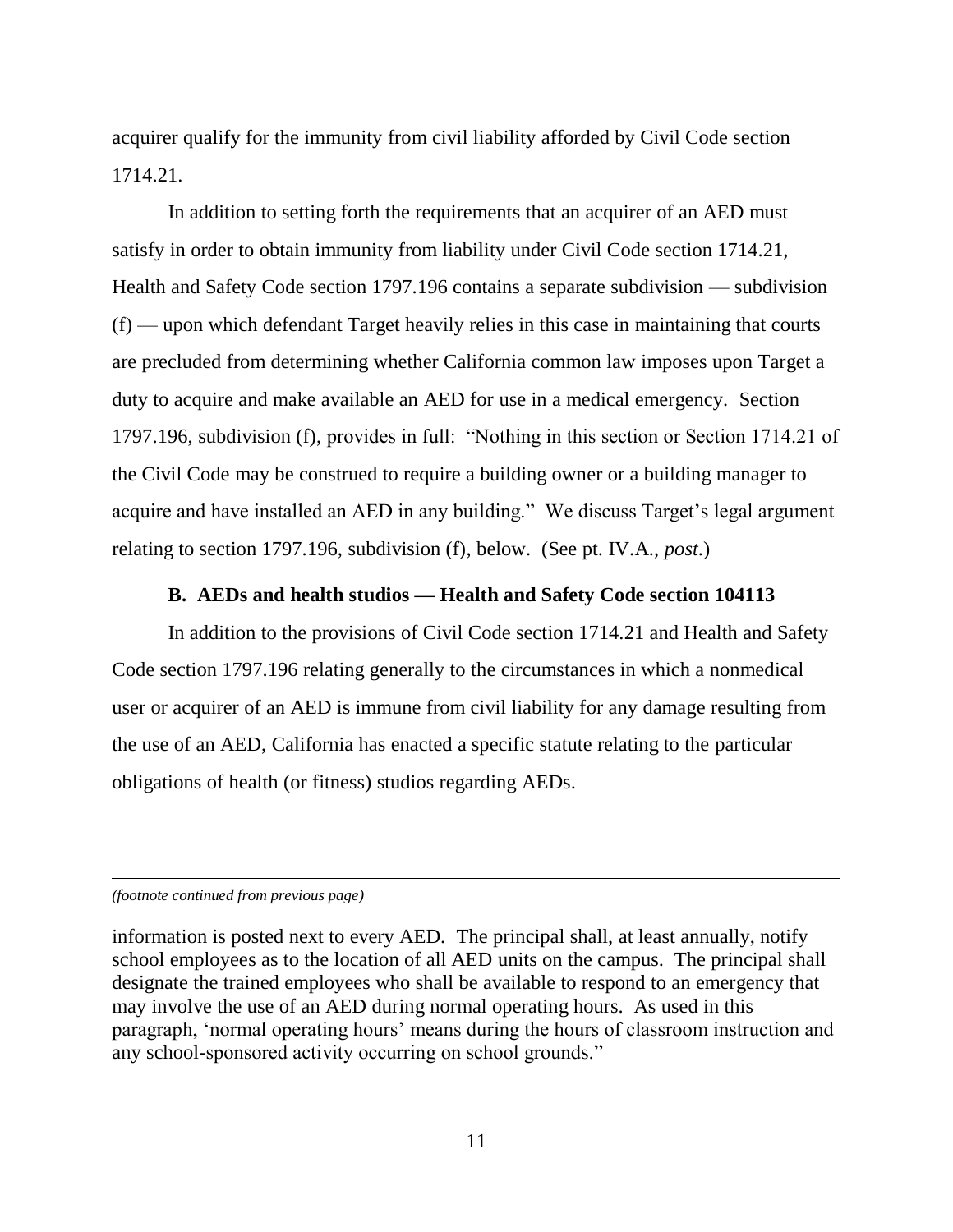Health and Safety Code section 104113, initially enacted in 2005 (Stats. 2005, ch. 431, § 1, pp. 3552-3554), requires every "health studio" to acquire and maintain an AED and to train personnel on the use of AEDs.**8** In addition to mandating the acquisition and maintenance of AEDs in health studios (Health & Saf. Code, § 104113, subd. (a)), section 104113 grants immunity to health studio employees for the use or nonuse of an AED for emergency care (*id*., § 104113, subd. (b)), and grants immunity to the owners and managers of a health studio so long as the facility complies with a list of requirements set forth in section 104113, subdivision (e) (*id*., § 104113, subd. (d)). The requirements contained in section 104113, subdivision (e), generally parallel the general prerequisites that all acquirers of AEDs must comply with under Health and Safety Code section 1797.196, subdivision (b), in order to obtain immunity from civil liability, but section 104113, subdivision (e), also contains additional requirements applicable to those health studios that allow members access to the facility during times when the facility does not have an employee on the premises. (*Id*., § 104113, subd. (e)(3); see also *id*., § 104113, subd. (g).)**9**

**<sup>8</sup>** Health and Safety Code section 104113, subdivision (h), currently defines "health studio" for purposes of this section as "a facility permitting the use of its facilities and equipment or access to its facilities and equipment, to individuals or groups for physical exercise, body building, reducing, figure development, fitness training, or any other similar purpose, on a membership basis. "Health studio" does not include a hotel or similar business that offers fitness facilities to its registered guests for a fee or as part of the hotel charges."

**<sup>9</sup>** Like the immunity provisions of Civil Code section 1714.21, the immunity provisions of Health and Safety Code section 104113 do not apply in the case of gross negligence or willful or wanton misconduct. (Health & Saf. Code, § 104113, subd. (f).)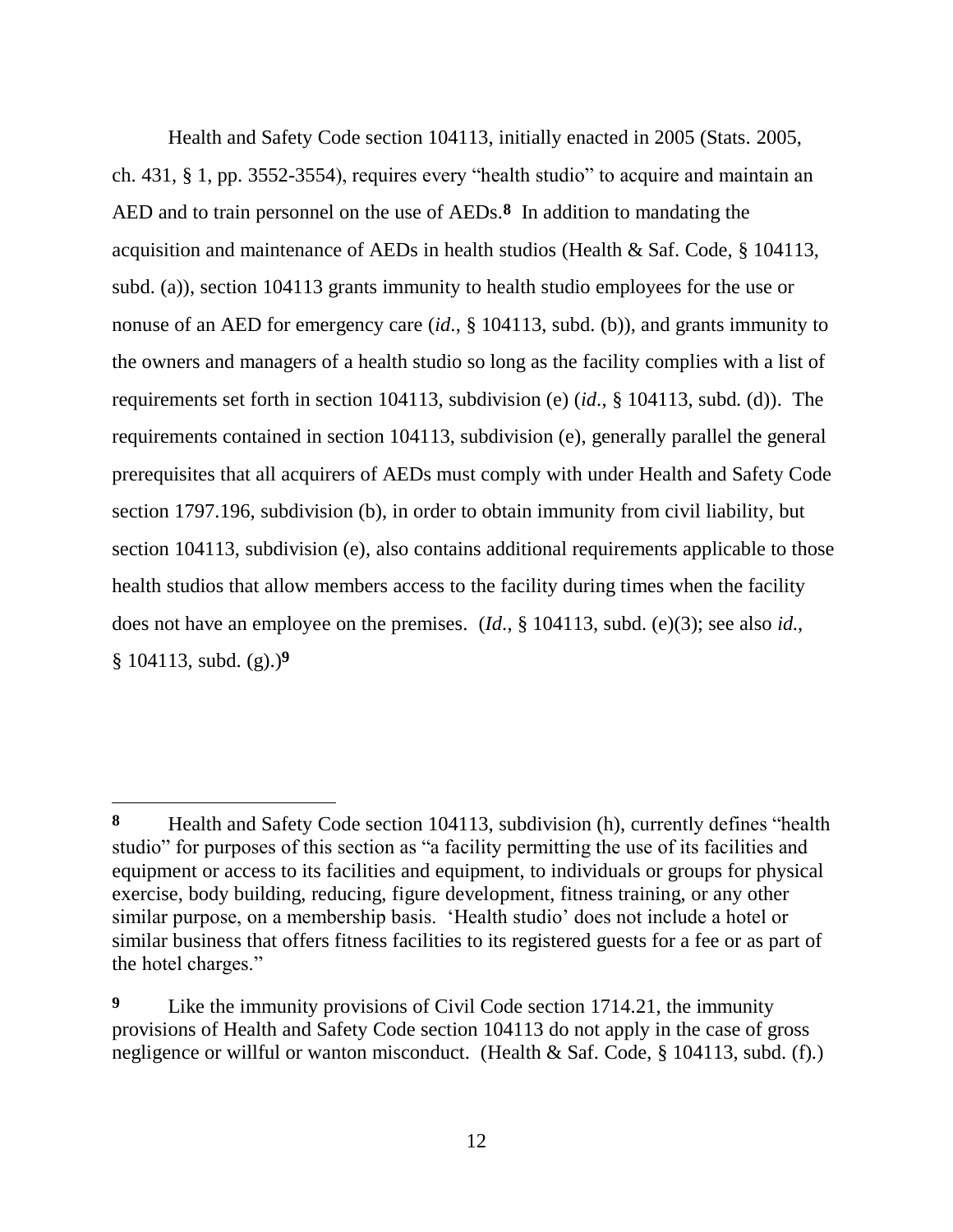Health studios are currently the only nonmedical setting in which California statutes or regulations require that AEDs be provided.**10**

### **C. AEDs in state buildings — Government Code section 8455**

In addition to the foregoing statutes, California has enacted a statutory provision relating to the placement of AEDs in state-owned and state-leased buildings.

Government Code section 8455, enacted in 2004, directs the California Department of General Services to "apply for federal funds . . . for the purchase of automated external defibrillators to be located within state-owned and leased buildings" (§ 8455, subd. (a))**11** and also requires the Department of General Services to "develop and adopt policies and procedures relative to the placement and use of automated external defibrillators in state-owned and leased buildings and ensure that training is consistent with Section 1797.196 of the Health and Safety Code and the regulations adopted pursuant to that section." (Gov. Code, § 8455, subd. (b).)

Pursuant to this provision, AEDs have been installed in many state-owned and leased buildings throughout California.

**<sup>10</sup>** Numerous California regulations require a variety of *medical facilities* to be equipped with a defibrillator along with other emergency medical equipment and devices. (See, e.g., Cal. Code Regs., tit. 22, §§ 70227 [surgical services], 70237 [anesthesia services], 70407 [acute respiratory services], 70417 [emergency medical services], 70457 [comprehensive emergency medical services], 79735 [outpatient surgical care], 79769 [standby emergency services]; Cal. Code Regs., tit. 16, § 1070.8 [training courses for dental sedation assistants].)

**<sup>11</sup>** The enactment of Government Code section 8455 followed enactment of federal legislation in 2002 that authorized the United States Secretary of Health and Human Services to award federal grants to states and localities to develop and implement public access defibrillation programs, including the purchase of AEDs. The federal legislation appropriated \$25 million for that purpose. (Community Access to Emergency Defibrillation Act of 2002, Pub.L. 107-188, § 159 (June 12, 2002) 116 Stat. 634 et seq., enacting 42 U.S.C. § 244.)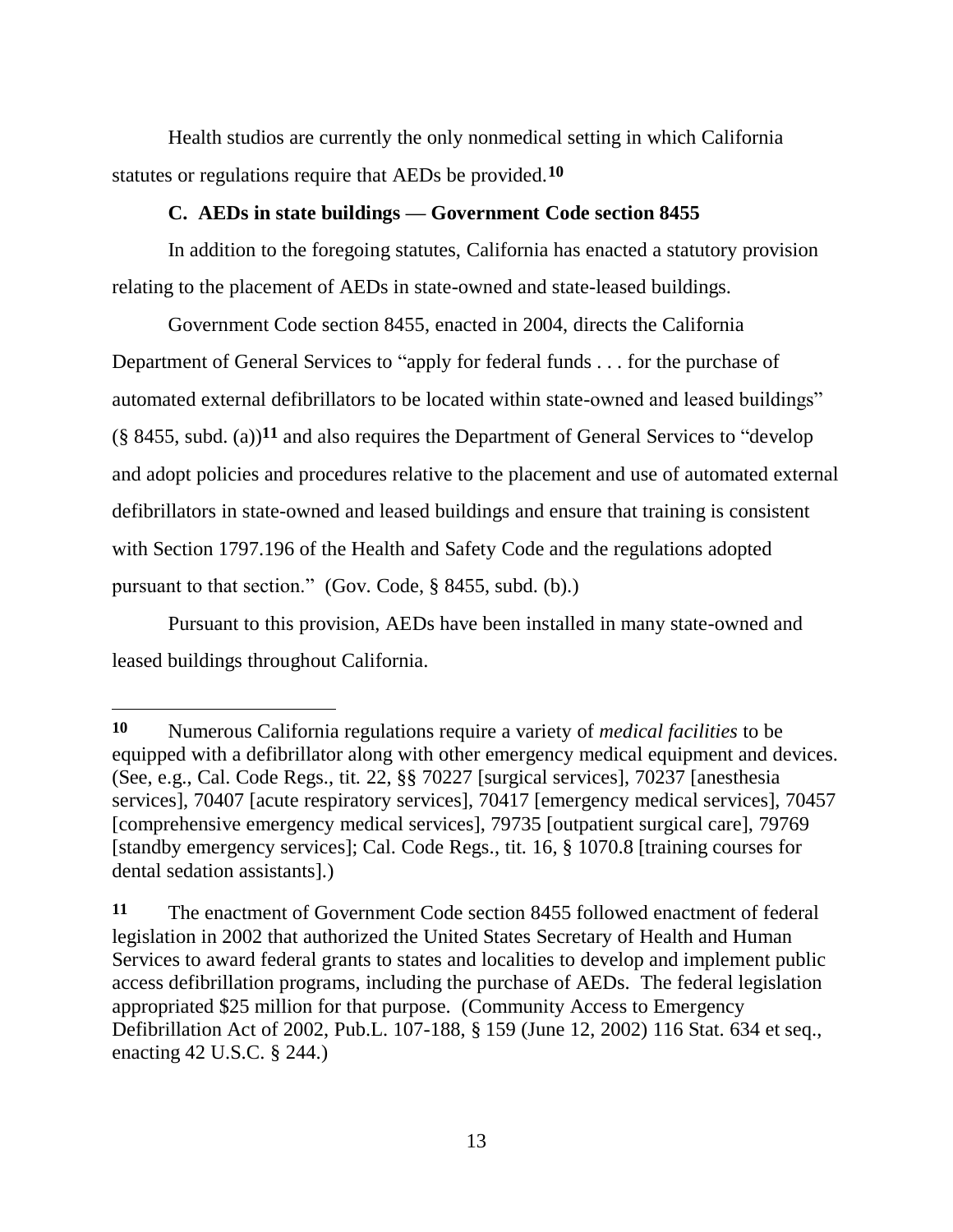# **IV. Do the Current California Statutes Relating to AEDs Preclude Courts from Determining Whether Target's Common Law Duty of Care to Its Business Patrons Includes an Obligation to Provide an AED For Use in an Emergency?**

As already noted, Target argues that current California statutes preclude recognition of a common law duty to provide an AED on two separate theories: first, that the statutes explicitly preclude recognition of a common law requirement to provide an AED, or, alternatively, that the current California statutes should be viewed as entirely "occupying the field" of AED regulation and thus implicitly preclude such a common law requirement. We discuss each of these separate theories in turn.

# **A. Does Health and Safety Code section 1797.196, subdivision (f), explicitly preclude recognition of a common law requirement to provide an AED?**

Target initially contends that the Legislature"s enactment of Health and Safety Code section 1797.196, subdivision (f), explicitly precludes recognition of a common law requirement to provide an AED. As explained, we conclude that the provision does not support this contention.

Section 1797.196, subdivision (f) currently reads in full: "Nothing in this section or Section 1714.21 of the Civil Code may be construed to require a building owner or a building manager to acquire and have installed an AED in any building."

Although this provision makes it clear that *the legislative enactment of Health and Safety Code section 1797.196 and Civil Code section 1714.21* was not intended, and may not be construed by California courts, to require a building owner or manager to acquire and install an AED in any building, the subdivision in question does not purport to address the separate and distinct question whether, and if so under what circumstances, California *common law* may embody a duty to acquire and make available an AED as part of the general common law duty of care owed by a business establishment to its patrons or customers. It is well established under California law that a business establishment's legal obligations to its customers and others may arise not only from the Legislature's enactment of a statutory provision but also, alternatively, under the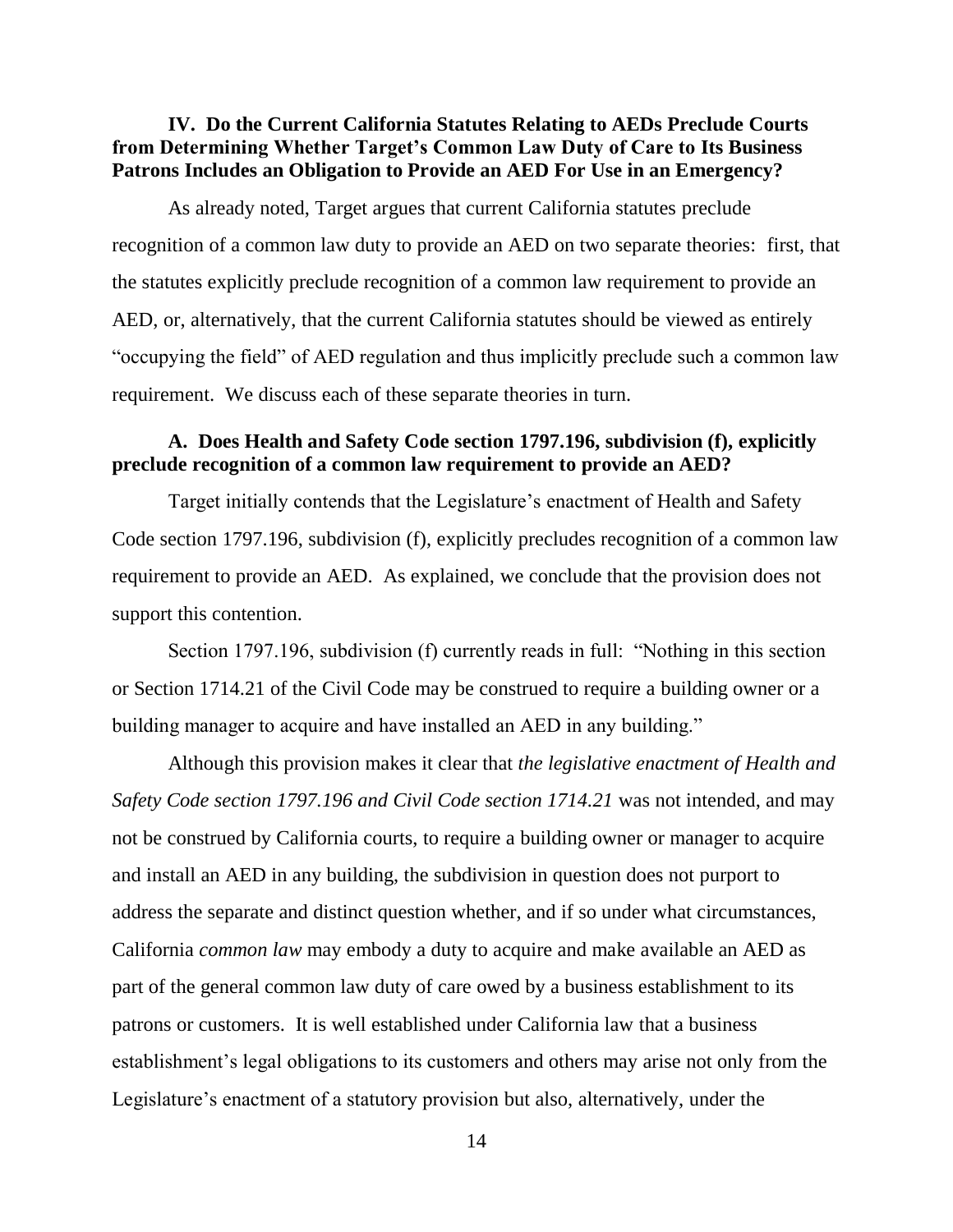common law. (See, e.g., *City of Moorpark v. Superior Court* (1998) 18 Cal.4th 1143, 1147; *Kentucky Fried Chicken of Cal., Inc. v. Superior Court* (1997) 14 Cal.4th 814, 822- 824; *Coulter v. Superior Court* (1978) 21 Cal.3d 144, 152-154.)Under the common law, the existence and scope of an individual"s or entity"s common law duty of reasonable care is dependent upon a variety of circumstances. (See, e.g., *Rowland v. Christian* (1968) 69 Cal.2d 108, 113.)

Past California decisions recognize that "[a]s a general rule, "[u]nless expressly provided, statutes should not be interpreted to alter the common law, and should be construed to avoid conflict with common law rules." " (*California Assn. of Health Facilities v. Department of Health Services* (1997) 16 Cal.4th 284, 297.) "Accordingly, "[t]here is a presumption that a statute does not, by implication, repeal the common law. [Citation.] Repeal by implication is recognized only where there is no rational basis for harmonizing two potentially conflicting laws." " (*Ibid*.) Although Health and Safety Code section 1797.196, subdivision (f), by its terms, establishes that Health and Safety Code section 1797.196 and Civil Code section 1714.21 themselves should not be interpreted to require building owners or managers to acquire and make available AEDs in their buildings (and thus should not be construed to render the failure to acquire an AED negligence per se pursuant to Evid. Code, § 669), nothing in subdivision (f) states or suggests that it was intended to preclude courts from applying ordinary common law principles in determining whether, either in general or under particular circumstances, a common law duty to provide an AED ought to be recognized.

In other contexts, the Legislature has used much clearer and more explicit statutory language when it has intended entirely to preclude the imposition of liability upon an individual or entity under common law principles for acting or for failing to act in a particular manner. For example, after this court, in *Coulter v. Superior Court*, *supra*, 21 Cal.3d 144, concluded that under California common law a social host who serves alcoholic beverages to an obviously intoxicated person who the host knows intends to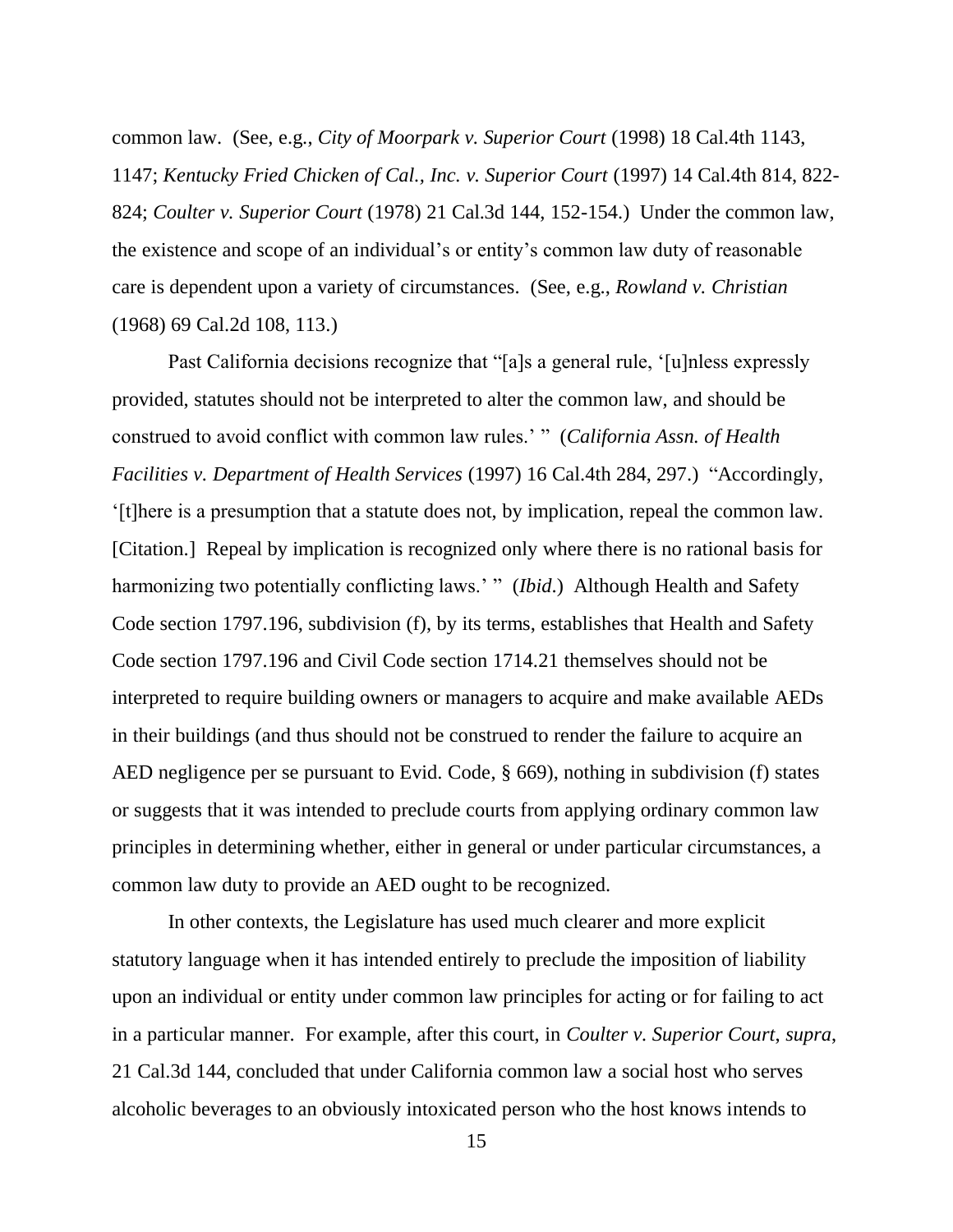drive a motor vehicle may be held liable for injuries to a third person caused by the intoxicated person, the Legislature enacted Civil Code section 1714, subdivision (c), which provides: "[N]o social host who furnishes alcoholic beverages to any person may be held legally accountable for damages suffered by that person, or for injury to the person or property of, or death of, any third person, resulting from the consumption of those beverages." Similarly, after this court, in *Van Horn v. Watson* (2008) 45 Cal.4th 322, interpreted an existing statutory immunity provision as extending immunity only to a person who renders emergency *medical* care and as not affecting the potential common law liability of a person who renders emergency *nonmedical* care, the Legislature amended the relevant statute to state explicitly that "No person who in good faith, and not for compensation, renders emergency medical or nonmedical care at the scene of an emergency shall be liable for any civil damages resulting from any act or omission." (Health & Saf. Code, § 1799.102, subd. (a); see, e.g., Civ. Code, § 846 ["[A landowner] owes no duty of care to keep the premises safe for entry or use by others for any recreational purpose or to give any warning of hazardous conditions, uses of, structures, or activities on such premises to persons entering for such purpose, except as provided in this section."].) Unlike the foregoing statutes, however, Health and Safety Code section 1797.196, subdivision (f), does not state categorically or explicitly, for example, that no building owner or manager (or business establishment) shall be held liable for failing to acquire or install an AED (or owes no duty to acquire an AED), but instead states only that "[n]othing in [Health and Safety Code section 1797.196] or Section 1714.21 of the Civil Code" may be construed to impose such a requirement. In our view, this language cannot properly be interpreted to preclude courts from determining, under generally applicable common law principles, whether, and if so under what circumstances, an individual's or entity's common law duty of reasonable care may include a duty to provide an AED for use in the event of a medical emergency.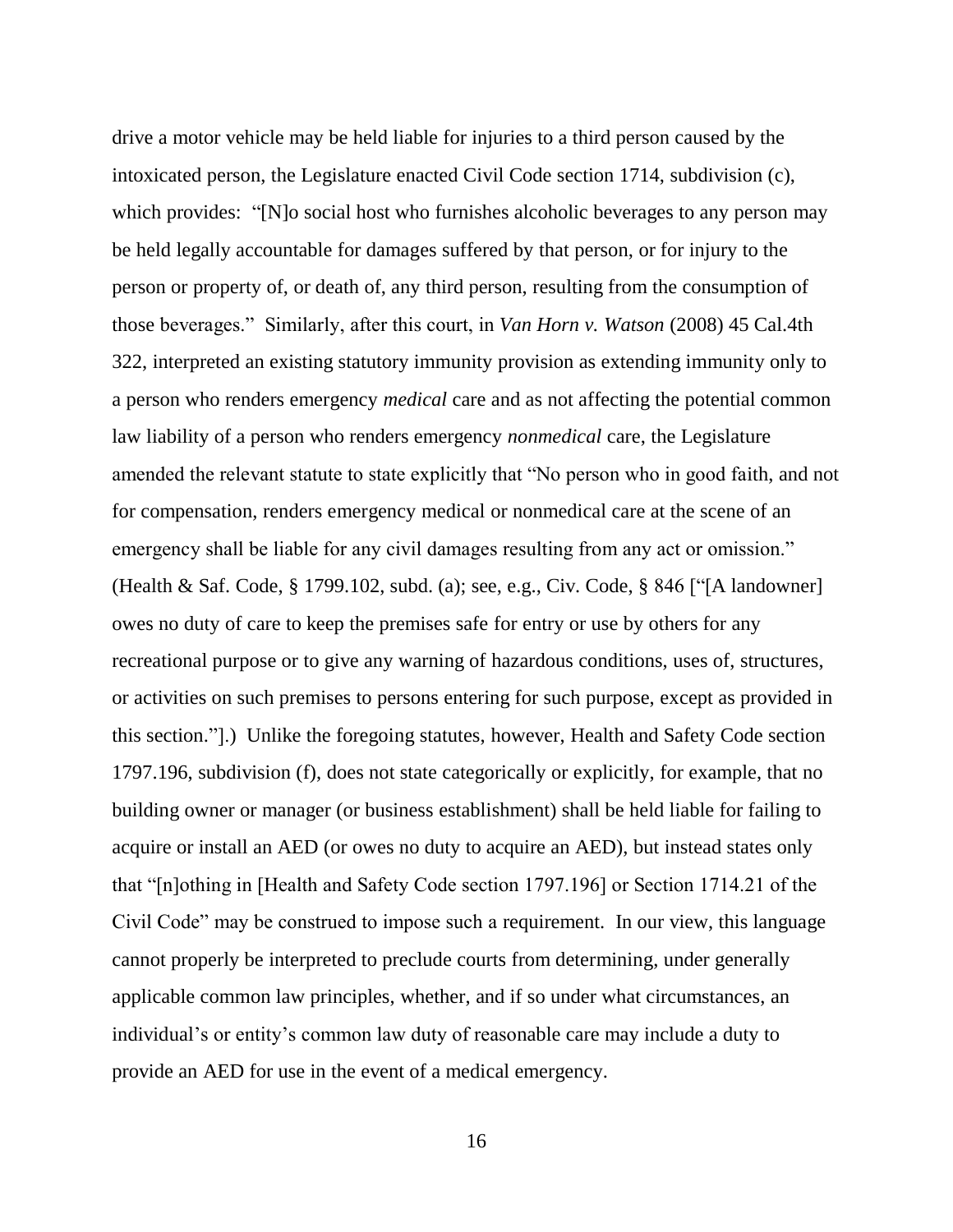In support of a contrary conclusion, Target relies upon two Court of Appeal decisions — *Rotolo v. San Jose Sports & Entertainment, LLC* (2007) 151 Cal.App.4th 307 (*Rotolo*) and *Breaux v. Gino's, Inc.* (1984) 153 Cal.App.3d 379 (*Breaux*). Although there is language in *Rotolo* and *Breaux* supportive of Target"s position, the relevant language was not necessary for the decision in either case and, as explained, the result reached in each of those decisions more soundly rests on grounds unrelated to Health and Safety Code section 1797.196, subdivision (f).

In *Rotolo*, *supra*, 151 Cal.App.4th 307, the parents of a teenager who died as a result of sudden cardiac arrest while participating in an ice hockey game sued the owners of the ice hockey facility where their son died. The facts in *Rotolo* were particularly tragic because the ice hockey facility in question had in fact acquired an AED, which was located quite close to the spot where the teenager collapsed, but the coaches and other persons who were present during the game were unaware of the AED"s location. Emergency medical personnel, who were immediately summoned, arrived at the scene too late to resuscitate the teenager. In their lawsuit, the teenager"s parents maintained that the ice hockey facility"s common law duty of reasonable care included an obligation to notify all users of the facility of the existence and location of any AED at the facility, and that the facility should be held liable for breach of this duty. The trial court sustained a demurrer to the parents' complaint and entered judgment for the defendant ice hockey facility, and, on appeal, the Court of Appeal affirmed.

In reaching its conclusion, the Court of Appeal in *Rotolo* pointed out that under Civil Code section 1714.21, subdivision (d), an entity that acquires an AED for emergency care is not liable for civil damages resulting from any acts *or omissions* in the use of the AED *so long as the entity has complied with the requirements set forth in Health and Safety Code section 1797.196, subdivision (b)*, and that section 1797.196, subdivision (b), in turn, requires the acquirer (in addition to other conditions) to notify *all tenants* of the building as to the existence and location of any AED (§ 1797.196,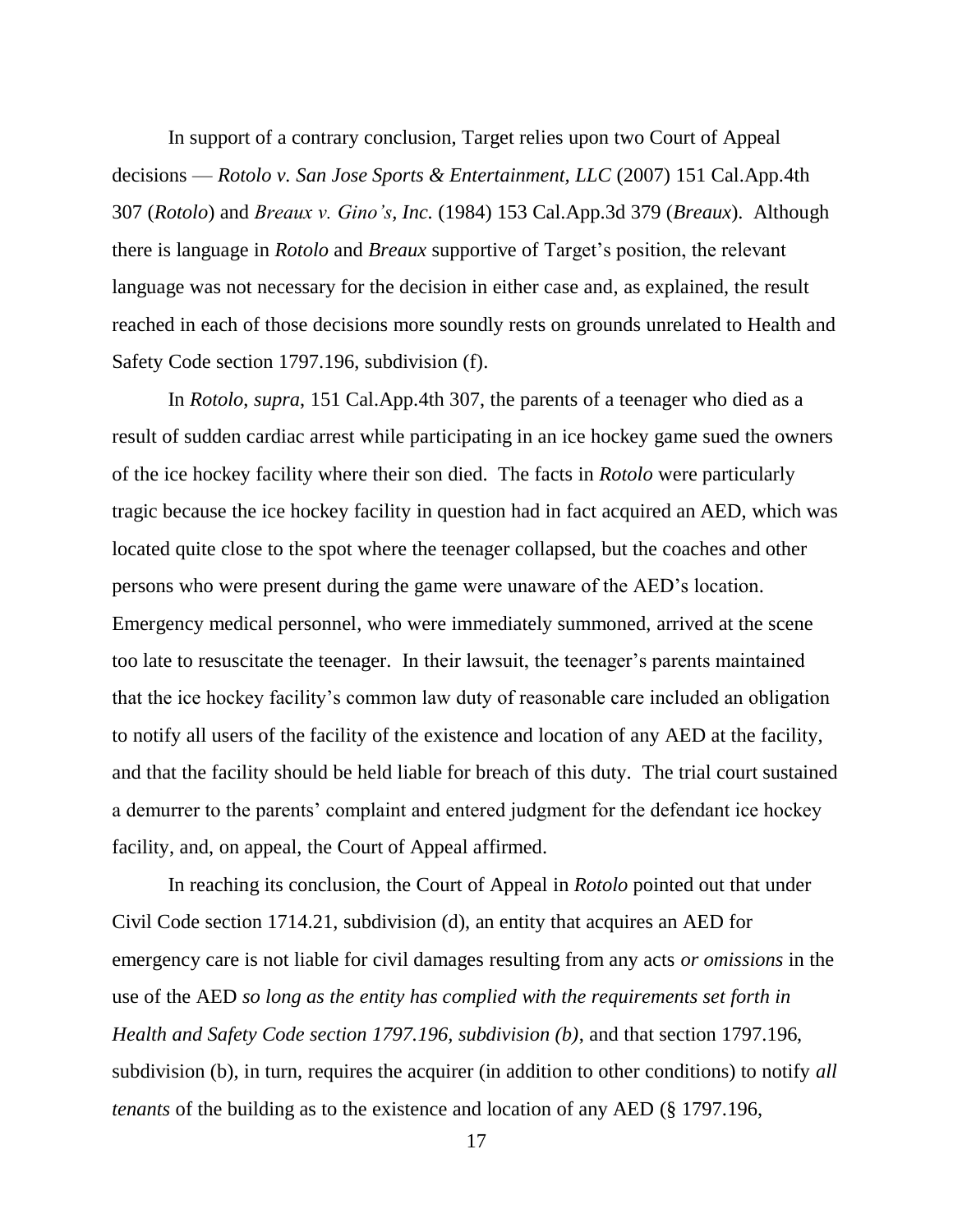subd.  $(b)(4)$ , but imposes no other notification requirements on an acquirer and, in particular, does not require the acquirer of an AED to notify *all users* of the property of the existence and location of the AED. Because the defendant in *Rotolo* had acquired an AED and had complied with all the requirements set forth in Health and Safety Code section 1797.196, subdivision (b), the Court of Appeal in *Rotolo* concluded, properly in our view, that the defendant ice hockey facility was entitled to the immunity afforded by Civil Code section 1714.21, subdivision (d); "imposition of . . . duties that are not clearly outlined in the statutes would tend to discourage, rather than to encourage, the voluntary acquisition of AED"s, and would thus defeat the underlying legislative purpose of promoting the widespread use of these devices." (*Rotolo*, *supra*, 151 Cal.App.4th at p. 314.)

Although the appellate court in *Rotolo* properly ruled in the defendant"s favor because the defendant in that case had acquired an AED and had complied with all the prerequisites for civil immunity that the statutes prescribed for entities who acquire an AED, at one point in the course of its opinion the Court of Appeal in *Rotolo* included the broad statement that "the Legislature has made clear that building owners and managers have no duty in the first instance to acquire and install an AED," citing Health and Safety Code section 1797.196, subdivision (f). (*Rotolo*, *supra*, 151 Cal.App.4th at p. 314.) That statement was clearly dictum inasmuch as the defendant in *Rotolo* had voluntarily acquired and installed an AED. In any event, other references in *Rotolo* to Health and Safety Code section 1797.196, subdivision (f), properly describe that provision as indicating simply that *the Legislature*, by its enactment of Civil Code section 1714.21 and Health and Safety Code section 1797.196, did not intend to impose such a duty on building owners and managers. (*Rotolo*, *supra*, at pp. 320, 324.)

Comparable language contained in the Court of Appeal decision in *Breaux*, *supra*, 153 Cal.App.3d 379, upon which Target also relies, similarly overstates the effect of the statutory language that was at issue in that case. *Breaux* was a wrongful death action,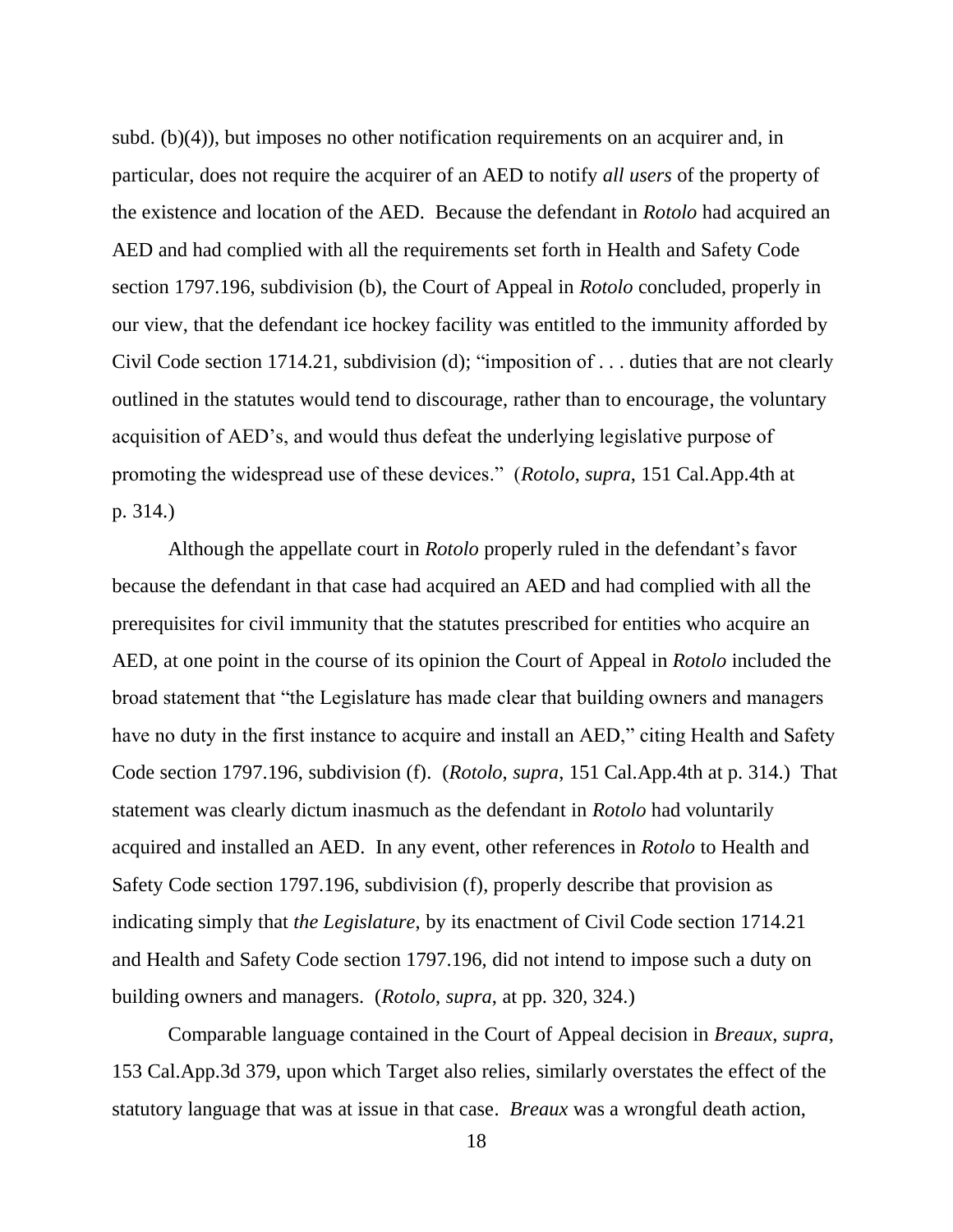brought by a husband whose wife died after choking on food while dining at a restaurant. At the time of the incident in *Breaux*, the restaurant had posted in an appropriate place state-approved instructions for the removal of food lodged in a person"s throat, but no one in the restaurant attempted to remove the food from the wife"s throat. Instead, a restaurant employee summoned an ambulance. The wife was alive when the ambulance arrived but died thereafter.

In *Breaux*, *supra*, 153 Cal.App.3d 379, the husband brought suit against the restaurant, contending that it was negligent in failing to administer appropriate first aid to his wife. The trial court granted summary judgment in favor of the defendant restaurant and, on appeal, the Court of Appeal affirmed in a brief opinion. In its opinion, the court in *Breaux* recognized that past California decisions had established "that restaurants have a legal duty to come to the assistance of their customers who become ill or need medical attention and that they are liable if they fail to act." (*Breaux*, *supra*, at p. 382.) The court in *Breaux* further observed, however, that "the nature and extent of their duty, i.e., what physical acts restaurants and their personnel are required to perform, has never been decided by a California court" *(ibid.)*, and it went on to conclude that the Legislature had resolved the question of the nature and extent of a restaurant's duty with respect to patrons who have food lodged in their throats through one aspect of a then existing statutory provision relating to that subject.

The statute relied upon by the court in *Breaux* — Health and Safety Code former section 28689 — required the state department of health to adopt instructions for use in removing food lodged in a person"s throat and to supply such instructions to the proprietor of every restaurant in the state. The statute also required the proprietor of every restaurant to post the instructions in a conspicuous place "in order that the instructions may be consulted by anyone attempting to provide relief to a victim in a choking emergency." The statute further stated: "*Nothing in this section shall impose any obligation on any person to remove, assist in removing, or attempt to remove food*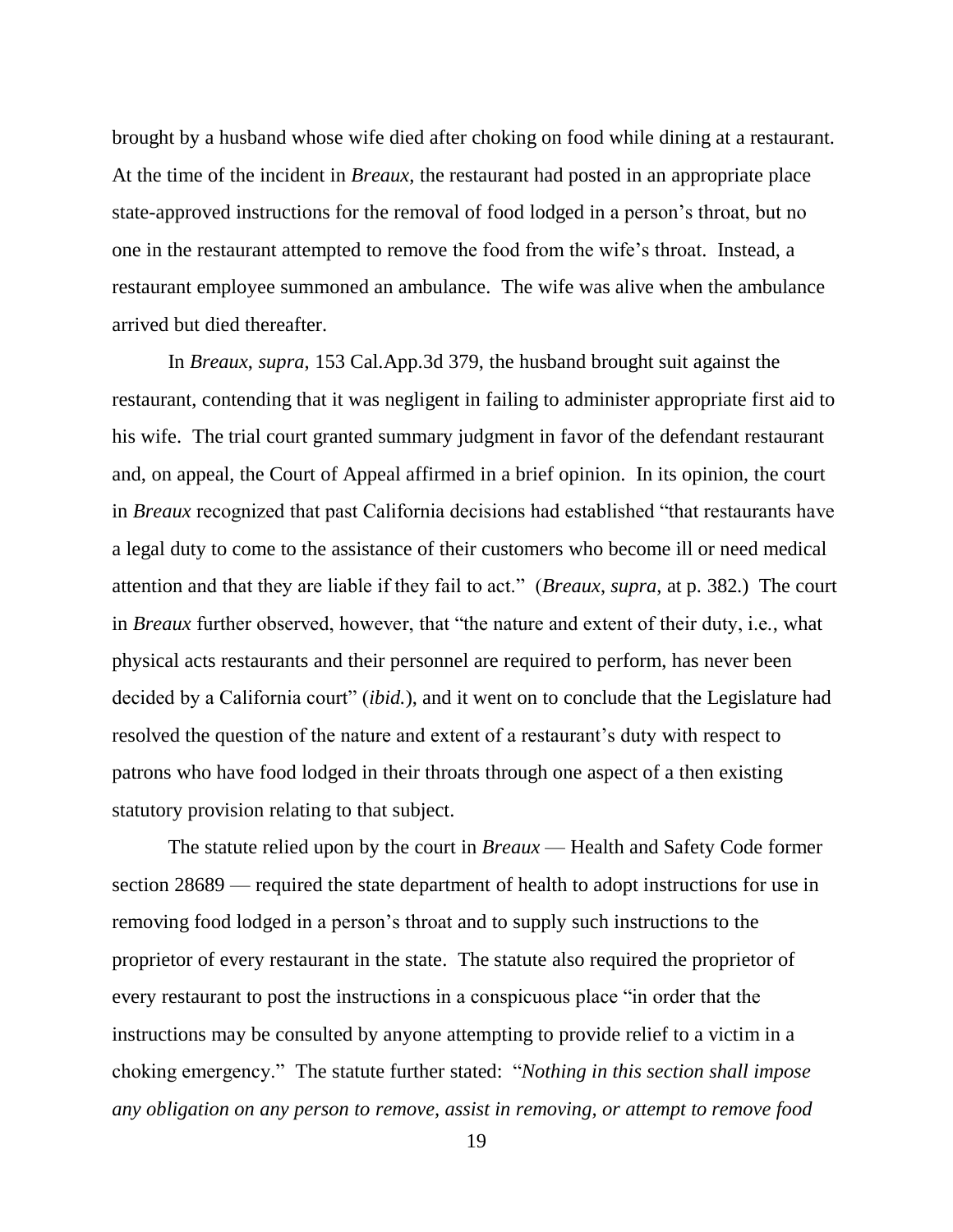*which has become stuck in another person's throat*." (Italics added.)**12** After quoting the emphasized language, the court in *Breaux* stated briefly and without further explanation: "We hold that this statute establishes as a matter of law that a restaurant meets its legal duty to a patron in distress when it summons medical assistance within a reasonable time." (*Breaux*, *supra*, 153 Cal.App.3d at p. 382.)

In reaching this conclusion, the court in *Breaux*, *supra*, 153 Cal.App.3d 379, failed to consider explicitly the fact that the statutory language on which it relied stated simply that nothing "*in this section*" shall impose such an obligation (Health & Saf. Code, former § 28689, italics added). The court did not address whether such language purported to preclude a court from determining whether a restaurant"s *common law* duty

 $\overline{a}$ 

"In the absence of other evidence of noncompliance with this section, the fact that the instructions were not posted as required by this section at the time of a choking emergency shall not in and of itself subject such proprietor or his employees or independent contractors to liability in any civil action for damages for personal injuries or wrongful death arising from such choking emergency.

"Nothing in this section shall impose any obligation on any person to remove, assist in removing, or attempt to remove food which has become stuck in another person"s throat. In any action for damages for personal injuries or wrongful death neither the proprietor nor any person who nonnegligently under the circumstances removes, assists in removing, or attempts to remove such food in accordance with instructions adopted by the state department, in an emergency in a restaurant, shall be liable for any civil damages as a result of any acts or omissions by such person in rendering such emergency assistance." (Stats. 1975, ch. 1142, § 1, pp. 2826-2827.)

**<sup>12</sup>** At the time of the *Breaux* decision, Health and Safety Code section 28689 provided in full: "The state department shall adopt and approve first aid instructions designed and intended for use in removing food which may become stuck in a person's throat. Such instructions shall be limited to first aid techniques not involving the use of any physical instrument or device inserted into the victim"s mouth or throat.

<sup>&</sup>quot;The state department shall supply to the proprietor of every restaurant in this state such adopted and approved instructions. The proprietor of every restaurant shall post the instructions in a conspicuous place or places, which may include an employee notice board, in order that the proprietor and employees may become familiar with them, and in order that the instructions may be consulted by anyone attempting to provide relief to a victim in a choking emergency.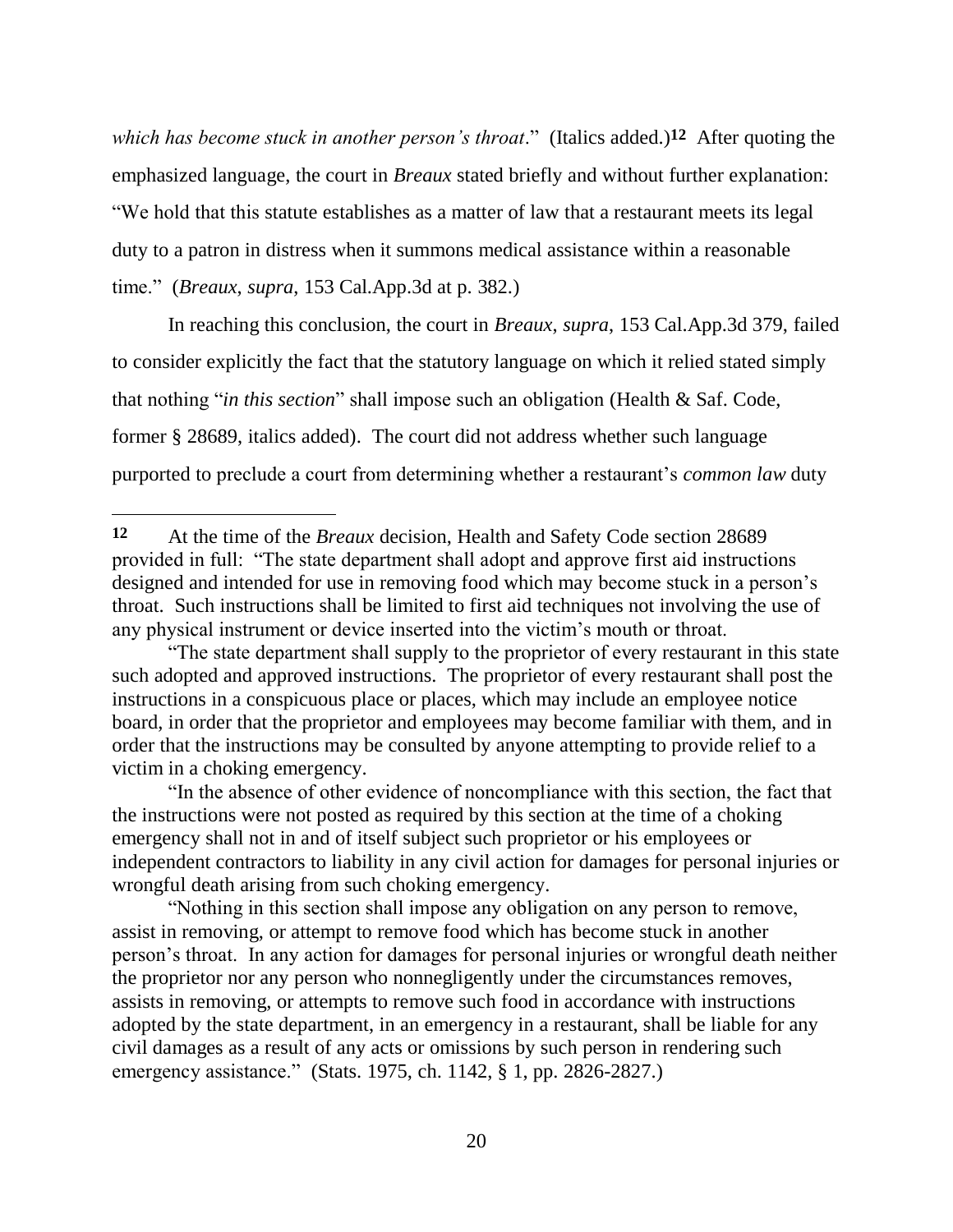of reasonable care might include, either in general or in light of a special risk of choking that might be posed by particular foods or the frequency at which such choking may have occurred at the establishment, an obligation to take reasonable steps to attempt to dislodge an obstructing particle of food from a choking customer. As in *Rotolo*, the *result* reached by the court in *Breaux* — affirming summary judgment in favor of the defendant restaurant — may well have been defensible in light of other aspects of former section 28689 that could reasonably have been interpreted as intended to grant immunity from potential civil liability to any restaurant, like the defendant in *Breaux*, that properly posted the state-supplied instructions in conformance with the statutory requirements. **13** But the fact that the statutory provision at issue in *Breaux* specified simply that nothing *in the statute* imposed an obligation to remove or attempt to remove food which has become lodged in a customer's throat was not itself sufficient, in our view, to preclude a court from determining whether, under generally applicable common law principles, such a duty should properly be recognized under the common law. The court in *Breaux* failed adequately to consider the common law as an alternative source of potential tort duty or

**<sup>13</sup>** As set forth in footnote 12, *ante*, the third paragraph of Health and Safety Code former section 28689 stated that "[i]n the absence of other evidence . . . the fact that the instructions were not posted as required by this section at the time of a choking emergency shall not in and of itself subject such proprietor or his employees . . . to liability in any civil action for damages . . . arising from such choking emergency." (Stats. 1975, ch. 1142, § 1, p. 2826.) By implication, this paragraph could reasonably be interpreted to extend immunity from civil liability to any proprietor who properly posted the state-supplied instructions as required by the section.

In addition, the fourth paragraph of Health and Safety Code former section 28689 stated: "In any action for damages for personal injuries or wrongful death neither the proprietor nor any person who nonnegligently under the circumstances removes, assists in removing, or attempts to remove such food in accordance with instructions adopted by the state department, in an emergency in a restaurant, shall be liable for any civil damages as a result of any acts or omissions by such person in rendering such emergency assistance." (Stats. 1975, ch. 1142, § 1, p. 2826.)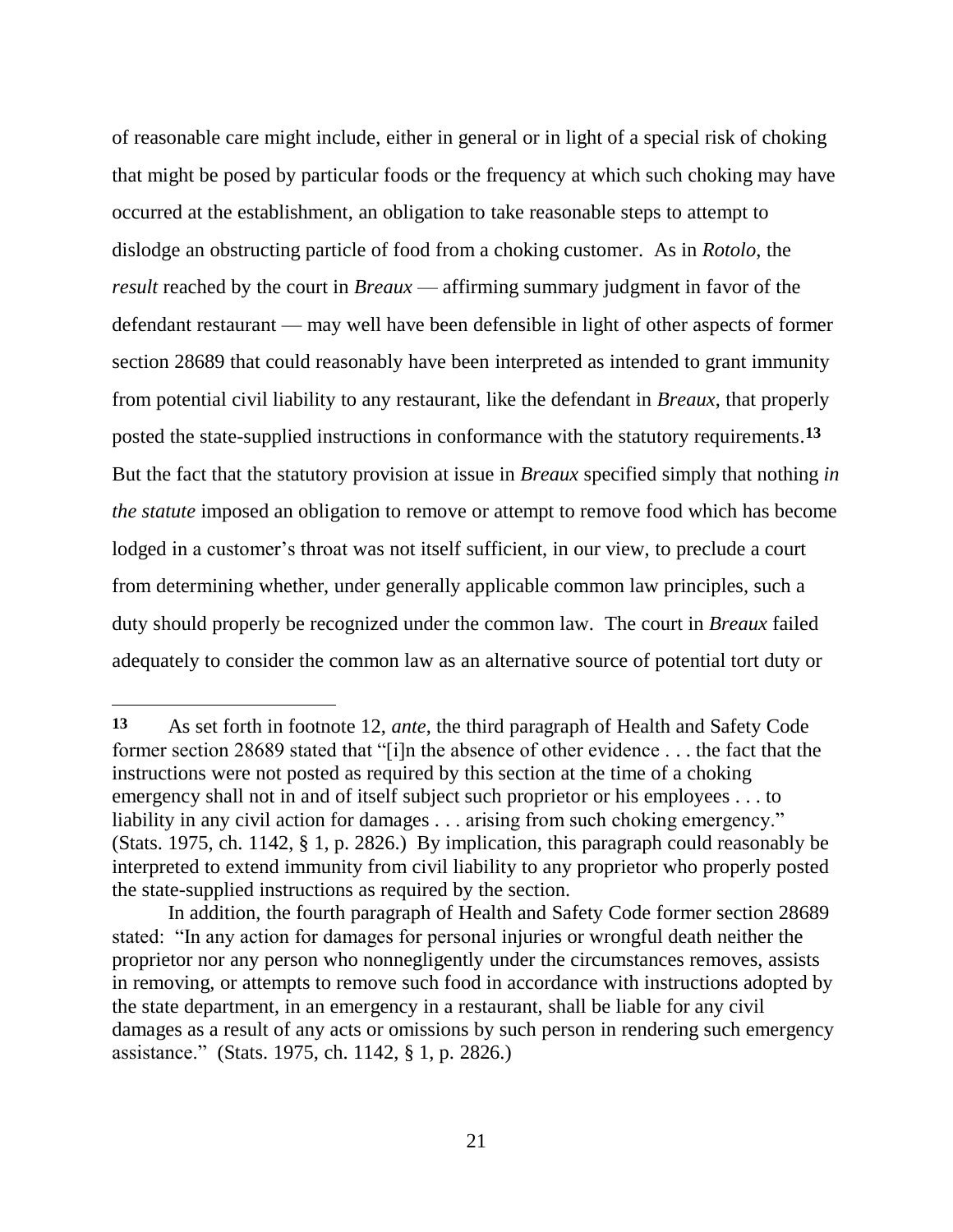liability, distinct and independent of any statutorily imposed requirement. We note that the statutory provision relied upon in *Breaux*, after being renumbered on several occasions (Stats. 1984, ch. 256, § 1, pp. 790-791; Stats. 1995, ch. 415, § 6, p. 2813), was repealed in 2006. (Stats. 2006, ch. 23, § 1, p. 86.)

For the reasons discussed above, we conclude that the language of Health and Safety Code section 1797.196, subdivision (f), cannot properly be interpreted to preclude a court from determining whether a business's common law duty to exercise reasonable care with regard to the health and safety of its customers includes, either in general or in particular circumstances, an obligation to acquire and make available an AED for use in a medical emergency.

# **B. Do the current California AED statutes reflect a legislative intent to "occupy the field" with regard to AEDs and thus implicitly preclude recognition of a common law duty to acquire and make available an AED?**

As already noted, in addition to relying upon Health and Safety Code section 1797.196, subdivision (f), Target alternatively contends that current California AED statutes, viewed as a whole, "occupy the field" with regard to the regulation of AEDs, and thus implicitly preclude courts from determining whether California common law imposes on a business establishment a duty to acquire or make available an AED for the use of its customers in a medical emergency, either generally or in particular circumstances. As explained, we conclude that current California AED statutes do not support this claim.

As this court observed in *I.E. Associates v. Safeco Title Ins. Co.* (1985) 39 Cal.3d 281, 285: "The general rule is that statutes do not supplant the common law unless it appears that the Legislature intended to cover the entire subject or, in other words, to "occupy the field." [Citations.] "[G]eneral and comprehensive legislation, where course of conduct, parties, things affected, limitations and exceptions are minutely described,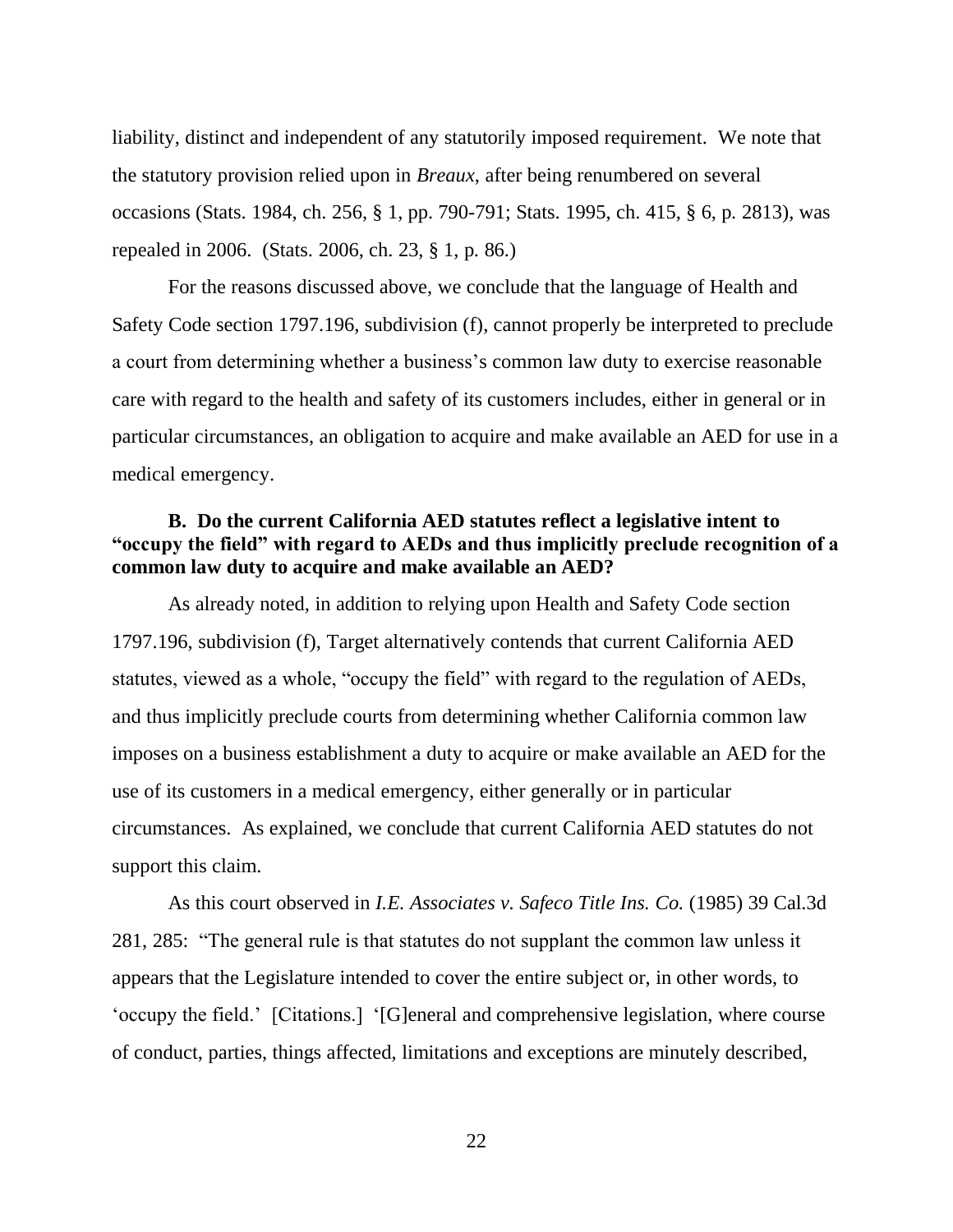indicates a legislative intent that the statute should totally supersede and replace the common law dealing with the subject matter."

We conclude that the current California AED statutes do not evince any such legislative intent. The principal general AED statutes — Civil Code section 1714.21 and Health and Safety Code section 1797.196 — set forth the circumstances in which an individual or entity who acquires or uses an AED will be immune from civil liability for damages relating to the use or nonuse of the AED. Those statutes are not incompatible with a common law rule that requires either a particular type of business establishment, or business establishments in general, to acquire an AED for the use of its customers in a medical emergency, because those immunity statutes would fully apply and would afford statutory immunity from civil liability to such a business so long as it complied with the requirements set forth in the statutory provisions. Although the AED immunity statutes were unquestionably enacted to provide an incentive to individuals and entities to *voluntarily* acquire and make available AEDs for use in an emergency (see Assem. Com. on Judiciary, Analysis of Assem. Bill No. 2041 (2001-2002 Reg. Sess.) as amended Apr. 16, 2002), by their terms the statutes apply fully to individuals or entities who acquire and make available AEDs and comply with all of the prerequisites to immunity set forth in the statutes even if such individuals or entities acquire an AED under compulsion of, or in compliance with, a common law duty. The applicability of the immunity statutes to entities who are under a common law duty to acquire and provide an AED would not in any way reduce or undermine the incentive that the immunity statutes provide to persons or entities that voluntarily obtain and make available AEDs.

In addition to the statutory provisions affording civil immunity to those who acquire AEDs under specified circumstances, the Legislature has enacted one statutory provision — Health and Safety Code section 104113 — that requires one category of business establishments — health studios — to acquire and maintain AEDs for the use of their customers in a medical emergency. Although to date the Legislature has chosen to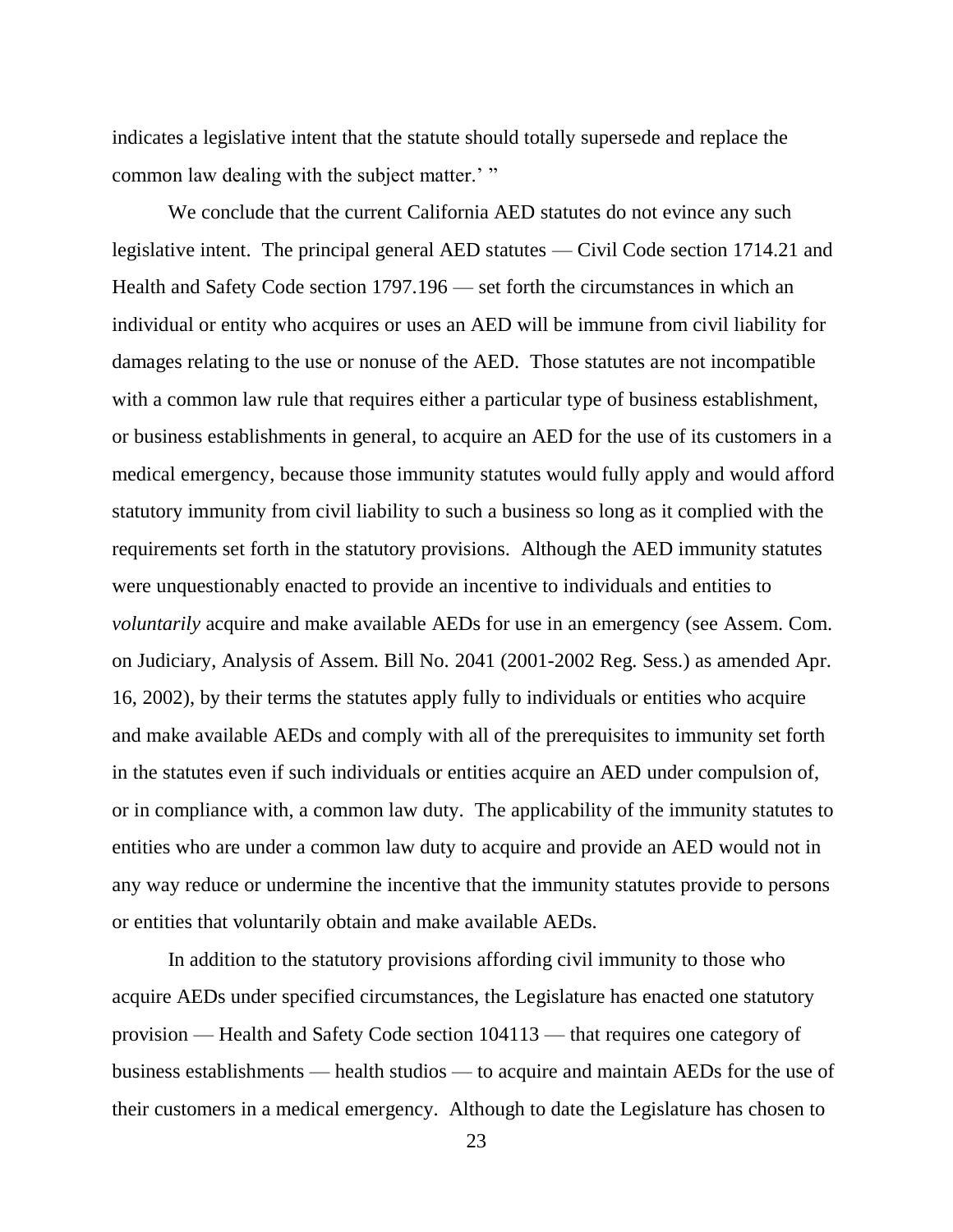mandate that AEDs be provided only in health studios, there is nothing in section 104113 that would be incompatible with a court"s determination that, under generally applicable common law principles, the common law duty of care of another category or categories of business establishments (or of business establishments generally) also includes an obligation to acquire an AED for the benefit of the business"s customers. Such a determination regarding the scope of a business's common law duty would not interfere with or undermine the operation of section 104113, or constitute impermissible judicial second-guessing of the Legislature"s action. As this court explained in *City of Moorpark v. Superior Court, supra,* 18 Cal.4th at page 1156: "When courts enforce a common law remedy despite the existence of a [different] statutory remedy, they are not "say[ing] that a different rule for the particular facts should have been written by the Legislature.' [Citation.] They are simply saying that the common law "rule" coexists with the statutory 'rule.""

Finally, the Legislature's enactment of Government Code section 8455, to encourage and facilitate the placement of AEDs in state-owned and state-leased buildings, is not inconsistent with, and does not even implicate, the question of the scope of a private business"s common law duty of care to its customers, and certainly does not evince a legislative intent to preclude California courts from determining the scope of such duty as it relates to the acquisition and provision of AEDs on business premises.

In addition to relying upon the Legislature's enactment of Civil Code section 1714.21, Health and Safety Code sections 1797.196 and 104113, and Government Code section 8455 to support its claim that the current California AED statutes should be viewed as fully "occupying the field" of AED requirements, Target also points to the fact that in 2009 the Legislature passed a bill that would have additionally required golf courses and amusement parks to acquire and install AEDs, but that the Governor vetoed the bill. (Assem. Bill No. 1312 (2009-2010 Reg. Sess.), § 1, passed Sept. 9, 2009, vetoed Oct. 12, 2009.) This legislative action (or inaction), however, no more than the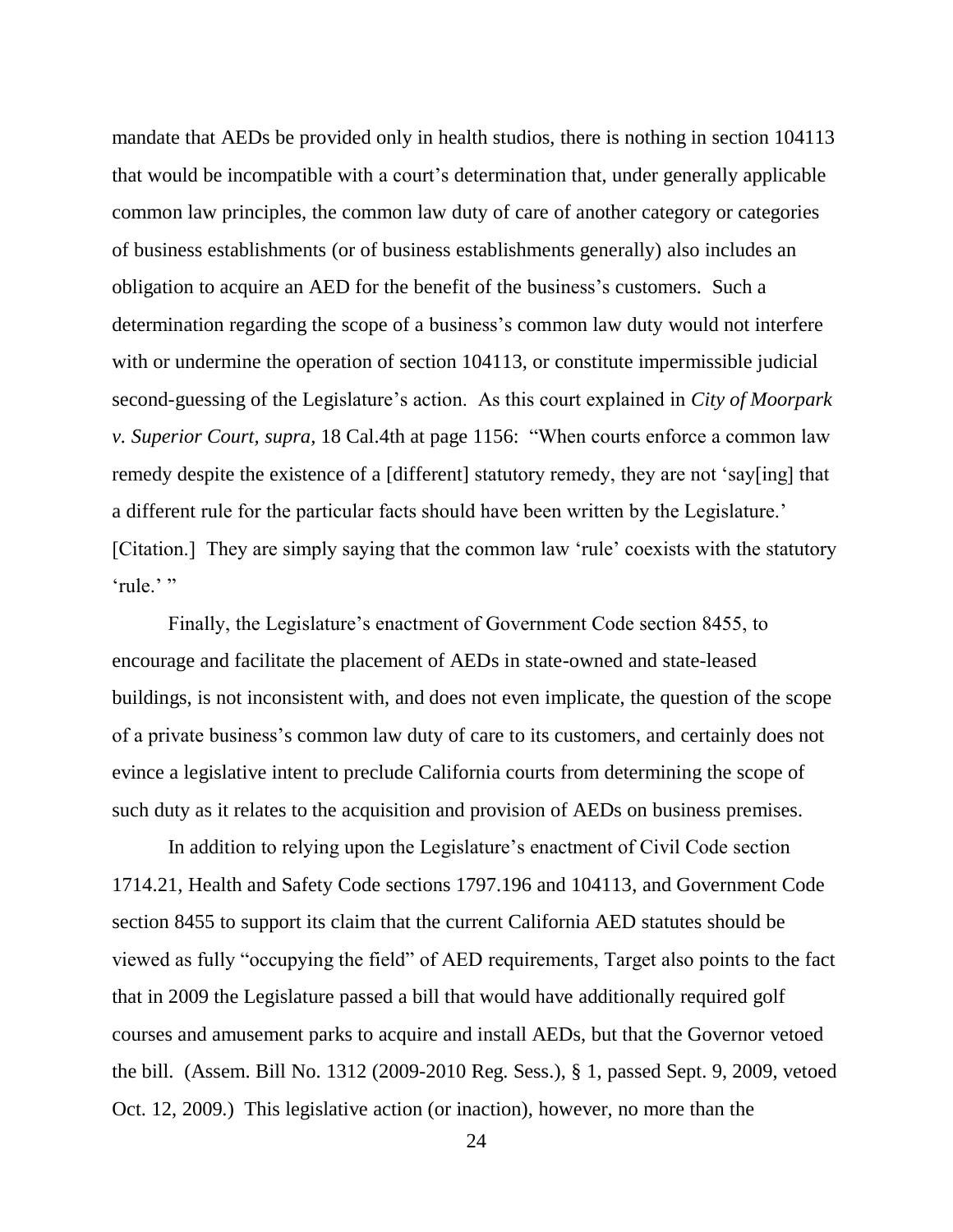Legislature's enactment of Health and Safety Code section 104113 relating to health studios, does not indicate a legislative intent to preclude California courts from determining, under generally applicable common law principles, whether a common law duty to acquire an AED should properly be recognized for a particular category of business or more generally.**14**

In sum, we conclude that the current California AED statutes do not constitute the type of " "[g]eneral and *comprehensive* legislation, where course of conduct, parties, things affected, limitations and exceptions are minutely described" " (*I.E. Associates v. Safeco Title Ins. Co.*, *supra*, 39 Cal.3d at p. 285, italics added) so as to indicate that the Legislature intended the statutes to totally supersede and preclude any operation of general common law tort principles with regard to the acquisition and provision of AEDs. Accordingly, we conclude that the California AED statutes, when viewed as a whole, do not fully "occupy the field" and thereby implicitly preclude California courts from determining whether, under California common law, Target's common law duty of

**<sup>14</sup>** Target contends that the gubernatorial veto of Assembly Bill No. 1312 (2009-2010 Reg. Sess.) has particular significance because the veto came after the California Health and Human Services Agency had advised the Governor that the bill "would increase costs . . . with no clear evidence that the availability of these devices would save lives." (Cal. Health & Human Services Agency, Enrolled Bill Rep. on Assem. Bill No. 1312 (2009- 2010 Reg. Sess.) Sept. 29, 2009, p. 8.) The bill in question, however, proposed, in addition to adding AED requirements for golf courses and amusement parks, to extend to 2014 the existing 2012 sunset date applicable to the AED requirement for health studios, and in vetoing the bill the Governor did not cite the California Health and Human Services Agency"s comments, but instead stated that "[t]here is no compelling need to extend the 2012 sunset date at this time, especially when a reasonable exemption for a particular type of business model was sought and rejected. I am not willing to extend this law to additional businesses until this problem is addressed." (Governor's veto message concerning Assem. Bill No. 1312 (Oct. 12, 2009) \_\_ Assem. J. (2009-2010 Reg. Sess.) p. 3513 <http://www.leginfo.ca.gov/pub/09-10/bill/asm/ab\_1301- 1350/ab\_1312/vt/20091012.html> [as of OPN FILE DATE].)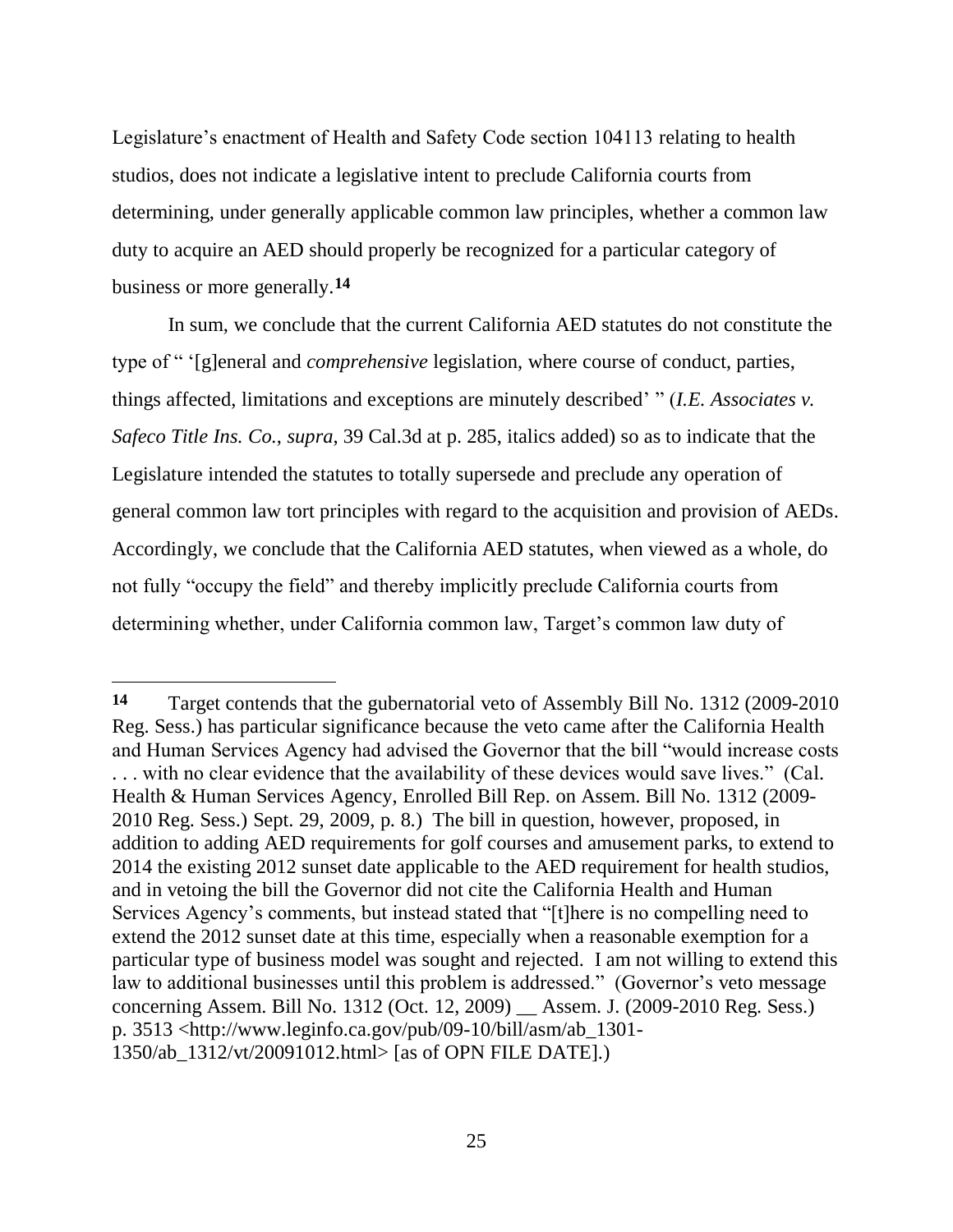reasonable care to its patrons includes an obligation to acquire and make available an AED for use in a medical emergency.**15**

Although, for the reasons discussed above, we conclude that the current California statutes do not preclude courts from determining whether a common law duty to acquire and make available an AED (either in general or in particular circumstances) should be recognized, it should be emphasized that this does not mean that in considering whether such a common law duty should be recognized, courts should not take into account the existing California AED statutes insofar as such statutes bear on the relevant policy considerations that affect that determination. As explained hereafter, in considering whether Target's common law duty of care to its patrons includes a duty to acquire and

**<sup>15</sup>** For the reasons discussed in the text, we disapprove dicta in *Rotolo v. San Jose Sports & Entertainment, LLC*, *supra*, 151 Cal.App.4th at page 314, stating broadly that "the Legislature has occupied the field by enacting a number of detailed and comprehensive statutes governing the acquisition and use of AED"s," and citing Civil Code section 1714.21, Health and Safety Code section 1797.196, and Government Code section 8455. As explained earlier (*ante*, pp. 17-18), the *Rotolo* court correctly concluded that an entity that acquires an AED and that fully complies with the requirements set forth in Health and Safety Code section 1797.196 is immune from civil liability under Civil Code section 1714.21, and that, in light of such statutes, the common law cannot properly be viewed as imposing liability upon an acquirer of an AED on the basis of additional requirements or duties not set forth in Health and Safety Code section 1797.196. In this limited sense, it can be said that the provisions of Civil Code section 1714.21 and Health and Safety Code section 1797.196 "occupy the field" *regarding the duty or requirements that may be placed upon an acquirer of an AED in order to obtain immunity from civil liability*. (Accord*, I.E. Associates v. Safeco Title Ins. Co.*, *supra*, 39 Cal.3d at p. 285 & fn. 3 [holding that the statutory provisions regulating the nonjudicial foreclosure of deeds of trust were intended to "occupy the field" with regard to "the question of notice that must be given before a foreclosure sale" but cautioning that nothing in the opinion "is designed to affect the duties imposed on the trustee concerning the conduct of the sale"].) As explained in the text, however, the statutes in question cannot properly be viewed as intended to preclude courts from determining whether, and if so under what circumstances, California common law imposes a duty upon a business to acquire an AED for the use of its customers in a medical emergency.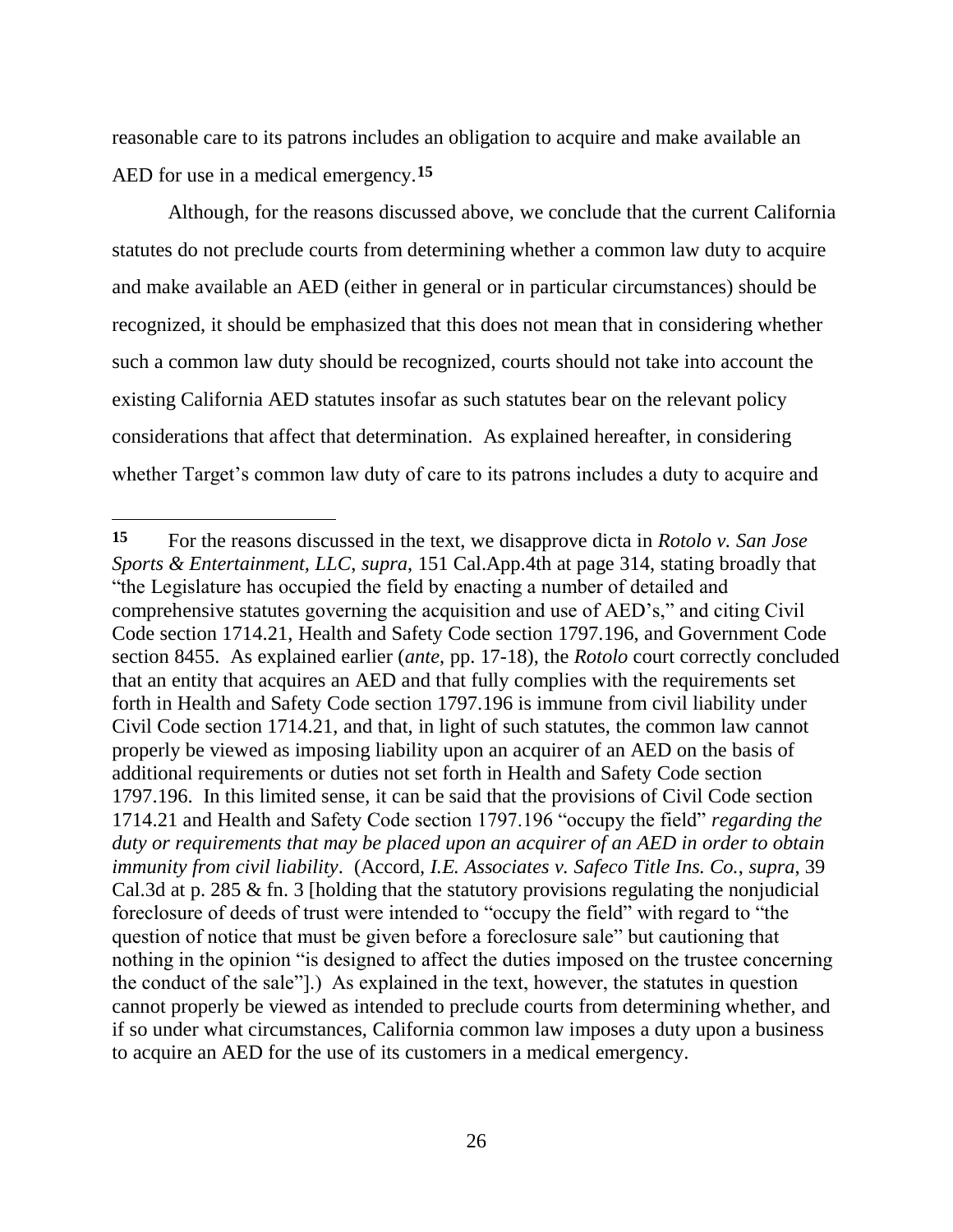make available in its stores an AED, the current California AED statutes are relevant and instructive in a number of respects. (See *post*, pp. 34-38.)

# **V. Under California Law, Does Target Have a Common Law Duty to Acquire and Make Available One or More AEDs to Aid a Patron in a Medical Emergency?**

In analyzing the scope of the common law duty of reasonable care that a business entity owes to its patrons or customers to determine whether that duty includes an obligation to acquire and make available an AED, we begin with the well-established principle, set forth in the governing California cases, that whereas, as a general rule, an individual or entity does not have a duty under the common law to come to the aid of another person whom the individual or entity has not injured (the general no-duty-torescue rule; see Rest.2d Torts, § 314, p. 116), **16** a different rule is applicable with regard to the common law duty that a business entity owes to its patrons on its business premises. Because of the so-called "special relationship" between a business entity and its patrons, past California cases have recognized that a business may have a duty, under the common law, to take reasonable action to protect or aid patrons who sustain an injury

**<sup>16</sup>** Section 314 of the Restatement Second of Torts states: "The fact that the actor realizes or should realize that action on his part is necessary for another"s aid or protection does not of itself impose upon him a duty to take such action."

Comment c to section 314 explains: "The origin of the rule lay in the early common law distinction between action and inaction, or "misfeasance" and "nonfeasance." In the early law one who injured another by a positive affirmative act was held liable without any great regard even for his fault. But the courts were far too much occupied with the more flagrant forms of misbehavior to be greatly concerned with one who merely did nothing, even though another might suffer serious harm because of his omission to act. Hence liability for non-feasance was slow to receive any recognition in the law. It appeared first in, and is still largely confined to, situations in which there was some special relation between the parties, on the basis of which the defendant was found to have a duty to take action for the aid or protection of the plaintiff." (Rest.2d Torts, § 314, com. c, pp. 116-117.)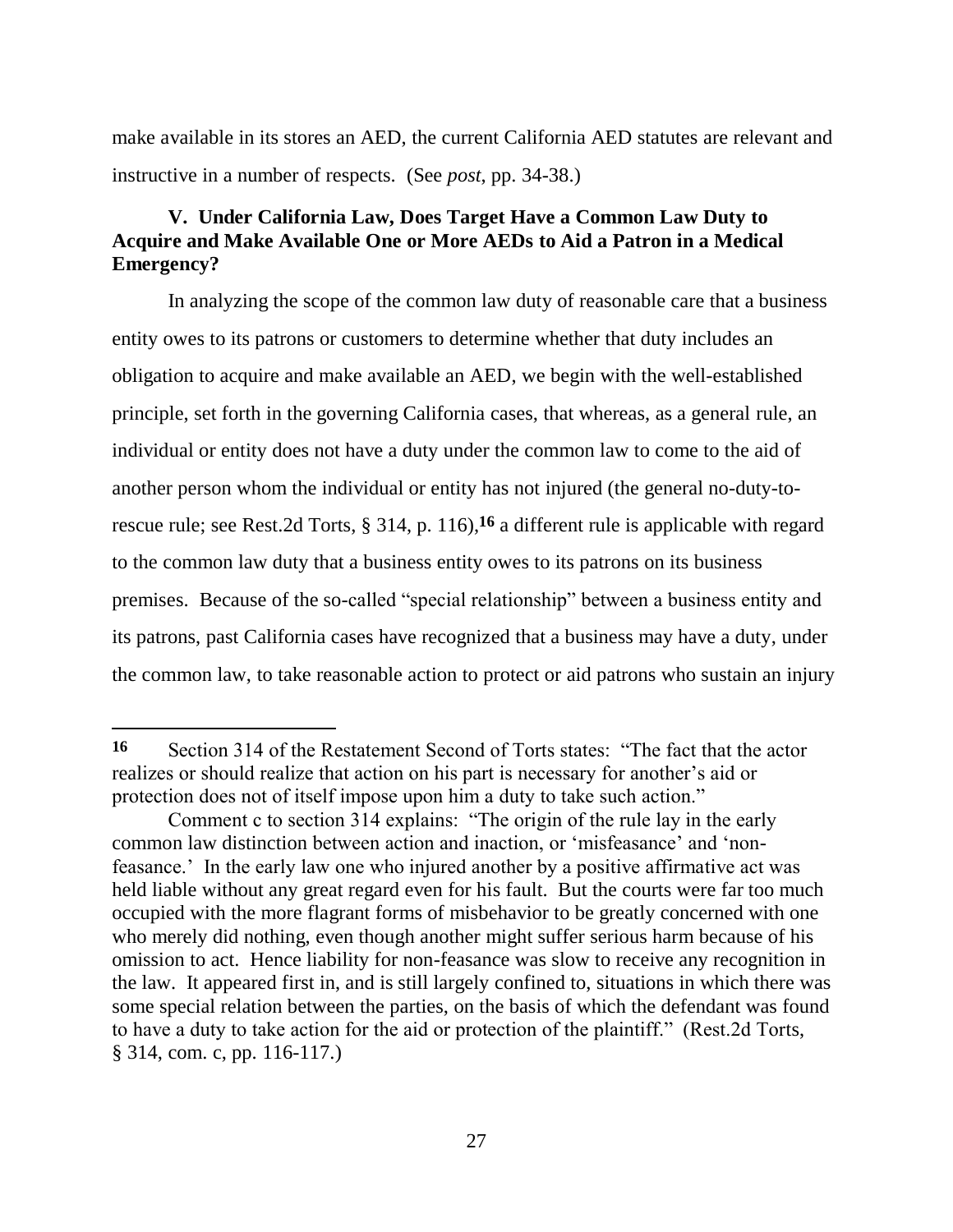or suffer an illness while on the business's premises, including "undertak[ing] relatively simple measures such as providing "assistance [to] their customers who become ill or need medical attention . . . ." " (*Delgado v. Trax Bar & Grill* (2005) 36 Cal.4th 224, 241 (*Delgado*); see *Breaux*, *supra*, 153 Cal.App.3d at p. 382; *De Vera v. Long Beach Pub. Transportation Co.* (1986) 180 Cal.App.3d 782, 793-794; see generally Rest.2d Torts, § 314A, p. 118.)**17**

All the parties in this case agree that, under California law, Target has a common law duty to provide at least some assistance to a patron who suffers a sudden cardiac arrest while shopping at a Target store. The parties sharply disagree, however, as to the scope of that duty. Target maintains that its employees fully satisfied its common law duty of reasonable care by immediately summoning emergency medical personnel upon learning of the patron's collapse, and that at most it might be required to provide simple first aid measures but that it had no duty to acquire an AED in advance of the incident for

- "(b) to give them first aid after it knows or has reason to know that they are ill or injured, and to care for them until they can be cared for by others.
- "(2) An innkeeper is under a similar duty to his guests.

**<sup>17</sup>** Section 314A of the Restatement Second of Torts, entitled "Special Relations Giving Rise to Duty to Aid or Protect," states:

<sup>&</sup>quot;(1) A common carrier is under a duty to its passengers to take reasonable action

<sup>&</sup>quot;(a) to protect them against unreasonable risk of physical harm, and

<sup>&</sup>quot;(3) A possessor of land who holds it open to the public is under a similar duty to members of the public who enter in response to his invitation.

<sup>&</sup>quot;(4) One who is required by law to take or who voluntarily takes the custody of another under circumstances such as to deprive the other of his normal opportunities for protection is under a similar duty to the other." (Rest.2d Torts, § 314A, p. 118.)

A caveat to section 314A states: "The Institute expresses no opinion as to whether there may not be other relations which impose a similar duty." (Rest.2d Torts, *supra*, at p. 119.)

Past cases have consistently interpreted subdivision (3) of section 314A (Rest.2d Torts) to encompass a business entity, like Target, whose business premises are open to the public, and more broadly to reflect the duty owed by business entities to patrons who are injured or fall ill while on the business"s premises. Target does not argue otherwise.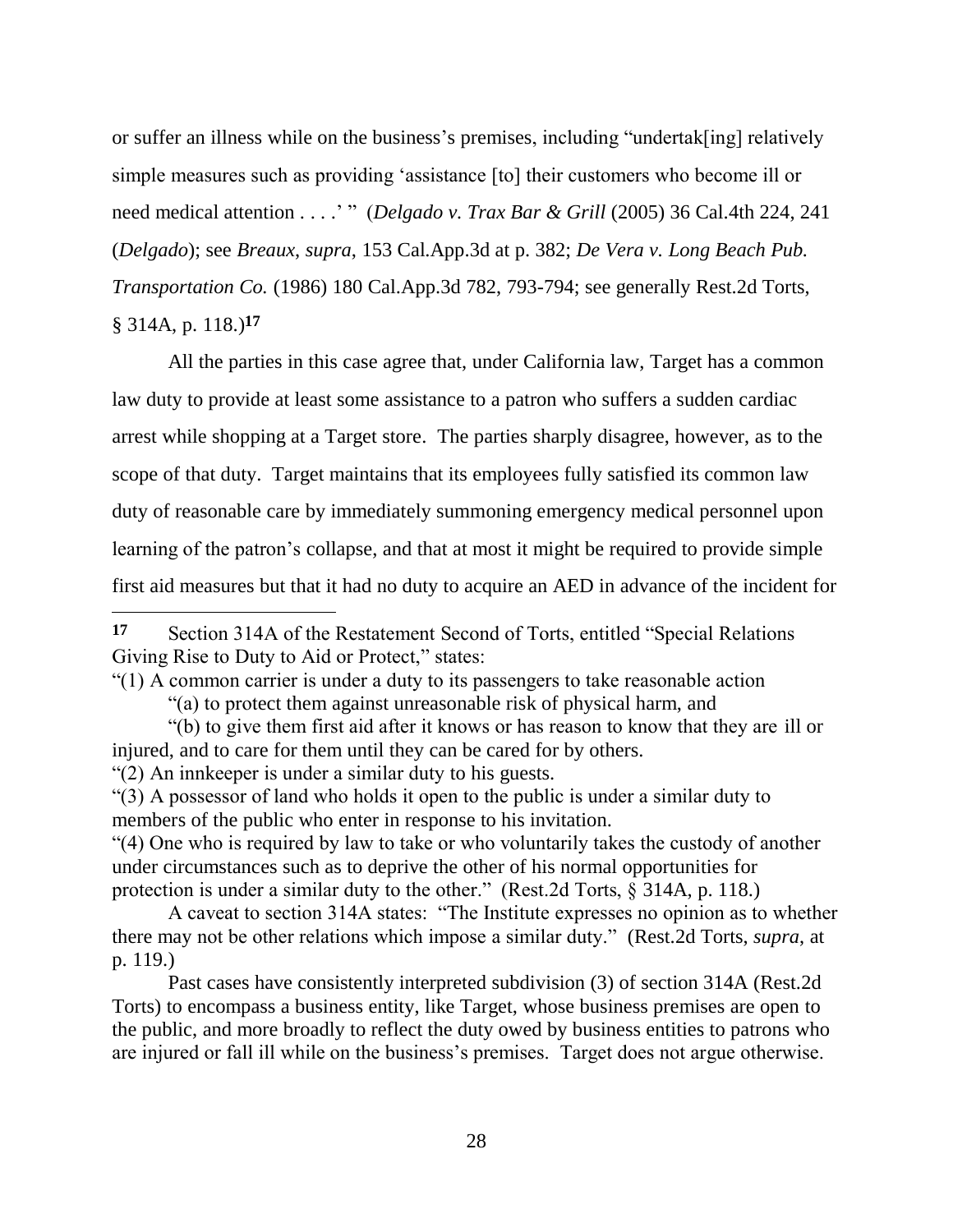potential use in the event of such a medical emergency. By contrast, plaintiffs assert that because of the important potentially life-saving role that an AED may play in the event of sudden cardiac arrest, the size of the Target store in question, the number of customers who patronize the store, and the relatively low cost of an AED device, Target's common law duty of reasonable care to its patrons included an obligation to obtain an AED, and that a jury could properly find that Target acted unreasonably and negligently in failing to do so and that such negligence was a substantial cause of the sudden-cardiac-arrest victim"s death.

We have no occasion in this case to determine whether a business entity's common law duty to provide assistance to an injured or ill patron never requires a business to do anything more than to promptly summon emergency medical assistance, as Target suggests, or whether a business's common law duty of reasonable care, in some circumstances, may require it to take some additional measures beyond summoning emergency medical assistance. Plaintiffs' claim in this case rests solely on Target's failure to acquire and make available in its department store an AED for use in a medical emergency.<sup>18</sup> Accordingly, we limit our consideration to this issue only. (*Castenada v*. *Olsher* (2007) 41 Cal.4th 1205, 1214 ["The duty analysis . . . requires the court . . . to identify the specific action or actions the plaintiff claims the defendant had a duty to undertake"].) For the reasons set forth below, we conclude that the common law duty of reasonable care that Target owes to its business patrons does not include such an obligation.

**<sup>18</sup>** As we explain hereafter, a duty "to acquire and make available" an AED must reasonably be understood to entail a variety of related obligations, including proper maintenance of the AED, AED and CPR training and practice, and staffing of trained personnel. (See *post*, p. 34.)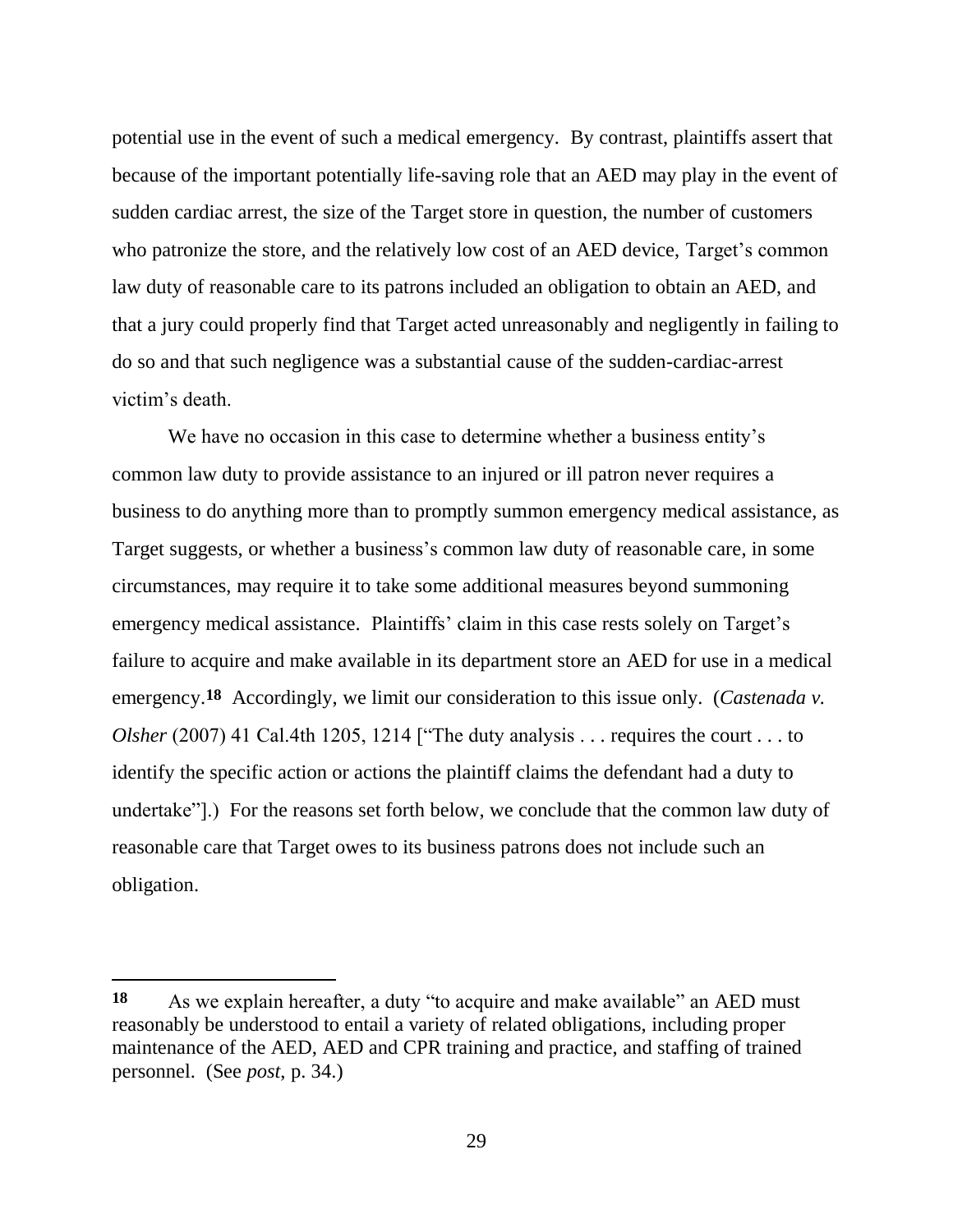There have been a few California Court of Appeal cases that directly involved the question of a business"s common law duty to provide first aid or medical assistance to a patron who is injured or becomes ill on the business"s premises. (See, e.g., *Rotolo*, *supra*, 151 Cal.App.4th 307; *Breaux*, *supra*, 153 Cal.App.3d 379.) However, all of the most analogous California common law cases that have reached this court have involved the distinct but related question whether a business has a common law duty to take steps to protect its patrons from criminal activity of third persons that endangers such patrons on its premises. (See, e.g., *Taylor v. Centennial Bowl, Inc.* (1966) 65 Cal.2d 114; *Isaacs v. Huntington Memorial Hospital* (1985) 38 Cal.3d 112; *Ann M. v. Pacific Plaza Shopping Center* (1993) 6 Cal.4th 666 (*Ann M.*); *Kentucky Fried Chicken of Cal., Inc. v. Superior Court, supra,* 14 Cal.4th 814; *Delgado*, *supra*, 36 Cal.4th 224; *Castaneda v. Olsher*, *supra*, 41 Cal.4th 1205.) As noted above (*ante*, at p. 28, fn. 17), section 314A of the Restatement Second of Torts groups together both the duty to provide aid to an ill or injured patron and the duty to protect a patron against an unreasonable risk of physical harm, reflecting the fact that in both settings the legal duty to the patron arises from the relationship between the parties and exists even though a business has not itself caused the injury or illness in question. This court's decision in *Delgado, supra,* 36 Cal.4th 224, which involved the scope of a business's common law duty to protect a patron against a third-party criminal assault, recognized the similarity between the two settings, citing and relying upon one of the California Court of Appeal decisions that set forth a business's common law duty to "undertake relatively simple measures" to aid patrons who become ill or need medical attention while on the business"s premises. (*Id*. at p. 241 [citing *Breaux, supra,* 153 Cal.App.3d 379, 382].)

With respect to third-party criminal conduct, our past decisions have noted a distinction between (1) a business's duty to take precautionary steps, in advance of any specific criminal activity, to provide protections to its patrons against criminal conduct that may occur in the future, and (2) a business"s duty to take immediate action in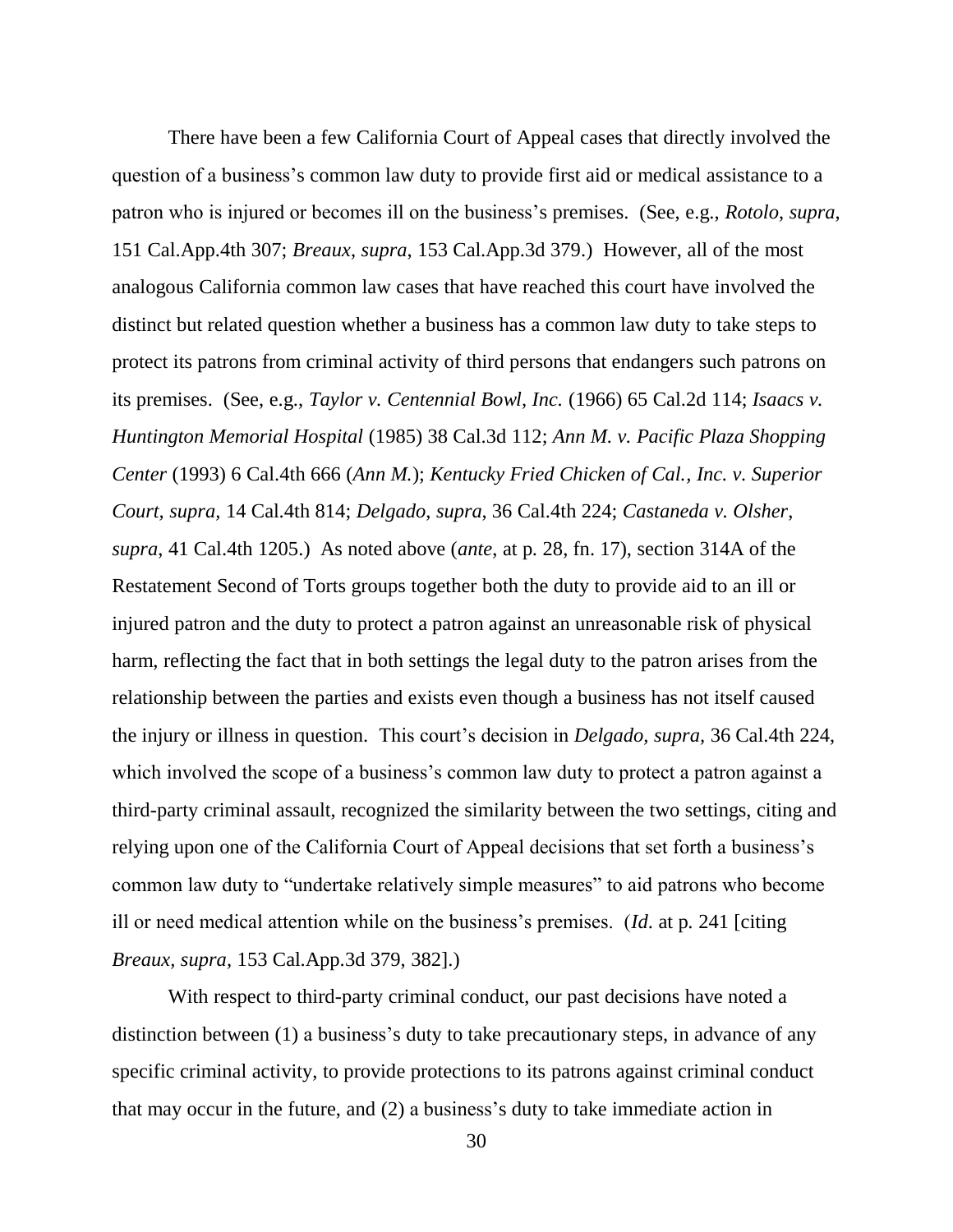response to ongoing criminal activity that threatens the safety of its patrons. (See, e.g., *Delgado*, *supra*, 36 Cal.4th at pp. 240-242; *Morris v. De La Torre* (2005) 36 Cal.4th 260, 271.)

In considering the scope of a business's common law duty to take reasonable steps to protect the health of its patrons while the patrons are on the business"s premises, we draw a comparable distinction between (1) a business"s common law duty *to take precautionary steps prior to the time such an injury or illness has occurred* in light of the foreseeability that such an injury or illness may occur, and (2) a business"s common law duty to act to assist a patron from an ongoing threat to the patron"s health and safety *after the patron has experienced an injury or illness on the business's premises*.

In the present case, plaintiffs do not claim that Target failed to take adequate steps to protect its patron after she suffered sudden cardiac arrest. Thus, this second aspect of a business"s common law duty is not implicated in this case.

Instead, we consider whether Target had a common law duty to take the precautionary step of acquiring and making available an AED in advance of a medical emergency in light of the possibility that such a medical emergency might occur on the business premises sometime in the future.

In evaluating whether a business is under a duty to provide precautionary measures to protect patrons against potential third-party criminal conduct, past California cases generally have looked primarily to a number of factors, including (1) the degree of foreseeability that the danger will arise on the business"s premises and (2) the relative burden that providing a particular precautionary measure will place upon the business. (See, e.g., *Ann M.*, *supra*, 6 Cal.4th at pp. 678-679; *Sharon P. v. Arman, Ltd.* (1999) 21 Cal.4th 1181, 1189-1199; *Delgado*, *supra*, 36 Cal.4th at pp. 236-240; *Castenada v.*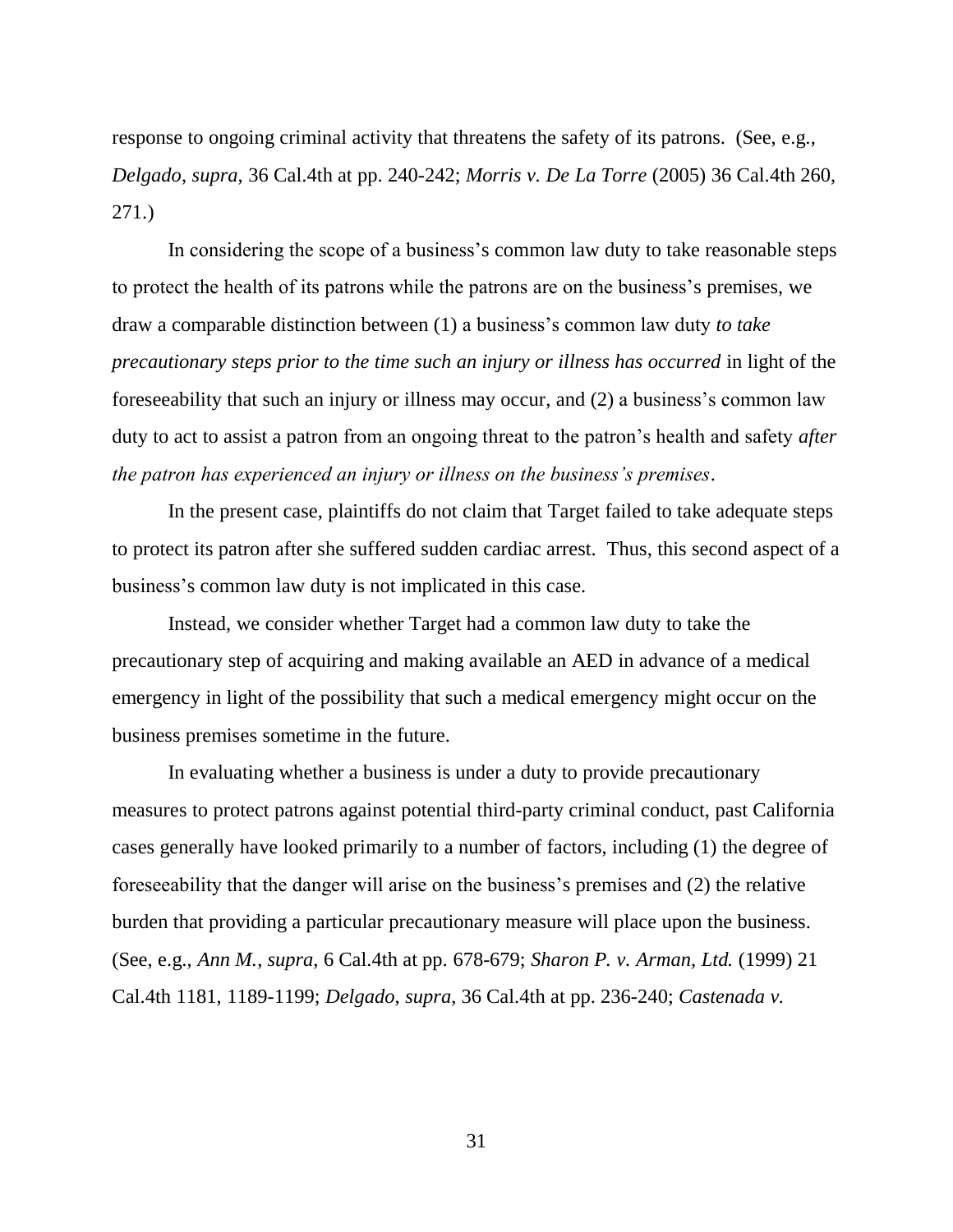*Olsher*, *supra*, 41 Cal.4th at pp. 1213-1214.) **19** If the relative burden of providing a particular precautionary safety or security measure is onerous rather than minimal, the governing cases have held that absent a showing of a "heightened" or "high degree" of foreseeability of the danger in question, it is not appropriate for courts to recognize or impose a common law duty to provide the measure. (See, e.g., *Ann M.*, *supra*, at p. 679; *Delgado*, *supra*, at pp. 243-244, fn. 24; *Castaneda v. Olsher*, *supra*, at p. 1213.) These decisions implicitly recognize that, in the absence of such heightened foreseeability, the determination whether a business (or businesses in general) should be required to provide a costly or burdensome precautionary safety measure to protect against potential future third-party criminal conduct should more appropriately be made by the Legislature rather than by a jury applying a general reasonableness standard in a particular case.

There are, of course, differences between the risk to a business patron posed by potential third-party criminal conduct on the business"s premises and the risk that a patron may suffer a medical emergency on a business's premises because of the patron's own medical condition, and those differences, in many circumstances, may reasonably affect the nature and scope of the duty that a business owes to protect a patron from such risk of harm.**20** For purposes of resolving the issue before us in this case, however, we

**<sup>19</sup>** These factors are among those set forth in *Rowland v. Christian, supra,* 69 Cal.2d 108, 113, as considerations that California courts generally look to in determining the existence and scope of a common law duty. As listed in *Rowland*, the considerations include "the foreseeability of harm to the plaintiff, the degree of certainty that the plaintiff suffered injury, the closeness of the connection between the defendant"s conduct and the injury suffered, the moral blame attached to the defendant"s conduct, the policy of preventing future harm, the extent of the burden to the defendant and consequences to the community of imposing a duty to exercise care with resulting liability for breach, and the availability, cost, and prevalence of insurance for the risk involved." (69 Cal.2d at p. 113.)

**<sup>20</sup>** For example, a business owner may ordinarily be in a better position than a patron to evaluate the risk that a third-party criminal assault will occur on its premises, but such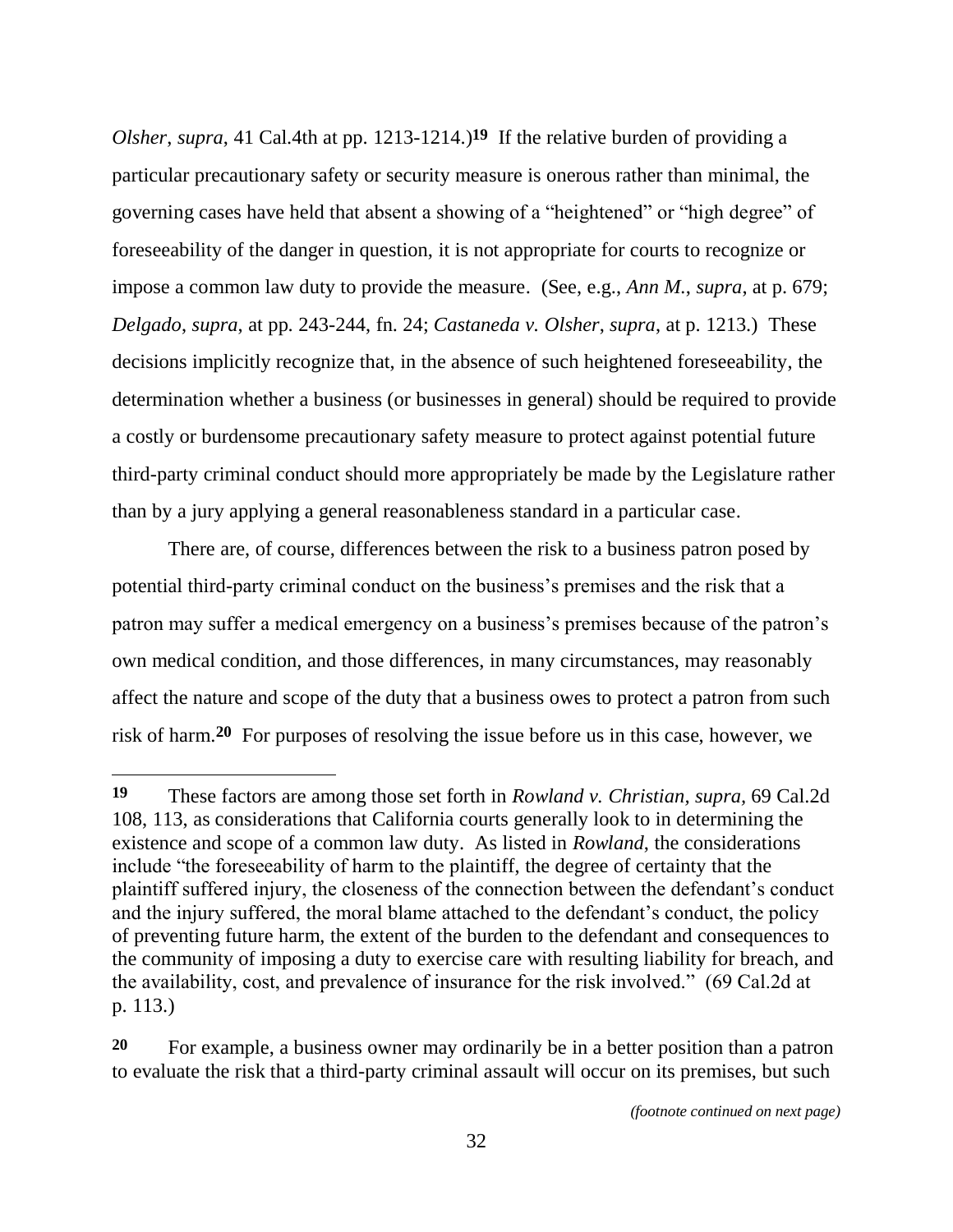need go no further than to conclude that, as in the criminal assault cases, when the precautionary medical safety measures that a plaintiff contends a business should have provided are costly or burdensome rather than minimal, the common law does not impose a duty on a business to provide such safety measures in the absence of a showing of a heightened or high degree of foreseeability of the medical risk in question. In the absence of at least a showing of heightened foreseeability of the particular medical risk at issue, the policy decision whether a particular type of business (or businesses in general) should be required to provide a costly or burdensome precautionary safety measure for use in the event of a possible medical emergency resulting from a patron"s medical condition is appropriately made by the Legislature, rather than by a jury on a case-bycase basis guided only by a general, unfocused "reasonable care" standard after a medical emergency has already occurred.

In their briefing at earlier stages of this litigation, plaintiffs maintained that requiring a business to acquire and make available an AED would impose only a relatively minor burden on a business establishment, relying primarily upon the fact that Target itself sold AEDs on its Web site for approximately \$1,200. In the briefs filed in this court, however, plaintiffs appear to acknowledge that a requirement that a business acquire and make available an AED for use in a medical emergency cannot accurately be described as imposing only a minor burden on a business establishment. In their current briefs, plaintiffs explicitly disclaim any intent to seek a ruling that would recognize a general common law duty to provide an AED that would be applicable to all retail establishments including, for example, "a modest neighborhood dry cleaners or gas

*(footnote continued from previous page)*

 $\overline{a}$ 

a business owner may not be better able than a patron to evaluate the risk that a patron will suffer a medical emergency on its premises as the result of the patron's personal medical condition.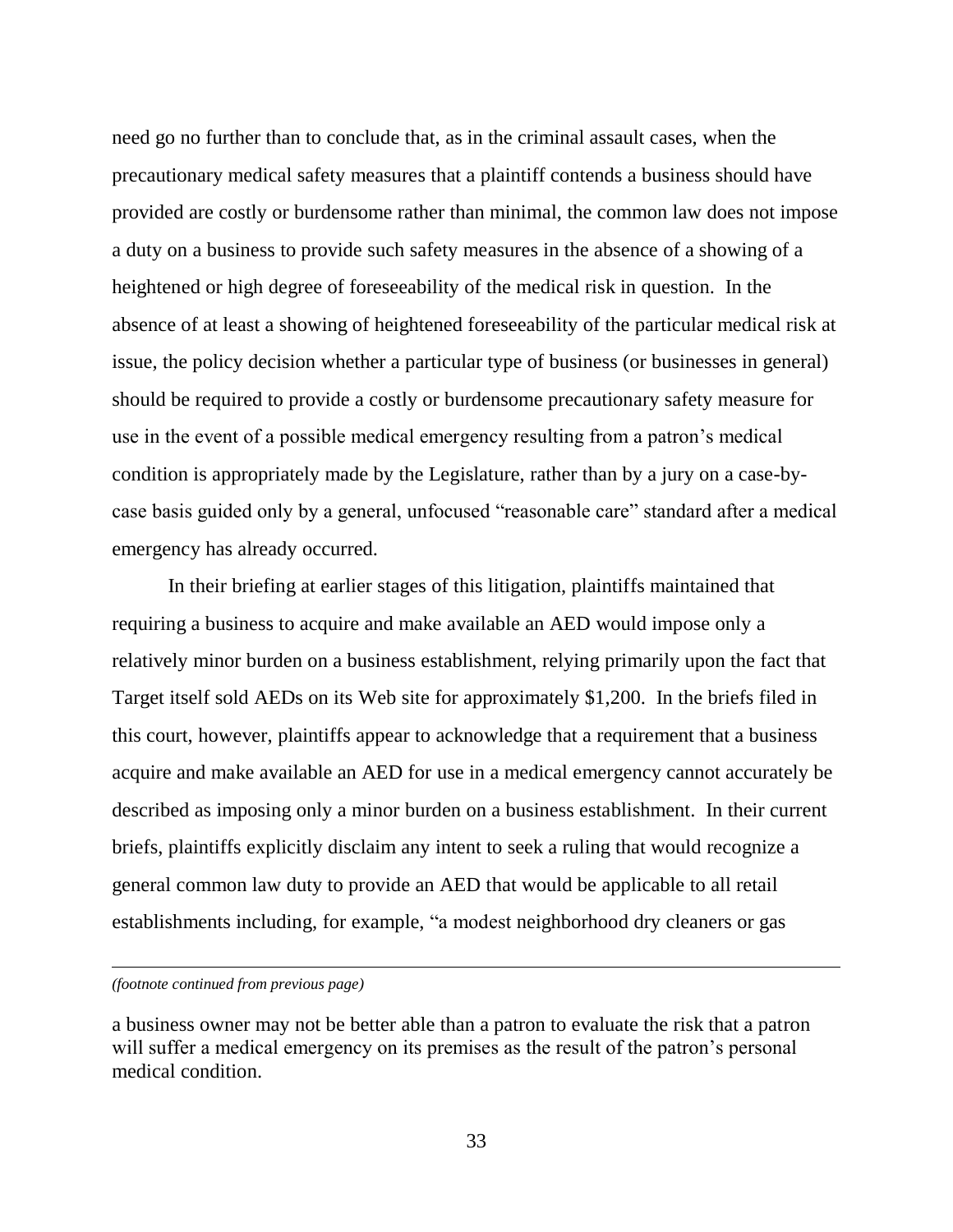station." Instead, plaintiffs ask this court to recognize a common law duty to provide an AED only "for proprietors who have the manpower and the resources to fulfill the requirements of the AED immunity statutes without undue burden."

We agree with plaintiffs' apparent current concession that a general common law duty to acquire and make available an AED for the use of its patrons would impose considerably more than a minor or minimal burden on a business establishment. The statutory provisions and related regulations establishing the prerequisites to civil immunity for those entities acquiring an AED reflect the numerous related requirements that a jury is likely to view as reasonably necessary to comply with such a duty. Apart from the initial cost of the AEDs themselves, significant obligations with regard to the number, the placement, and the ongoing maintenance of such devices, combined with the need to regularly train personnel to properly utilize and service the AEDs and to administer CPR, as well as to have trained personnel reasonably available on the business premises, illustrate the magnitude of the burden. (See Health & Saf. Code, § 1797.196, subd. (b); Cal. Code Regs., tit. 22, §§ 100031-100056.2.) Compliance with these numerous obligations clearly implicates more than a minor or minimal burden.**21**

With respect to the question of foreseeability, plaintiffs' complaint does not point to any aspect of Target's operations or the activities that Target's patrons engage in on its premises to indicate a high degree or heightened foreseeability that its patrons will suffer

**<sup>21</sup>** One secondary source notes an additional burden that is ordinarily entailed when an AED is installed in an area open and accessible to the public. The article explains: "Any equipment is useless unless it is readily accessible in an emergency ....  $[\P]$ ... Unfortunately, accessibility will provide opportunities for theft or vandalism of equipment. This problem has been solved in many schools and public places such as airports by the use of mounted cabinets with audible alarms that sound when the cabinet door is opened. These cabinets cost [approximately] \$250 to \$500." (Hazinski, *Response to Cardiac Arrest and Selected Life-Threatening Medical Emergencies* (2004) 109 Circulation 278, 285.)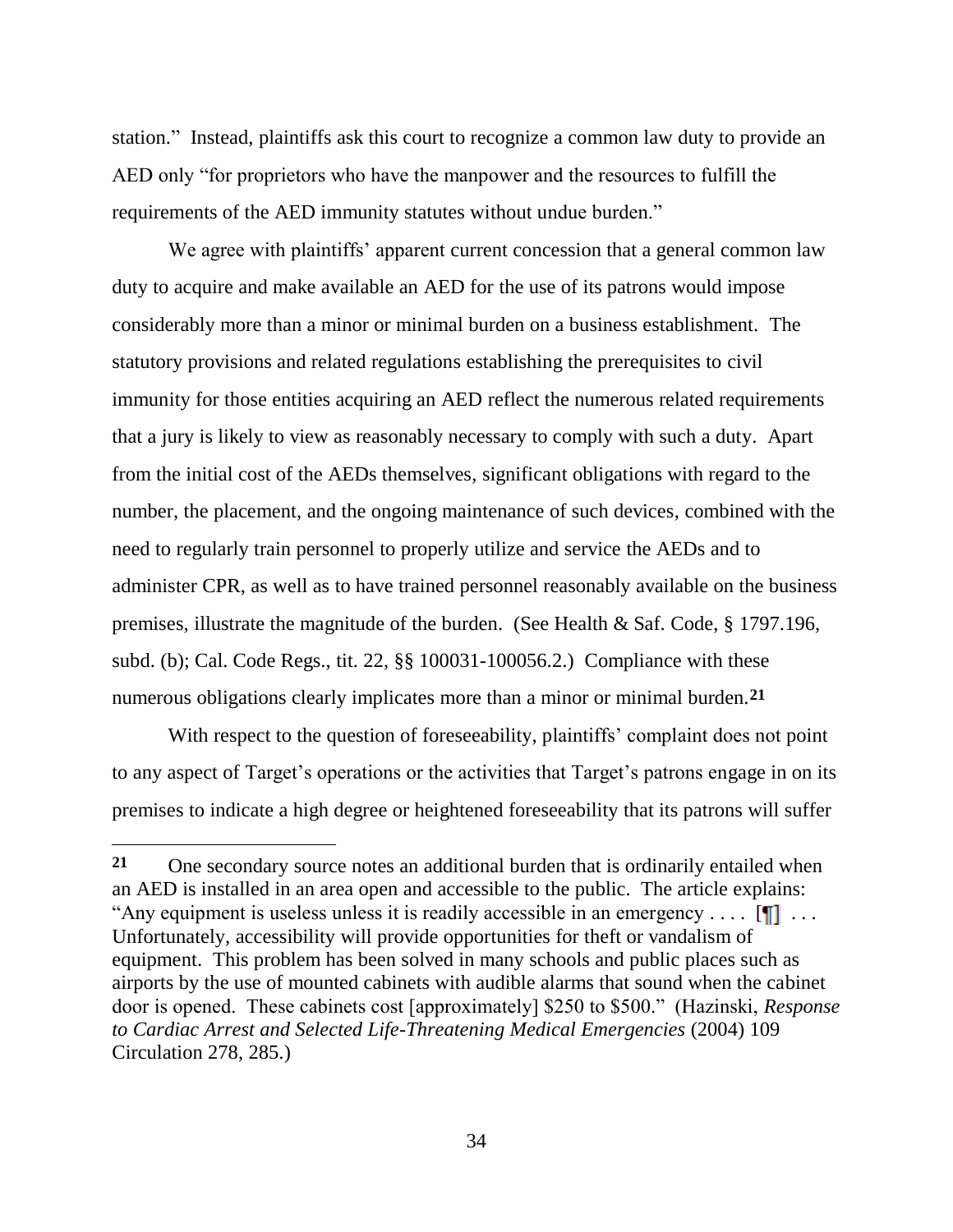sudden cardiac arrest on its premises. Instead, it appears that the risk of such an occurrence is no greater at Target than at any other location open to the public. **22** Furthermore, plaintiff argues in its brief that death is especially likely to result from sudden cardiac arrest that occurs in a big-box store "because it is impossible for emergency crews to reach a stricken invitee in time" in a large, heavily trafficked building. There is nothing, however, to suggest that the risk of death from sudden cardiac arrest in a big-box store is any greater than the risk of death from sudden cardiac arrest that occurs at any other location that is equally or more distant from existing emergency medical services.

In light of the extent of the burden that would be imposed by a requirement to acquire and make available an AED and in the absence of any showing of heightened foreseeability of sudden cardiac arrest or of an increased risk of death, we conclude that under California law, Target owes no common law duty to its customers to acquire and make available an AED. Under these circumstances, it is appropriate to leave to the Legislature the policy decision whether a business entity should be required to acquire and make available an AED for the protection of its patrons. (Cf., e.g., *Philadelphia Indemnity Ins. Co. v. Montes-Harris* (2006) 40 Cal.4th 151, 163 ["the Legislature stands in the best position to identify and weigh the competing consumer, business, and public safety considerations"]; accord, *California Grocers Assn. v. City of Los Angeles* (2011) 52 Cal.4th 177, 210.)

Furthermore, numerous factors that logically bear on the question whether, as a matter of public policy, an obligation to acquire and make available an AED should be

**<sup>22</sup>** We note in this regard that the fact that occasional incidents of sudden cardiac arrest may have occurred in the past in Target stores nationwide, or even in the particular Target store in question, would not demonstrate a "heightened foreseeability" of such incidents in Target stores over other venues, inasmuch as such occasional incidents of sudden cardiac arrest could occur in any venue.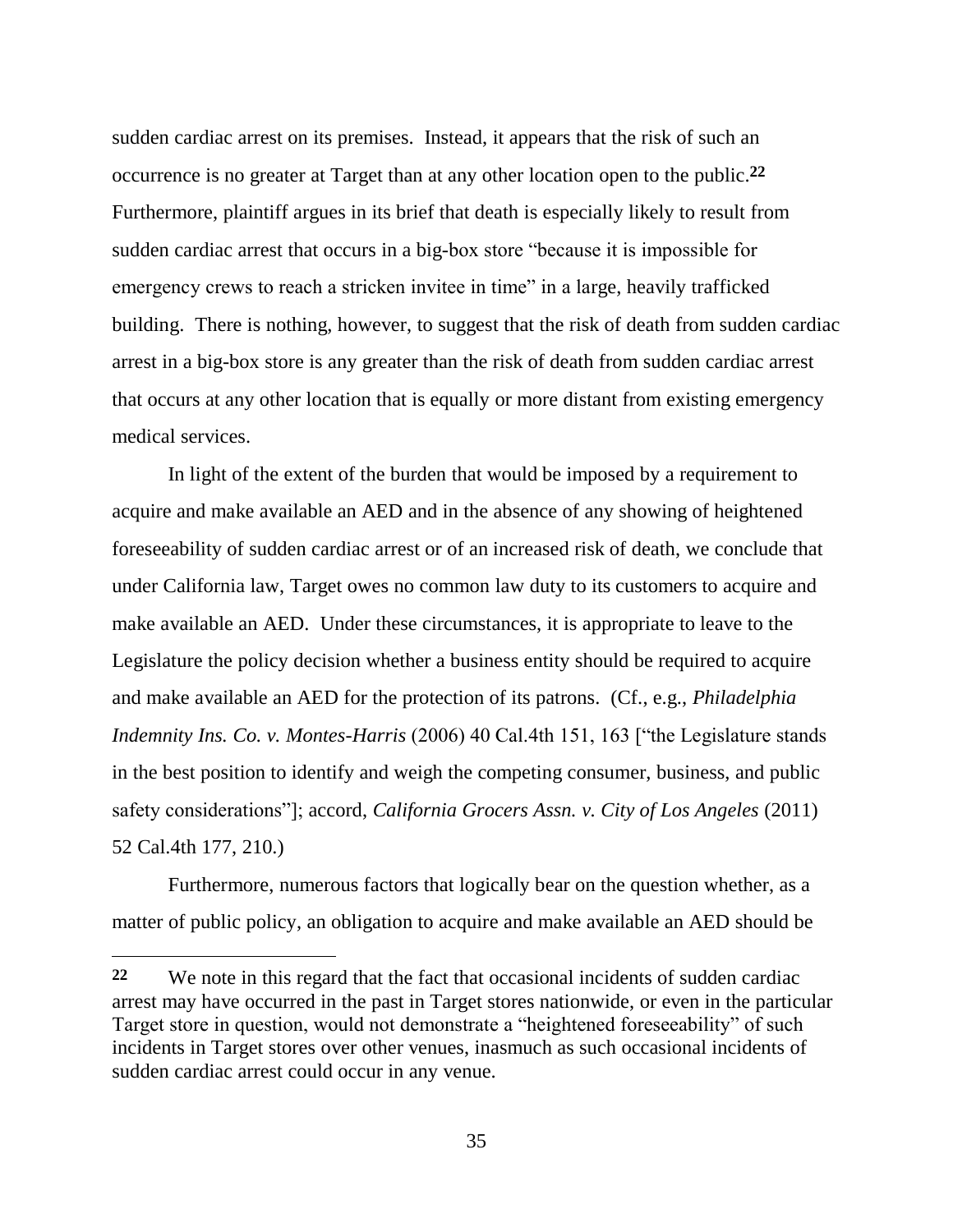imposed upon a particular type of business provide further support for the conclusion that that determination should be made by the Legislature rather than by a jury on a case-bycase basis. For example, the nature of a business"s activities, the relationship of those activities to the risk that a patron may suffer sudden cardiac arrest, the proximity of the business to other emergency medical services, and other potentially relevant factors are considerations that appear especially appropriate for legislative inquiry and determination. (See, e.g., Md. Inst. for Emergency Medical Services Systems, Rep. to the Maryland General Assembly Regarding the Placement of Automated External Defibrillators (Dec. 2007)

<http://www.miemss.org/home/Policy/LegislativeReports/tabid/134/Default.aspx> [as of OPN FILE DATE]; Nichol et al., *Cost Effectiveness of Defibrillation by Target Responders in Public Settings* (2003) 108 Circulation 697

<http://circ.ahajournals.org/content/108/6/697.full> [as of OPN FILE DATE]; Cram et al., *Cost-effectiveness of Automated External Defibrillator Deployment in Selected Public Locations* (2003) 18 J. Gen. Internal Med. 745.). Similarly, the relative size of a retail business"s premises, the number of patrons the business serves, or the amount of its owner"s resources — factors which plaintiffs urge this court to rely on in this case to limit the reach of a decision in their favor — do not lend themselves to the formulation of a workable common law rule that would provide adequate guidance to businesses. Instead these factors are considerations that are much more suitable to legislative evaluation and line-drawing. Leaving such factors to be evaluated by a jury under a reasonableness standard on a case-by-case basis after a fatal heart attack has occurred on the business's premises, as plaintiffs urge, would as a realistic matter effectively require most if not all businesses to take all of the precautionary steps necessary to qualify for civil immunity under the applicable Good Samaritan statutes.

As we have seen, the California Legislature is well aware of the magnitude and severity of the health risks posed by sudden cardiac arrest and has taken a variety of steps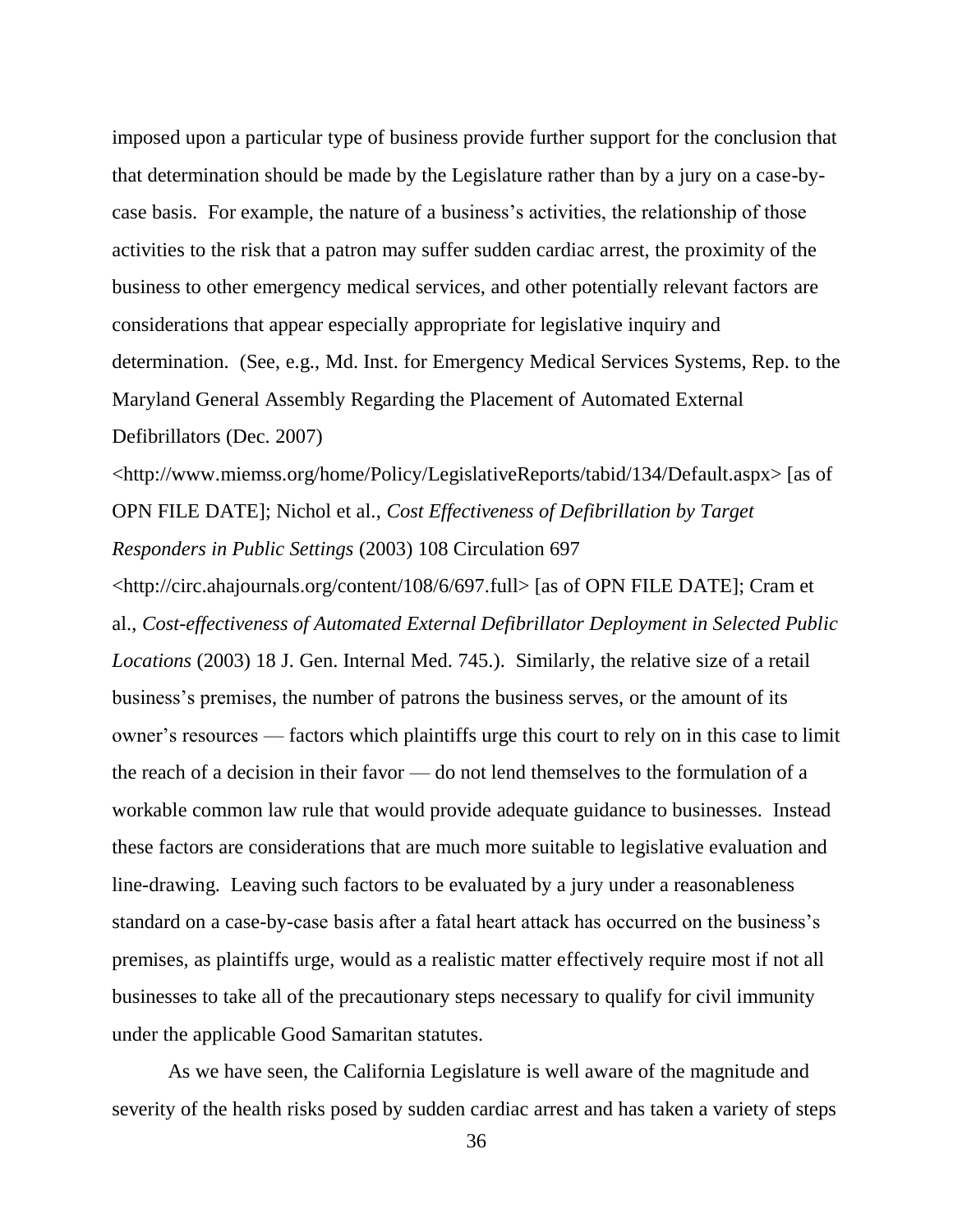to address this serious problem. To encourage the voluntary acquisition of AEDs, the Legislature has afforded immunity from potential civil liability, under specified circumstances, for all businesses that acquire AEDs and make them available to their patrons. (Civ. Code, § 1714.21, Health & Saf. Code, § 1797.196.) In addition, the Legislature has encouraged and facilitated the provision of AEDs in many state-owned and state-leased buildings. (Gov. Code, § 8455.) Finally, the Legislature has required all health studios in California to make an AED available on their premises. (Health & Saf. Code, § 104113.) To date, the Legislature has not imposed such a requirement on other types of business establishments. For the reasons discussed above, we believe that in this context the Legislature is generally in the best position to examine, evaluate and resolve the public policy considerations relevant to the duty question.

We observe that in the AED realm, other state legislatures have generally taken steps similar to those of the California Legislature. Most states in the country have, by legislative action, adopted some form of immunity from civil liability for nonmedical entities that acquire and make available AEDs for use in a medical emergency. (See Nat. Conf. of State Legislatures, State Laws on Cardiac Arrest and Defibrillators, *supra*, <http://www.ncsl.org/issues-research/health/laws-on-cardiac-arrest-and-defibrillatorsaeds.aspx> [as of OPN FILE DATE].) Moreover, many other states have also, by statute, identified health or fitness studios as places where AEDs are required to be provided, **23**

**<sup>23</sup>** The following additional states currently require fitness studios to provide an AED: Arkansas (Ark. Code Ann. § 20-13-1306(b)(1)), Illinois (210 Ill. Comp. Stat. 74/15), Indiana (Ind. Code § 24-4-15-5), Louisiana (La. Rev. Stat. Ann. § 40:1236.13(D)), Massachusetts (Mass. Gen. Laws ch. 93, § 78A), Michigan (Mich. Comp. Laws § 333.26312), New Jersey (N.J. Stat. Ann. § 2A:62A-31), New York (N.Y. Gen. Bus. Law § 627-a), Oregon (Or. Rev. Stat. § 431.680), Pennsylvania (73 Pa. Cons. Stat. § 2174), and Rhode Island (R.I. Gen. Laws § 5-50-12).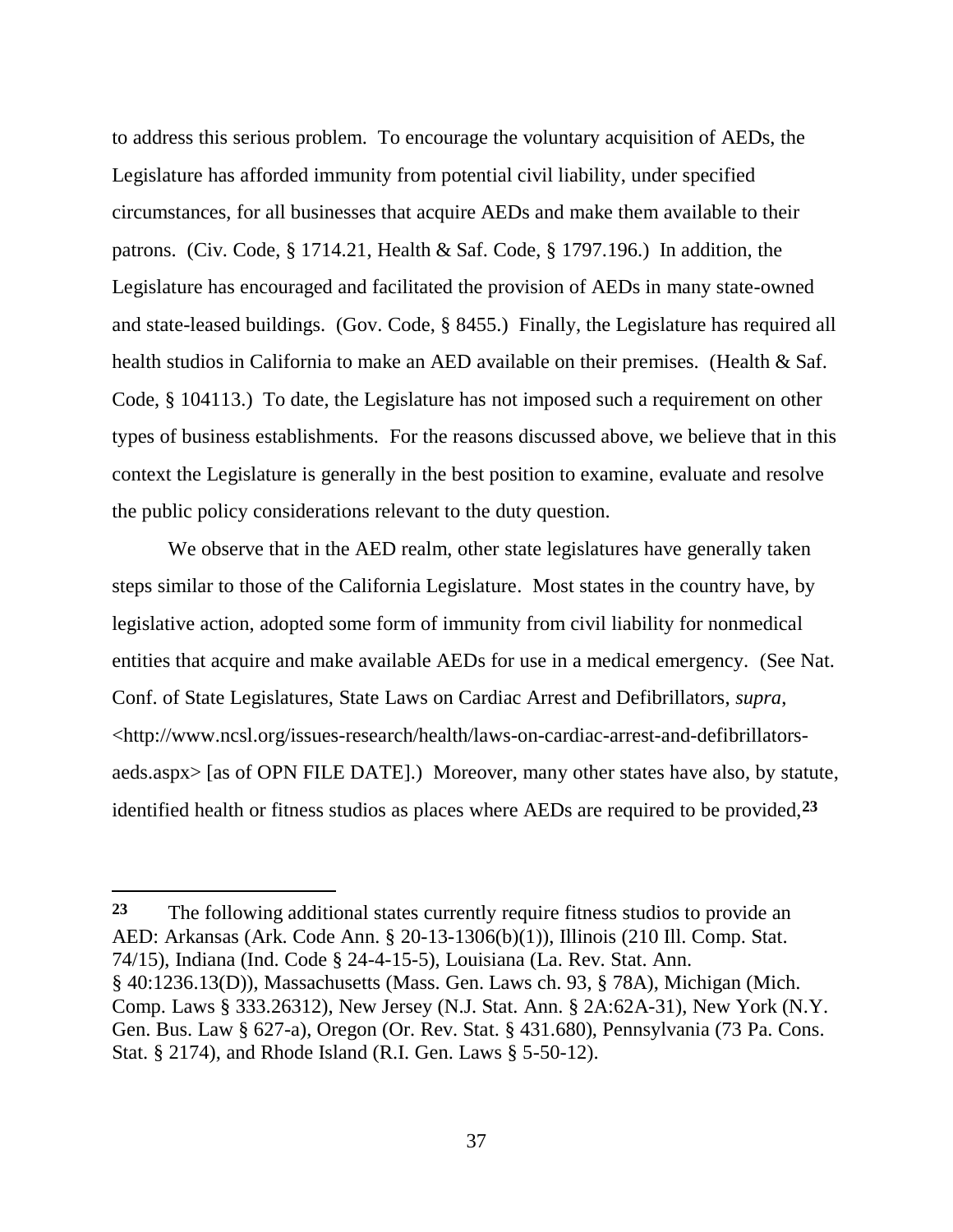and some jurisdictions have designated other locations — for example, schools,**24** public recreational facilities,**25** and government buildings**26** — as places where AEDs must be made available. We are aware of only one state that by statute has singled out large retail department stores, such as the Target store at issue here, as a location where an AED is required to be provided. **27**

 $\overline{a}$ 

**26** The following states require an AED in some government buildings: Arizona (Ariz. Rev. Stat. Ann. § 34-401), Florida (Fla. Stat. § 768.1326), Nevada (Nev. Rev. Stat. Ann. § 450B.600, subds. (e), (f)), and Rhode Island (R.I. Gen. Laws § 23-6.2-2).

**27** The one state is Oregon, which has enacted a statute that requires the owner of a "place of public assembly" to have at least one AED on its premises, and that defines "place of public assembly" for purposes of the statute to mean "a single building that has 50,000 square feet or more of indoor floor space . . . where . . . [t]he public congregates for purposes of deliberation, shopping, entertainment, amusement, or awaiting transportation . . . ." (Or. Rev. Stat. § 431.690.) Plaintiffs" complaint does not indicate the square footage of the Target store at issue in this case, but Target"s Web site indicates that, as of January 2009, its general merchandise stores averaged 126,000 square feet. (Target, Fast Facts (Jan. 13, 2009) <http://pressroom.target.com/news/fastfacts> [as of OPN FILE DATE].)

**<sup>24</sup>** The following states require at least some schools to have an AED on school premises: Alabama (Ala. Code § 16-1-45), Arkansas (Ark. Code Ann. § 6-10-122), Connecticut (Conn. Gen. Stat. §§ 10-212d, 10a-55l), Georgia (Ga. Code Ann. § 20-2- 775), Maryland (Md. Code Ann., Educ. § 7-425), Nevada (Nev. Rev. Stat. Ann. § 450B.600, subd. (1)(a)), New Jersey (N.J. Stat. Ann. § 18A:40-41a), New York (N.Y. Educ. Law § 917), North Dakota (N.D. Cent. Code § 15.1-07-31), Oklahoma (Okla. Stat. tit. 70, § 1210.200), Oregon (Or. Rev. Stat. §§ 339.345, 431.690, subd. (3)), South Carolina (S.C. Code Ann. § 59-17-155), Texas (Tex. Educ. Code Ann. § 38.017), Washington (Wash. Rev. Code § 28A.300.471).

**<sup>25</sup>** The following states require an AED in some public recreation facilities: Connecticut (Conn. Gen. Stat. § 19a-197c [golf courses], Maryland (Md. Local Gov"t Code Ann. § 1-1310) [swimming pools], Nevada (Nev. Rev. Stat. Ann. § 450B.600, subd. (1)(d) [sporting arenas or events centers], and New York (N.Y. Pub. Health Law § 225, subds. 5-b [places of public assembly], 5-c [beaches or swimming facilities]).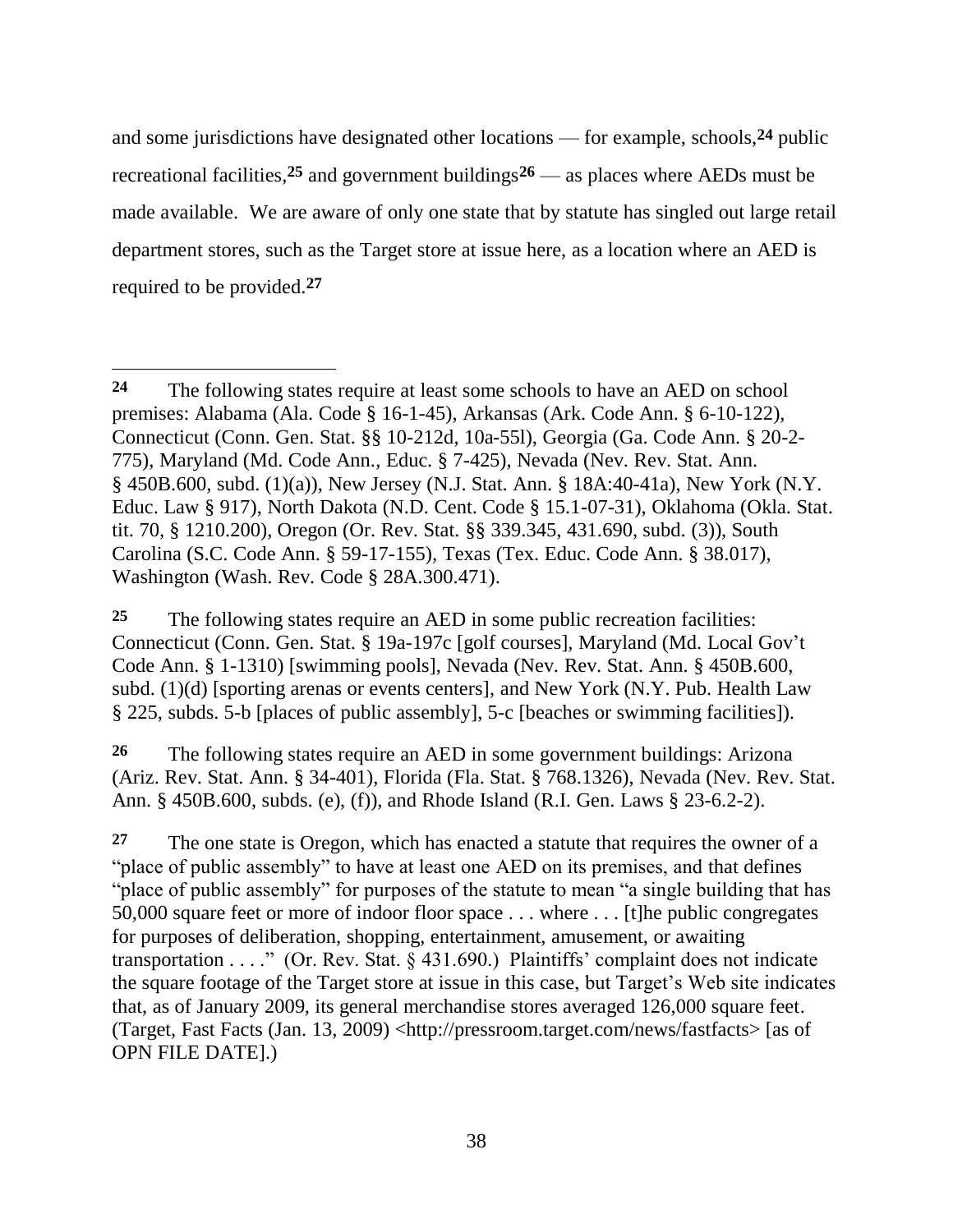Furthermore and most significantly, to date *every* state appellate court that has confronted the legal question that is before us in this case — namely, whether a business"s *common law* duty to assist patrons who become ill on the business"s premises includes a duty to acquire and make available an AED — has concluded that the business"s common law duty does *not* impose such an obligation. (See, e.g., *L.A. Fitness Int'l, LLC v. Mayer* (Fla.Dist.Ct.App. 2008) 980 So.2d 550, 561-562; *Boller v. Robert W. Woodruff Arts Center, Inc.* (Ga.Ct.App. 2011) 716 S.E.2d 713; *Salte v. YMCA of Metropolitan Chicago Foundation* (Ill.App.Ct. 2004) 814 N.E.2d 610, 615; *Rutnik v. Colonie Ctr. Court Club, Inc.* (N.Y.App.Div. 1998) 672 N.Y.S.2d 451, 453.) The uniformity of these sister-state appellate decisions lends support to our conclusion regarding the scope of Target's common law duty under California law.<sup>28</sup>

**<sup>28</sup>** In its opinion certifying the state law question to this court, the Ninth Circuit cited three out-of-state trial court decisions that permitted a common law cause of action based on a failure to provide an AED to go to trial. (*Verdugo v. Target Corp.*, *supra*, 704 F.3d 1044, 1050 [citing *Aquila v. Ultimate Fitness* (2011, No. CV0850171595) 2011 Conn. Super. LEXIS 1474; *Ksypka v. Malden YMCA* (2007, No. 03-4726) 2007 Mass. Super. LEXIS 43; *Fowler v. Bally Total Fitness Corp.* (Ill.Cir.Ct. Cook Cty., 2006, No. 07 L 12258)].) The defendants in all three cases were fitness studios, and the trial court opinion in each case, in denying the defendant"s motion to dismiss or for summary judgment, relied upon the heightened foreseeability of sudden cardiac arrest in the fitness studio setting. (*Aquila*, *supra*, 2011 Conn. Super. LEXIS 1474, p. \*10; *Ksypka*, *supra*, 2007 Mass. Super. LEXIS 43, pp. \*1-\*2; *Fowler*, *supra*, pp. 9-10.)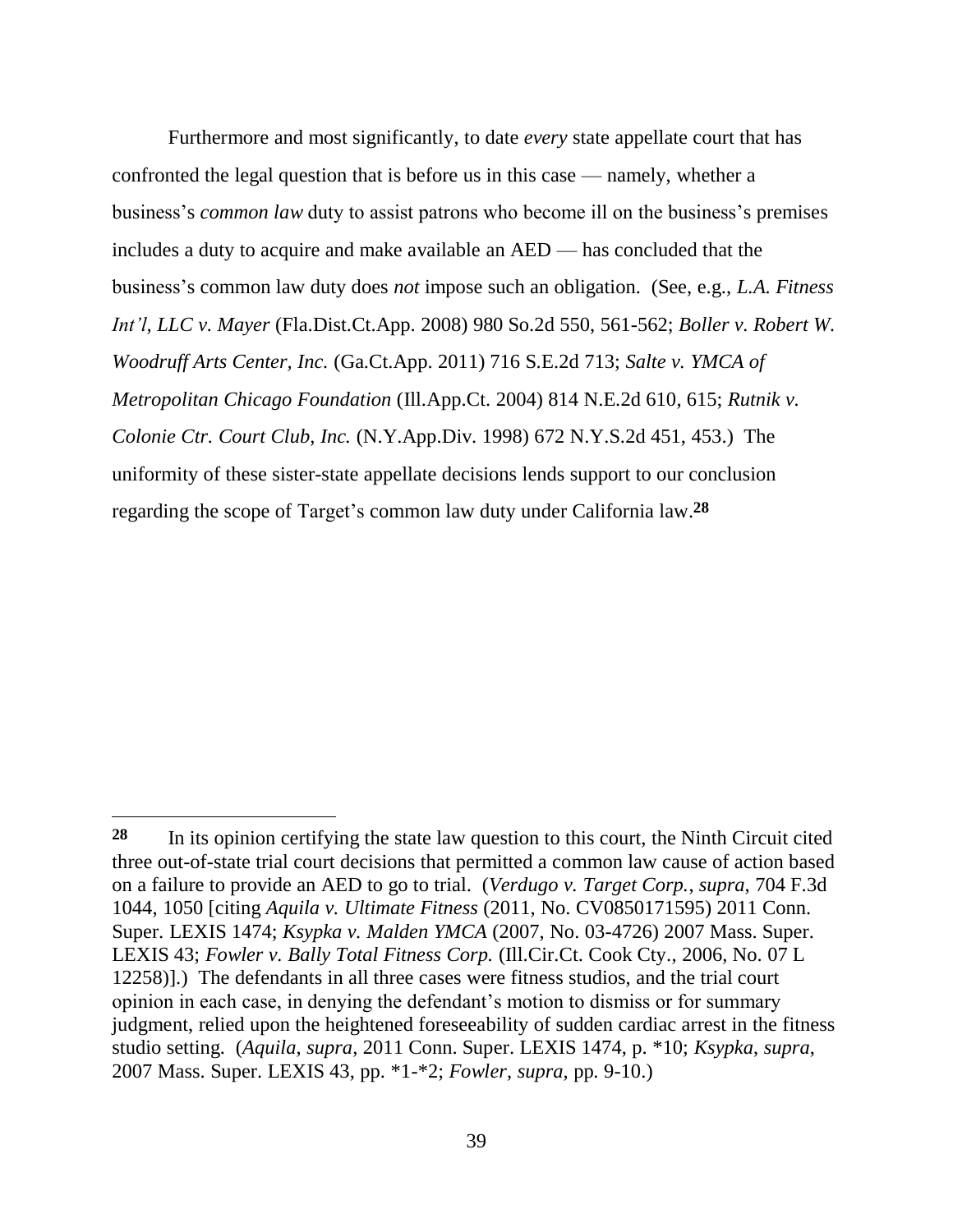## **VI. Conclusion**

Accordingly, in response to the Ninth Circuit's request, we conclude that, under California law, Target's common law duty of reasonable care to its patrons does not include an obligation to acquire and make available an AED for the use of its patrons in a medical emergency.

# **CANTIL-SAKAUYE, C. J.**

# **WE CONCUR:**

BAXTER, J. CHIN, J. CORRIGAN, J. LIU, J. NICHOLSON, J.\*

———————————————

<sup>\*</sup> Associate Justice of the Court of Appeal, Third Appellate District, assigned by the Chief Justice pursuant to article VI, section 6 of the California Constitution.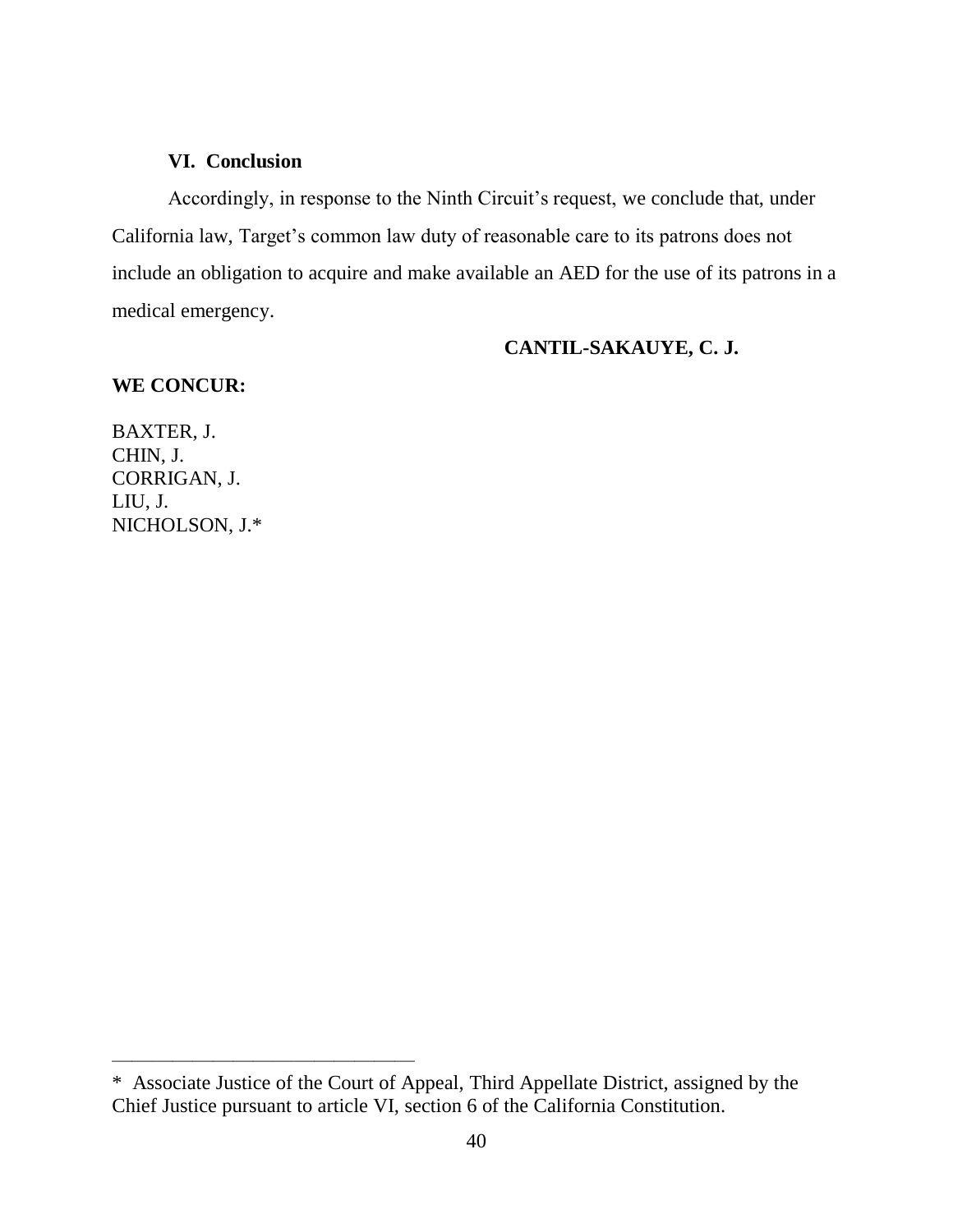#### **CONCURRING OPINION BY WERDEGAR, J.**

I agree with the majority's conclusion that "under California law, Target's common law duty of reasonable care to its patrons does not include an obligation to acquire and make available an AED [automated external defibrillator] for the use of its patrons in a medical emergency." (Maj. opn., *ante*, at p. 40.) Unlike the majority, however, I reach that conclusion without analogizing this case to those involving protection from third-party criminal activity. (*Id.*, at pp. 30-33.) Nor do I embrace the majority"s broad rule, drawn from that analogy, that property owners need not adopt any nonminimal precautionary medical safety measure "in the absence of a showing of a heightened or high degree of foreseeability of the medical risk in question." (*Id.*, at p. 33.) I would instead directly evaluate the specific obligation proposed here, that of installing and maintaining an AED in a large retail business, under the duty factors we outlined in *Rowland v. Christian* (1968) 69 Cal.2d 108, 113 (*Rowland*), and would hold only that the duty of reasonable care does not extend to that particular obligation.

As the majority explains (maj. opn., *ante*, at pp. 27-28), because of the special relationship between a business and its patrons, a business"s common law duty of due care includes the obligation to take reasonable measures to help patrons who suffer an injury or the effects of illness while on the premises. Courts may recognize exceptions to the duty of reasonable care where clearly supported by public policy (*Cabral v. Ralphs Grocery Co.* (2011) 51 Cal.4th 764, 771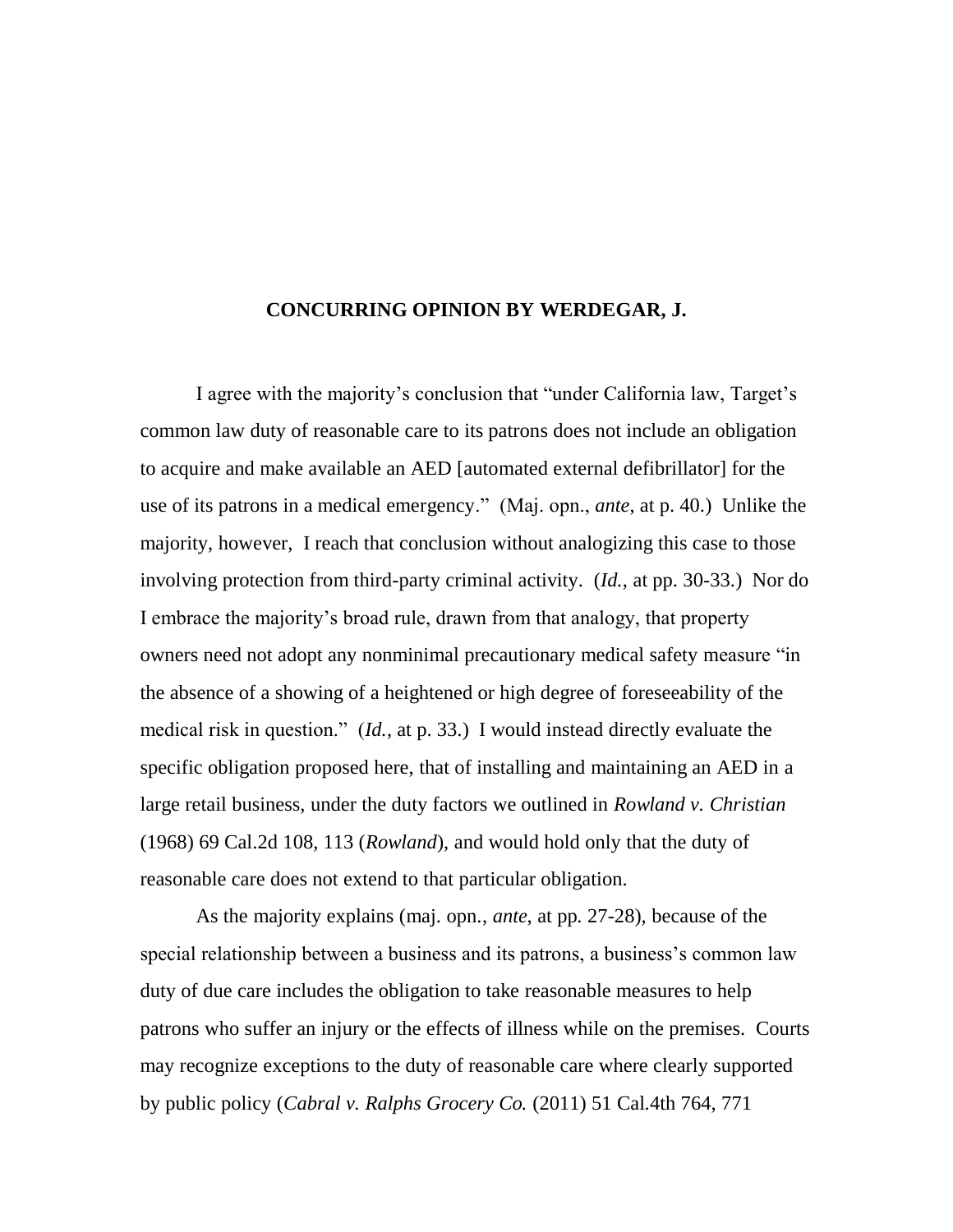(*Cabral*); *Rowland*, *supra*, 69 Cal.2d at p. 112) and we have identified several factors that, taken together, may justify such a departure from the general duty rule: "the foreseeability of harm to the plaintiff, the degree of certainty that the plaintiff suffered injury, the closeness of the connection between the defendant"s conduct and the injury suffered, the moral blame attached to the defendant's conduct, the policy of preventing future harm, the extent of the burden to the defendant and consequences to the community of imposing a duty to exercise care with resulting liability for breach, and the availability, cost, and prevalence of insurance for the risk involved." (*Rowland*, at p. 113; see, e.g., *Cabral*, at pp. 774- 784 [rejecting claimed exception to duty of care for stopping alongside a freeway]; *Parsons v. Crown Disposal Co*. (1997) 15 Cal.4th 456, 472-478 [recognizing exception to duty of care for normal operation of garbage truck near bridle path]; *Rowland*, at pp. 117-119 [rejecting categorical exception to duty of care for licensees and trespassers on real property].)

That some of the millions of Californians who visit large retail stores each year will suffer cardiac arrests while shopping is, of course, foreseeable, though as the majority observes (maj. opn., *ante*, at pp. 34-35), the probability appears to be no greater in a store than in any place open to the public. Nor does it appear that cardiac arrest in a large retail store is particularly likely to lead to death. Plaintiffs assert the size and configuration of such a store makes timely provision of emergency medical services impossible, but they fail to demonstrate the truth of that proposition, nor is it one we can take notice of or assume. Moreover, while the death of a cardiac arrest victim like plaintiffs" decedent leaves no doubt as to fact of injury, the connection between that injury and defendant's choice not to install and maintain an AED is uncertain. The parties provide different estimates as to how often presence of an AED saves a cardiac arrest victim, defendant asserting around 20 to 30 percent of the time, and plaintiffs around 50 to 70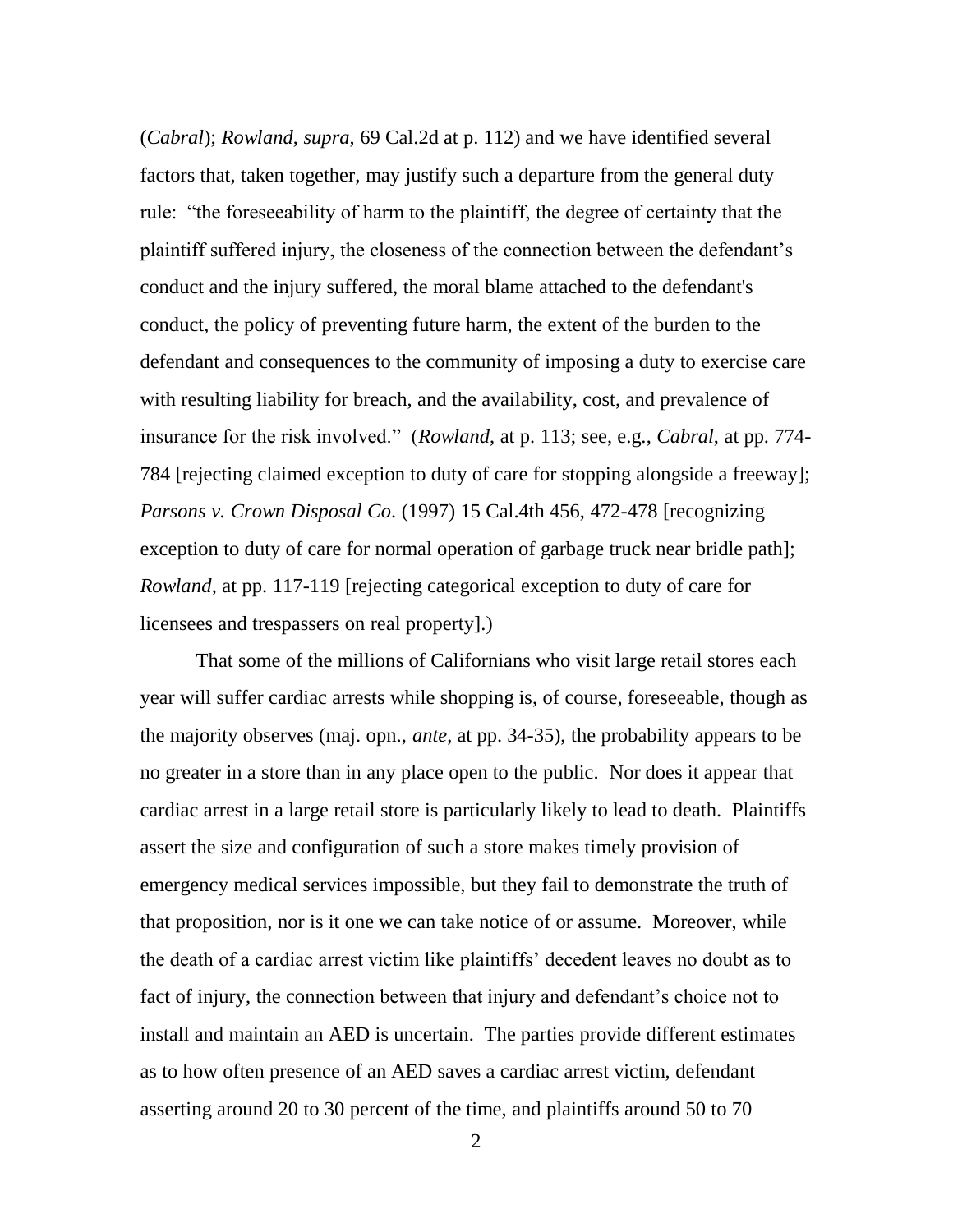percent, but that an AED does not provide sure and certain protection from death is in any event clear.

Turning to *Rowland*"s public policy factors, I note that no moral blame can be attached to the omission at issue here. "The overall policy of preventing future harm is ordinarily served, in tort law, by imposing the costs of negligent conduct upon those responsible." (*Cabral*, *supra*, 51 Cal.4th at p. 781.) Here, however, there is a substantial question whether recognizing a common law duty of care would best serve that preventive goal in an area already significantly regulated by statute. The Legislature's approach of encouraging *voluntary* installation of AEDs by providing qualified immunity for ordinary negligence to those acquiring them for emergency use (Civ. Code, § 1714.21, subd. (d)), while seeking to fund their installation in state buildings (Gov. Code, § 8455), and *requiring* installation of AEDs only in fitness facilities (Health & Saf. Code, § 104113, subd. (a)), may well provide an equivalent level of prevention without the uncertain burdens of a broad tort duty. As the majority observes, those burdens are likely to be more than minimal and, because the limiting factors proposed by plaintiffs are not readily amenable to judicial definition, they are also likely, in practice, to be widely spread. (Maj. opn., *ante*, at pp. 34-36.) The final *Rowland* factor, the availability and cost of insurance for the risk, might appear to favor recognition of a duty, but the serious, sometimes fatal consequences of cardiac arrest and the difficulty of effectively limiting a common law duty to prepare for it create the possibility that insurance costs would be relatively high for smaller businesses.

Balancing these foreseeability and policy factors together, I join the majority"s conclusion that the decision whether and how to expand the legal obligation to install and maintain AEDs is best left to the Legislature. (Maj. opn., pp. 36-37.) As stated earlier, however, I do not join the majority in all of its reasoning.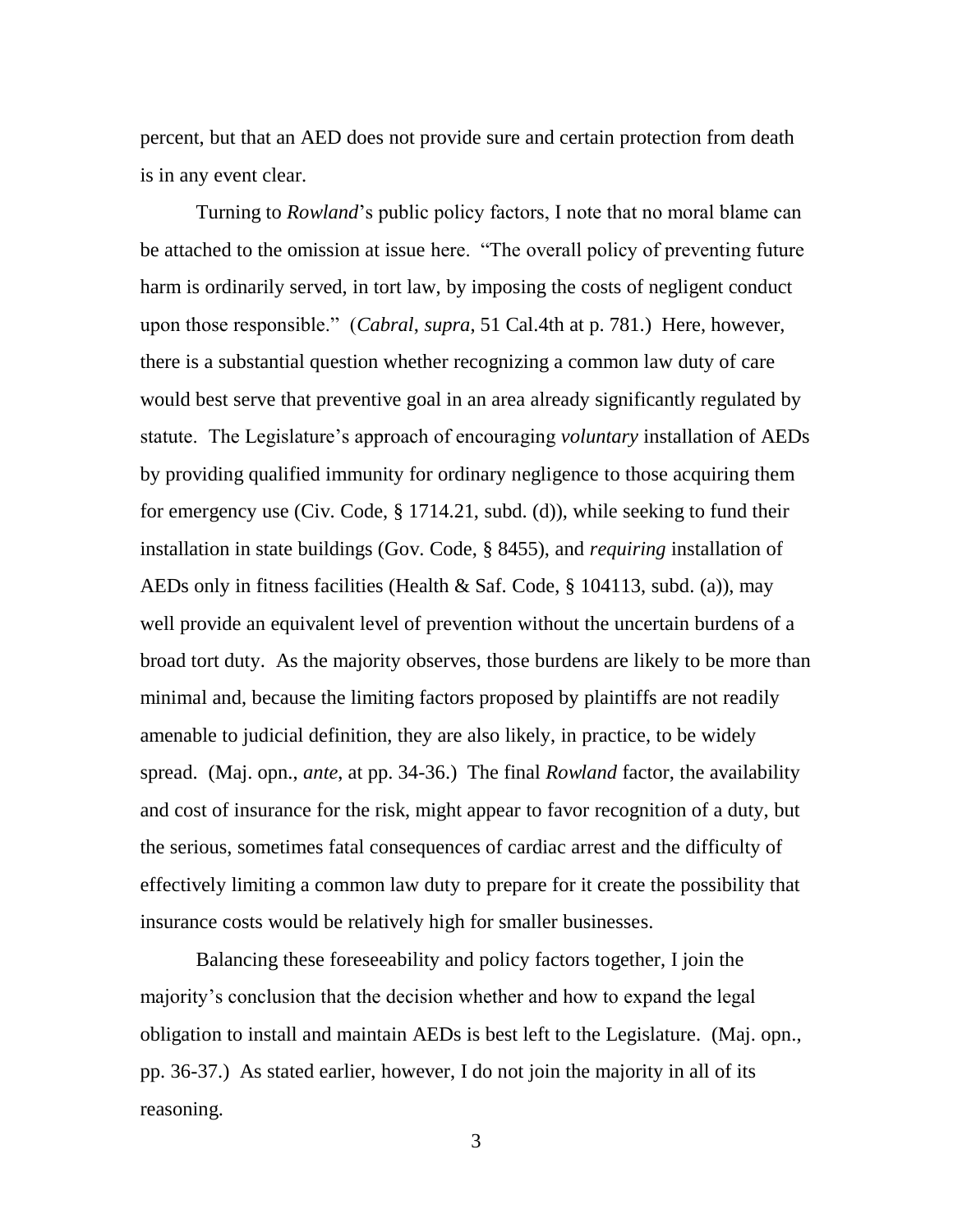The majority"s comparison to prevention of criminal acts by third parties is not compelling and, in my view, is somewhat troubling. The negligence claims made in these two factual contexts both rest on omissions — failure to take preventive anticrime measures and failure to prepare for cardiac arrests by installing an AED — rather than on any affirmative action by the property owner, but they seem otherwise to have little in common. In the criminal assault cases the defendant is asked to take measures to control the intentional criminal acts of others, a type of duty that has been regarded as particularly problematic. (See *Ann M. v. Pacific Plaza Shopping Center* (1993) 6 Cal.4th 666, 676 [resting analysis on premise that "a duty to take affirmative action to control the wrongful acts of a third party will be imposed only where such conduct can be reasonably anticipated."].) Imposing liability on a business for the consequences of a third person"s intentional assault involves a morally questionable shifting of responsibility that is simply not implicated by the claim a business should have installed an AED on its premises.

As the majority observes (maj. opn., *ante*, at p. 30), both prevention of criminal assaults and aid in a medical emergency come within the general category of a duty to aid or protect discussed in section 314A of the Restatement Second of Torts. But that is only to say both types of negligence claims rest on the defendant"s *nonfeasance* in the face of a special relationship. By assuming merely from their proximity in the Restatement that the nonminimal burden/heightened foreseeability rule we have developed for prevention of criminal acts also applies to preparation for medical emergencies, the majority may leave the unfortunate impression that the rule for prevention of assaults applies to *all* claims of negligent omission to act within a special relationship. Such a broad conclusion is unlikely to be justified under a properly nuanced *Rowland* duty analysis.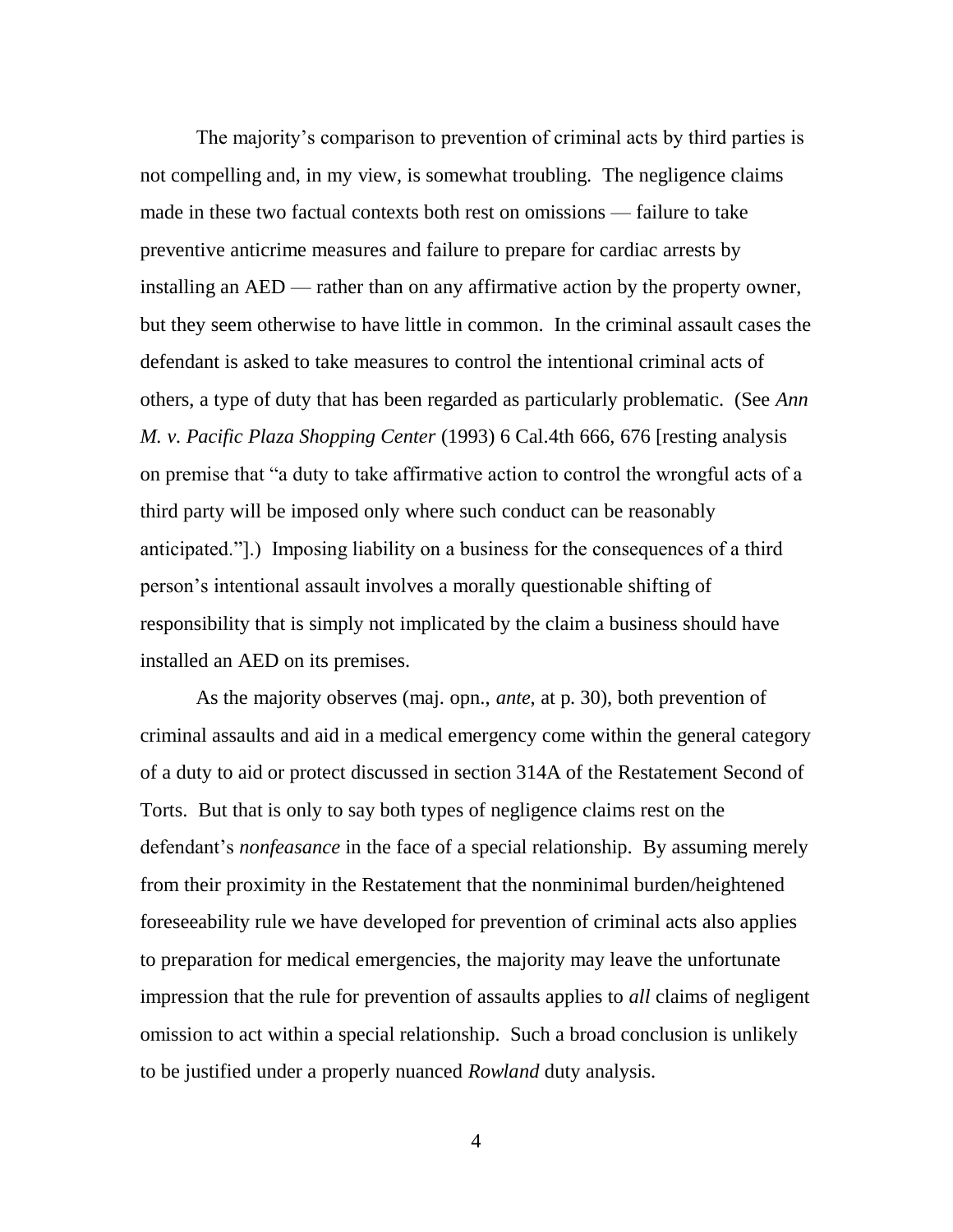Nor do I agree with the majority that the same rule necessarily applies to all nonminimal "precautionary medical safety measures." (Maj. opn., *ante*, at p. 33.) To be sure, the *Rowland* factors are correctly applied to a *category* of allegedly negligent conduct rather than to the conduct of the particular defendant in the case at bar (*Cabral*, *supra*, 51 Cal.4th at pp. 772-774), but the category should be framed in a manner that allows for meaningful analysis of the factors. The issue in this case is whether large retailers have a duty to install and maintain AEDs, not whether businesses in general have a duty to take precautionary safety measures in general. The latter would be too broad for meaningful analysis.

For these reasons, I concur in the majority's result but not in the entirety of its analysis.

### WERDEGAR, J.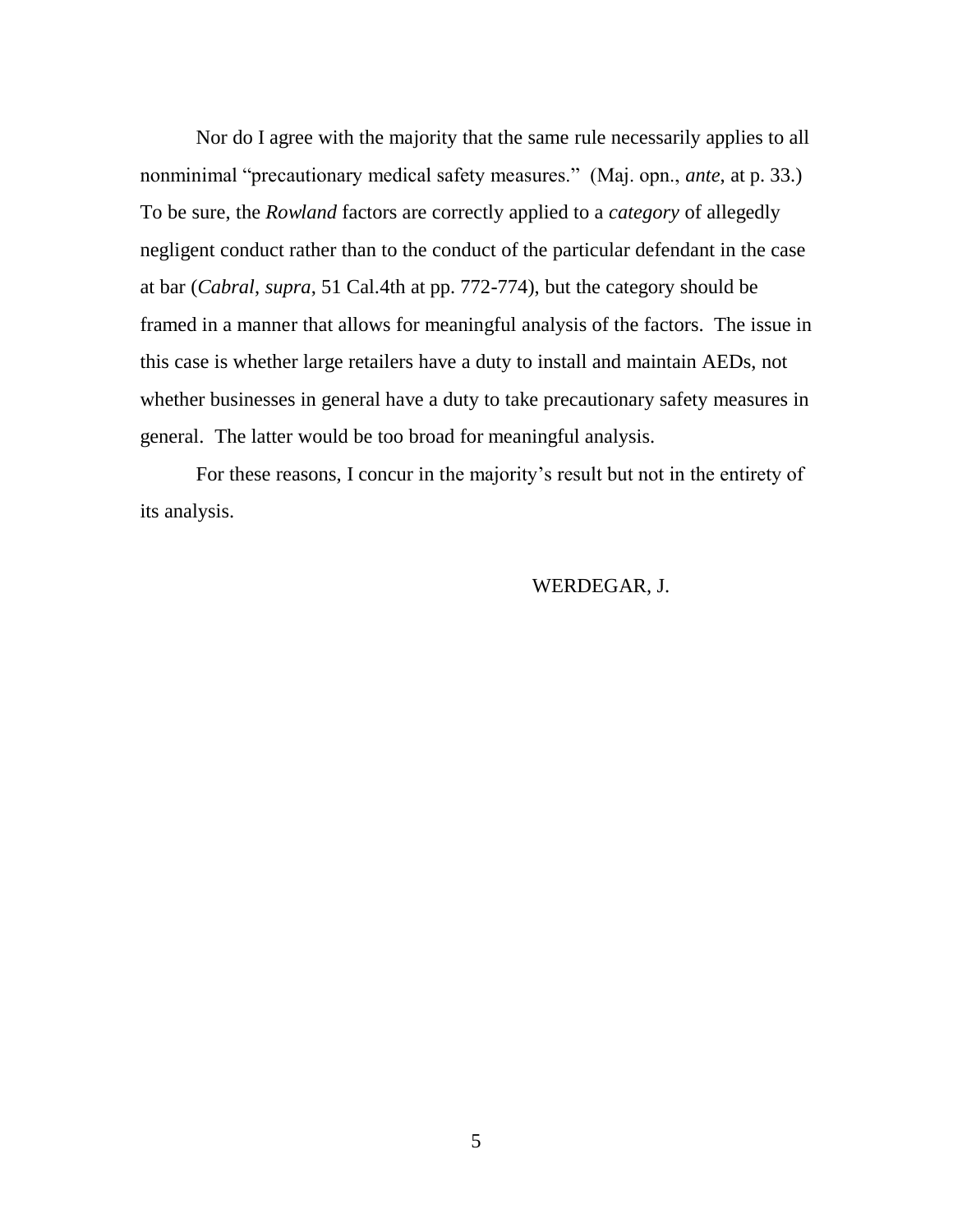*See next page for addresses and telephone numbers for counsel who argued in Supreme Court.*

**\_\_\_\_\_\_\_\_\_\_\_\_\_\_\_\_\_\_\_\_\_\_\_\_\_\_\_\_\_\_\_\_\_\_\_\_\_\_\_\_\_\_\_\_\_\_\_\_\_\_\_\_\_\_\_\_\_\_\_\_\_\_\_\_\_\_\_\_\_\_\_\_\_\_\_\_\_\_\_\_\_\_**

**\_\_\_\_\_\_\_\_\_\_\_\_\_\_\_\_\_\_\_\_\_\_\_\_\_\_\_\_\_\_\_\_\_\_\_\_\_\_\_\_\_\_\_\_\_\_\_\_\_\_\_\_\_\_\_\_\_\_\_\_\_\_\_\_\_\_\_\_\_\_\_\_\_\_\_\_\_\_\_\_\_\_**

**\_\_\_\_\_\_\_\_\_\_\_\_\_\_\_\_\_\_\_\_\_\_\_\_\_\_\_\_\_\_\_\_\_\_\_\_\_\_\_\_\_\_\_\_\_\_\_\_\_\_\_\_\_\_\_\_\_\_\_\_\_\_\_\_\_\_\_\_\_\_\_\_\_\_\_\_\_\_\_\_\_\_**

**\_\_\_\_\_\_\_\_\_\_\_\_\_\_\_\_\_\_\_\_\_\_\_\_\_\_\_\_\_\_\_\_\_\_\_\_\_\_\_\_\_\_\_\_\_\_\_\_\_\_\_\_\_\_\_\_\_\_\_\_\_\_\_\_\_\_\_\_\_\_\_\_\_\_\_\_\_\_\_\_\_\_**

**Name of Opinion** Verdugo v. Target Corporation

**Unpublished Opinion Original Appeal Original Proceeding** XXX on request pursuant to rule 8.548, Cal. Rules of Court **Review Granted Rehearing Granted**

**Opinion No.** S207313 **Date Filed:** June 23, 2014

**Court: County: Judge:**

#### **Counsel:**

Tarkington, O"Neill, Barrack & Chong, Robert A. Roth; Law Offices of David G. Eisenstein and David G. Eisenstein for Plaintiffs and Appellants.

Greene Broillet & Wheeler, Bruce A. Broillet, Alan Van Gelder; Heimberg Barr and Marsha Barr-Fernandez for Consumer Attorneys of California as Amicus Curiae on behalf of Plaintiffs and Appellants.

Mary M. Newman for Sudden Cardiac Arrest Foundation as Amicus Curiae on behalf of Plaintiffs and Appellants.

Law Offices of Charles S. Roseman & Associates, Charles S. Roseman and Richard D. Prager for Bobbi Cohen, Ken Anderson, Anthony Bates Foundation, KEN Heart Foundation and Sarah Friend Heart Foundation as Amici Curiae on behalf of Plaintiffs and Appellants.

Mayer Brown, Richard Caldarone, Donald M. Falk and Foster C. Johnson for Defendant and Respondent.

Luke Wake and Deborah J. La Fetra for National Federation of Independent Business, Small Business Legal Center and Pacific Legal Foundation as Amici Curiae on behalf of Defendant and Respondent.

Jackson Lewis, Dylan B. Carp and Sherry L. Swieca for Retail Litigation Center, Inc., and California Retailers Association as Amici Curiae on behalf of Defendant and Respondent.

Erika C. Frank; and Fred J. Hiestand for The California Chamber of Commerce and The Civil Justice Association of California as Amici Curiae on behalf of Defendant and Respondent.

Munger Tolles & Olson, Fred A. Rowley, Jr., and John P. Mittelbach for The Chamber of Commerce of the United States of American and The American Tort Reform Association as Amici Curiae on behalf of Defendant and Respondent.